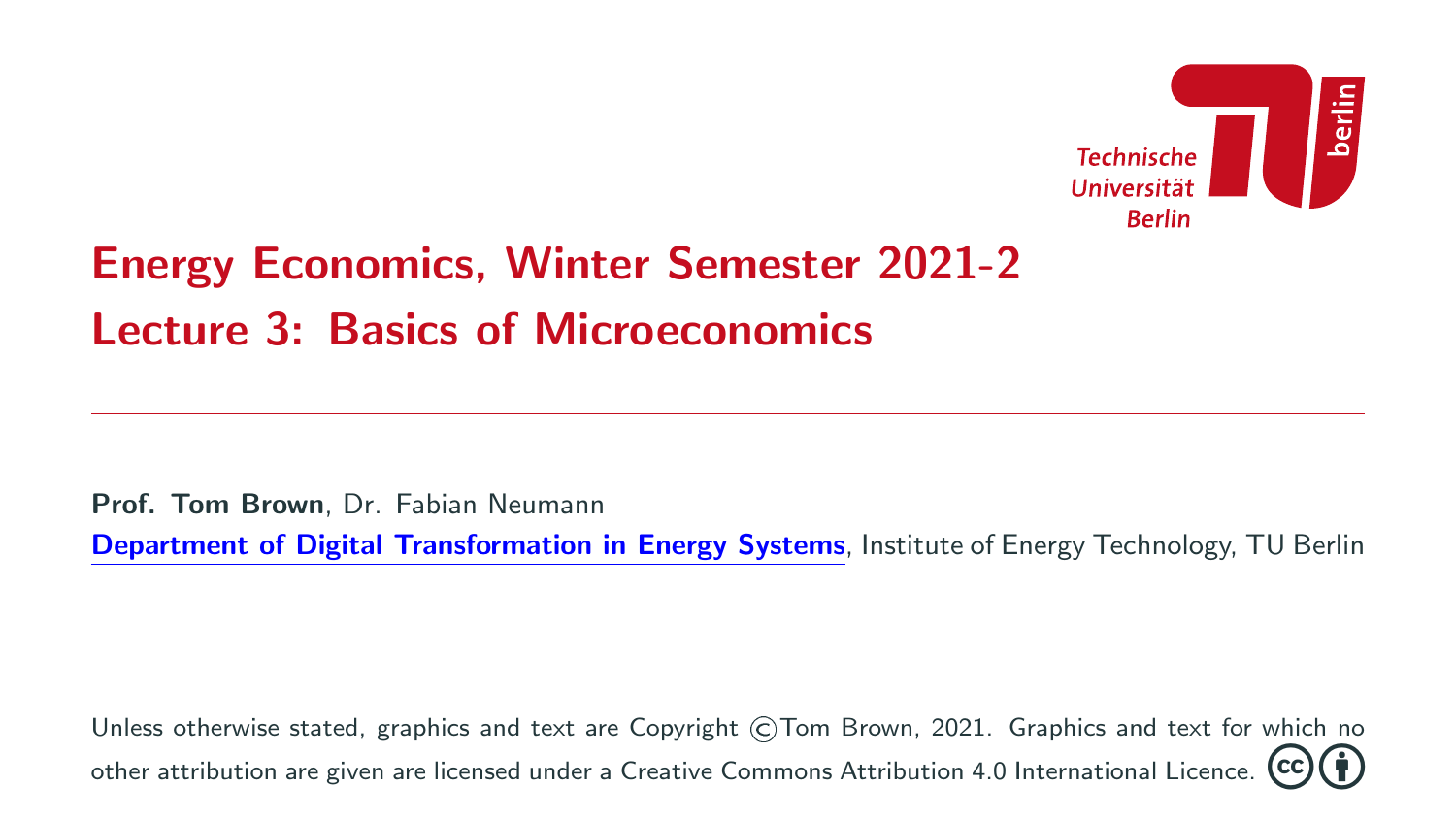

- 1. [Types of Markets](#page-2-0)
- 2. [Perfect Competition](#page-5-0)
- 3. [Elasticity](#page-26-0)
- 4. [Production decisions in different types of market](#page-42-0)
- 5. [Monopolies](#page-59-0)
- 6. [Cournot oligopoly](#page-66-0)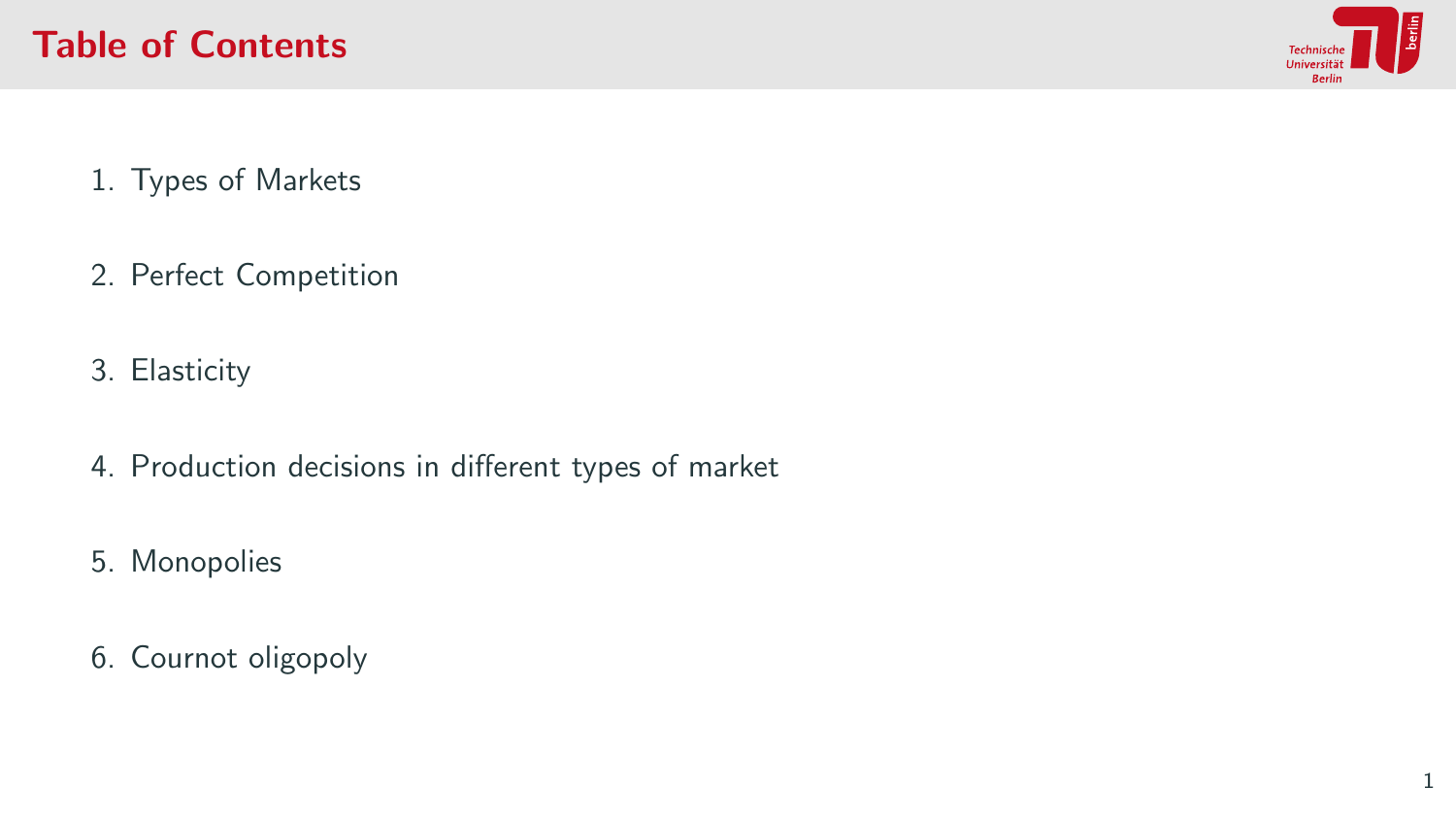# <span id="page-2-0"></span>[Types of Markets](#page-2-0)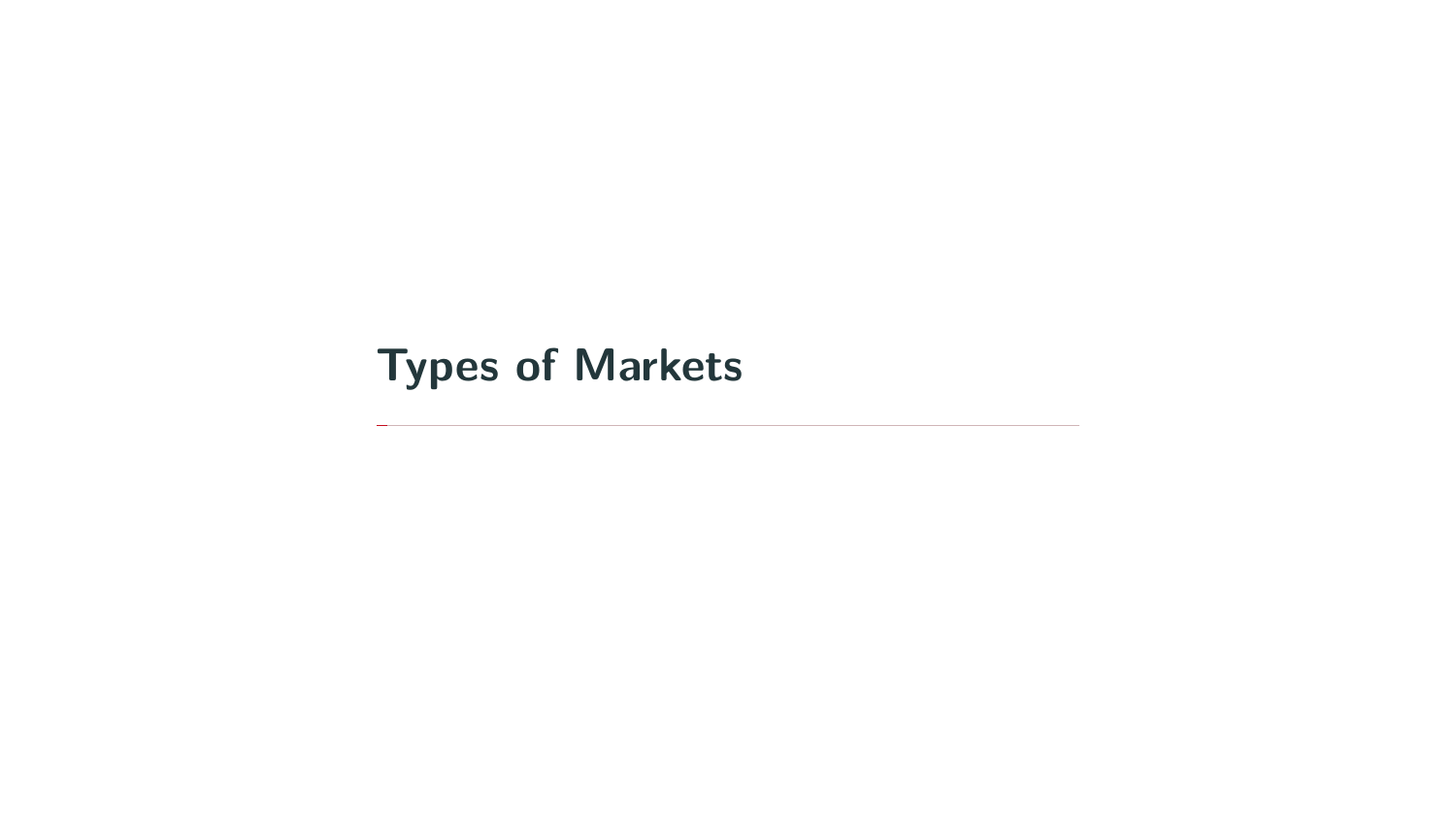## Monopoly versus perfect competition



A **market** is where a group of sellers and a group of buyers of a particular good or service come together for exchange.

For **perfect competition** to apply we need:

- many buyers and many sellers so nobody can cannot influence the price, i.e. all actors are price takers
- **•** goods are exactly the same, i.e. **homogeneous**
- all actors have perfect information
- no entry or exit barriers

In a **monopoly** there is a **single seller**:

- Seller is sole producer and can influence the price of its output
- **Seller has market power**: the ability to maintain a price above the price under competition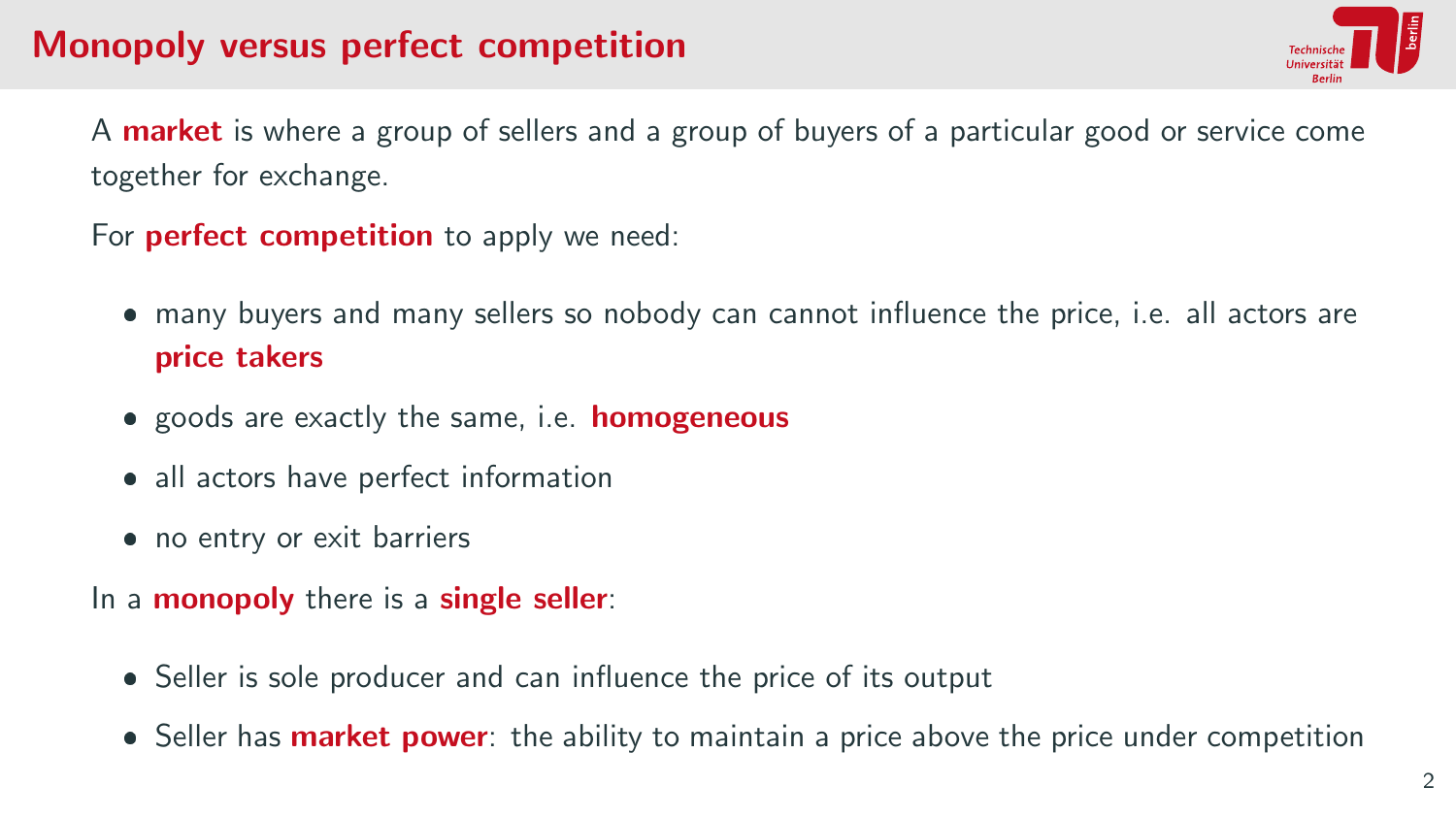## Monopoly versus perfect competition



|             | one seller                      | few sellers | many sellers                       |
|-------------|---------------------------------|-------------|------------------------------------|
| one buyer   | <b>Bilateral</b><br>monopoly    |             | Monopsony<br>(buyer's<br>monopoly) |
| few buyers  | Oligopolistic market structures |             |                                    |
| many buyers | Seller's monopoly               |             | Perfect<br>competition             |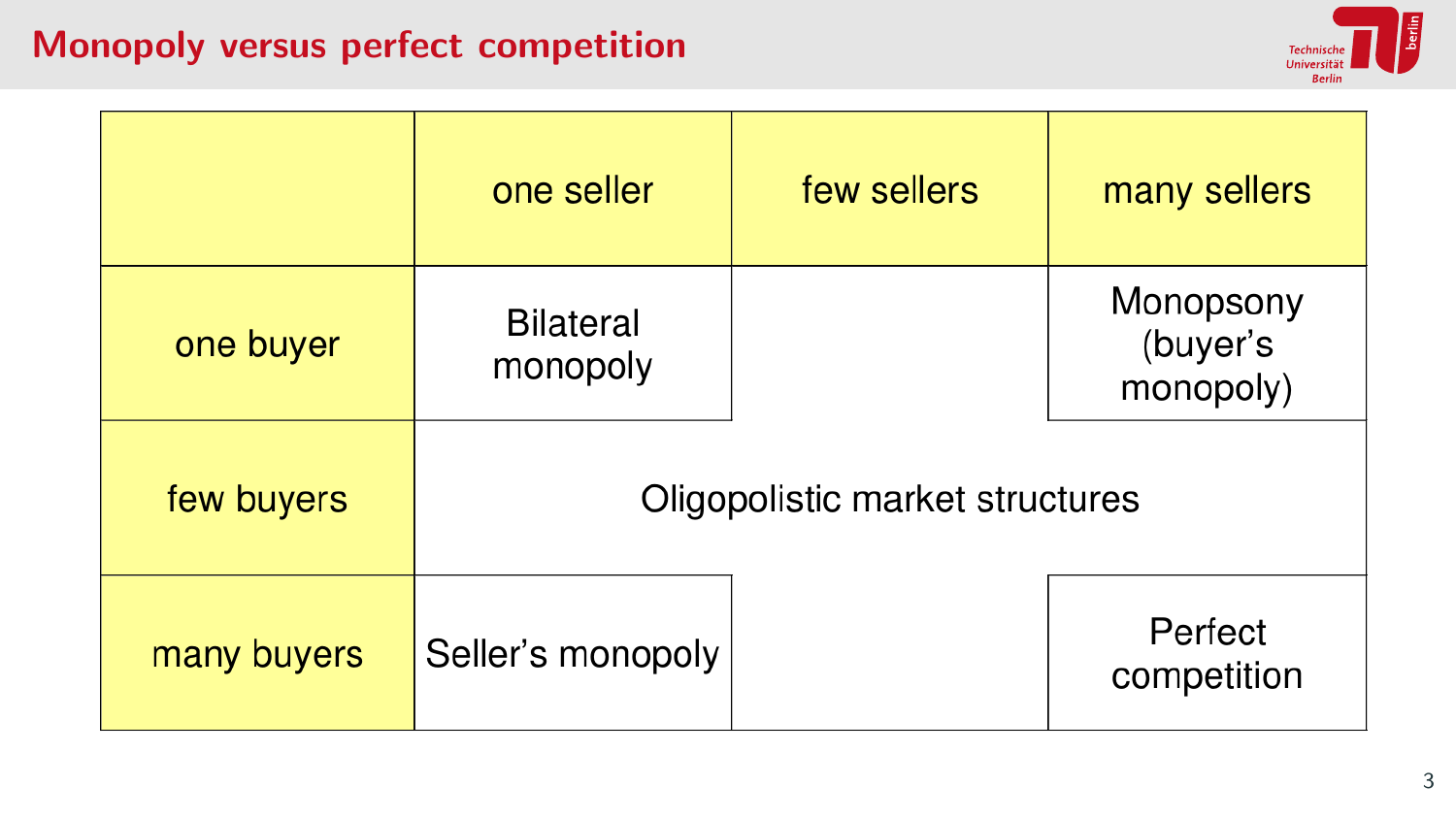# <span id="page-5-0"></span>[Perfect Competition](#page-5-0)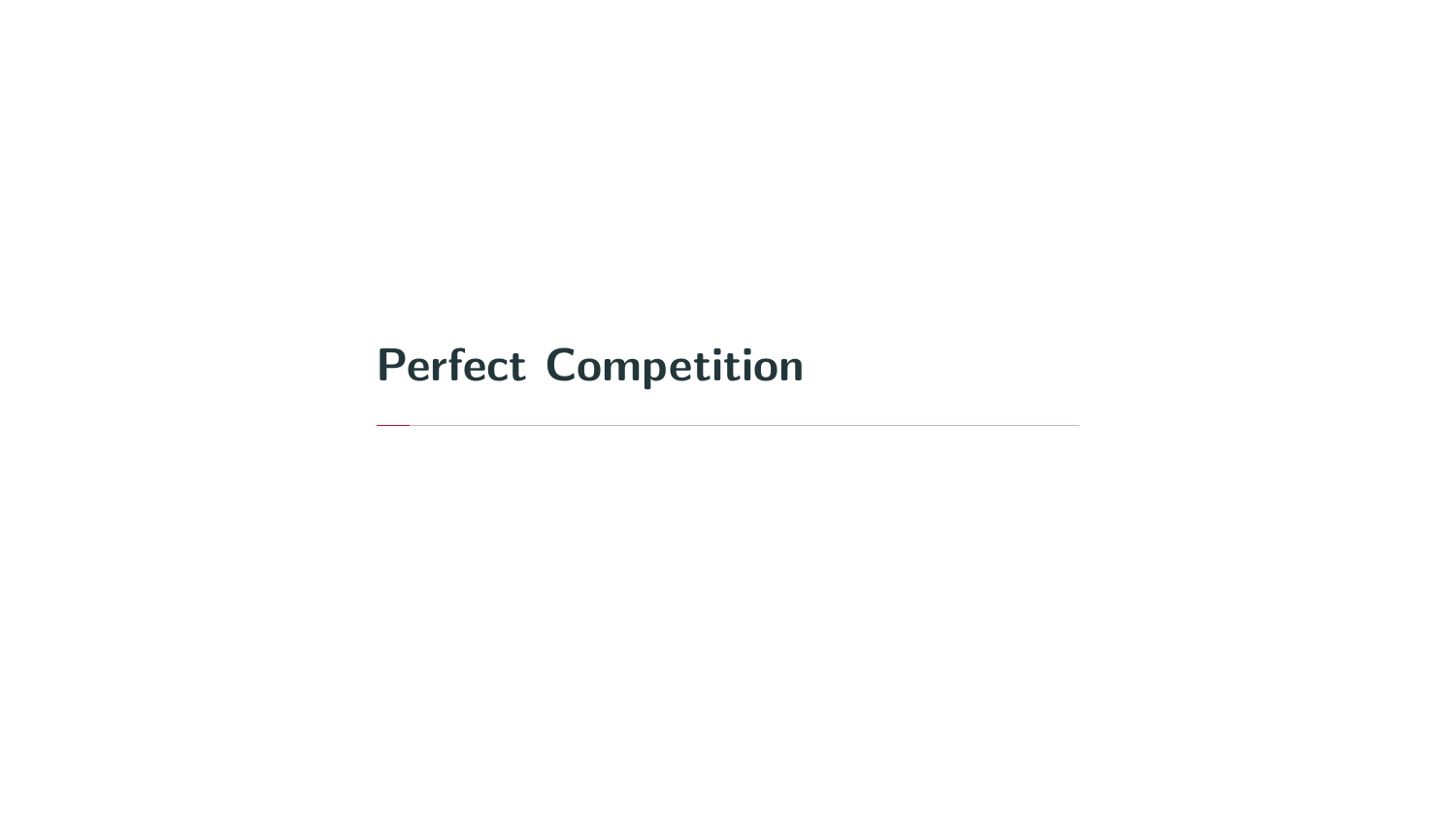

Each producing firm has its own **inverse supply function** which shows at which price  $p$  it is worthwhile to sell a given quantity  $Q_5$ . It indicates the **marginal cost** of the next unit of production at a given production level of  $Q_5$  units. Generally: the higher the quantity, the higher the price.

(It's the *inverse* because the supply function is the quantity as a function of price  $Q_5(p)$ .)

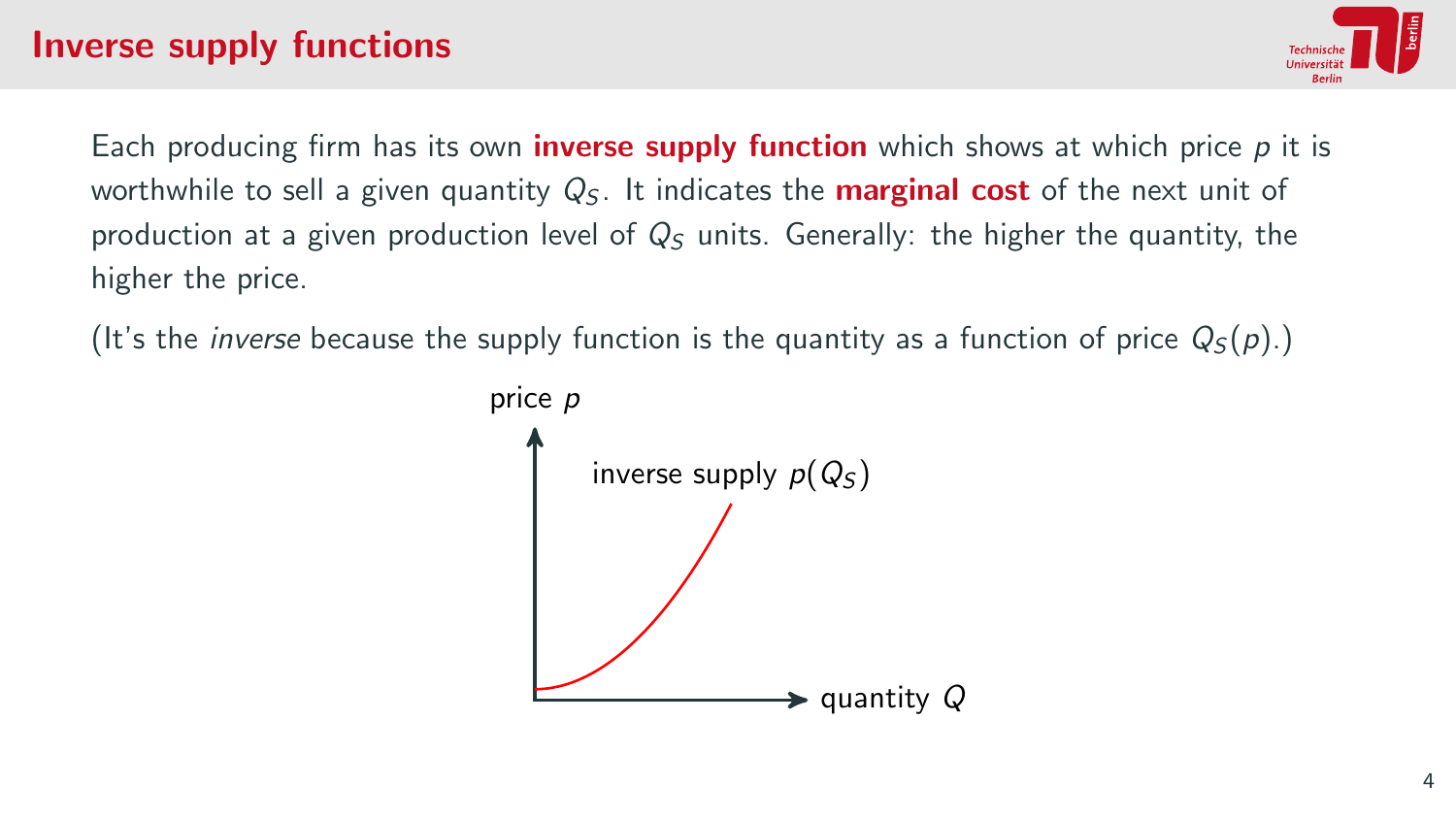

A generation firm has two coal plants. The new plant can produce 1000 MW at a cost of  $10 \in /MWh$ . An older less efficient plant can produce only 500 MW at a cost of 20  $\in /MWh$ .

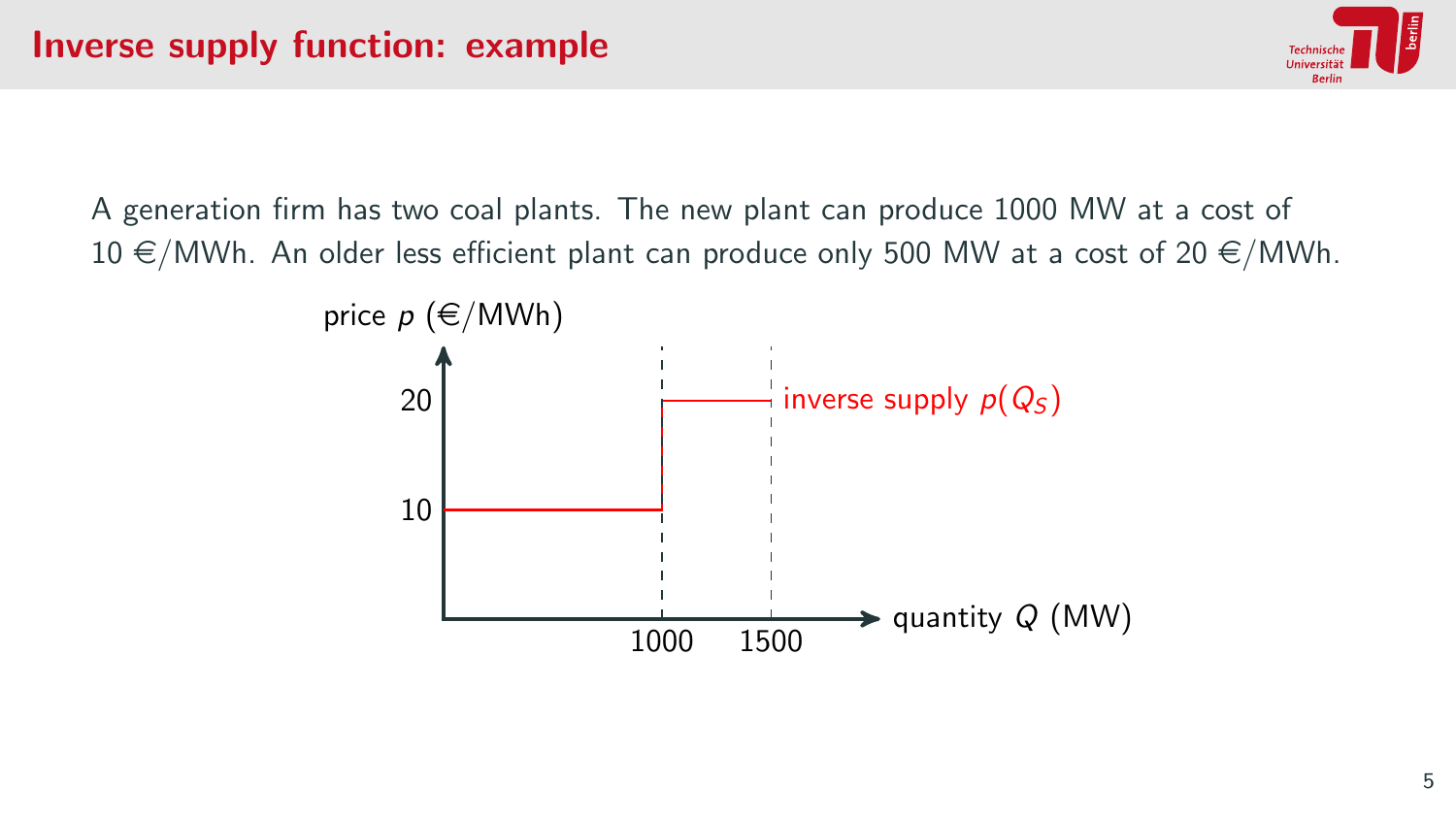# Aggregation of inverse supply functions



If many firms are active, we can sort and aggregate their inverse supply functions into a single supply function for the whole market.

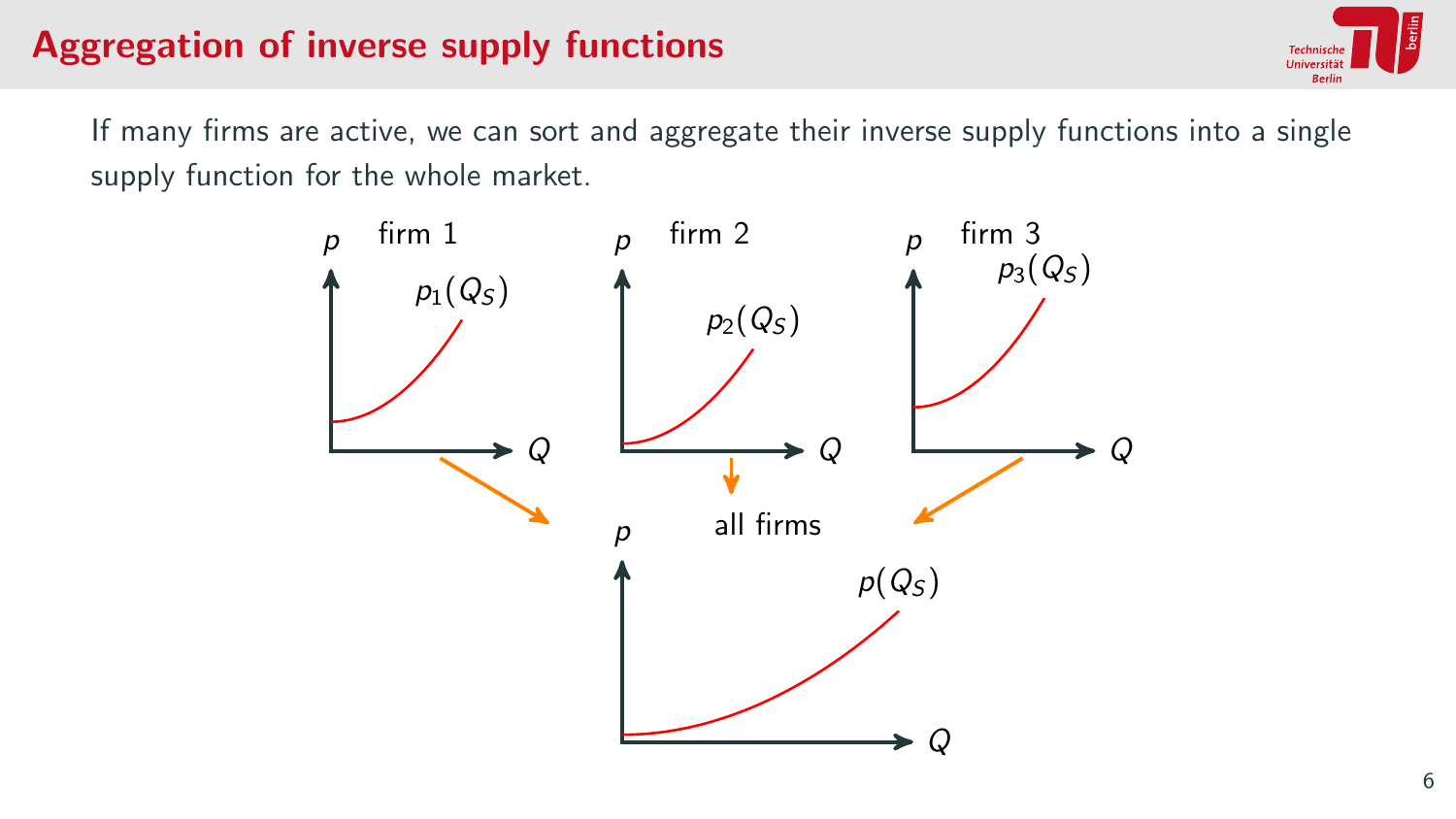### Inverse demand functions



Each consumer has its own **inverse demand function** which shows which price  $p$  it is prepared to pay for a given quantity  $Q_D$ . It indicates the **willingness to pay** or **marginal utility** of the next unit of consumption at a given consumption level of  $Q_D$  units. Generally: the higher the quantity, the lower the price.

(It's the *inverse* because the demand function is the quantity as a function of price  $Q_D(p)$ .)

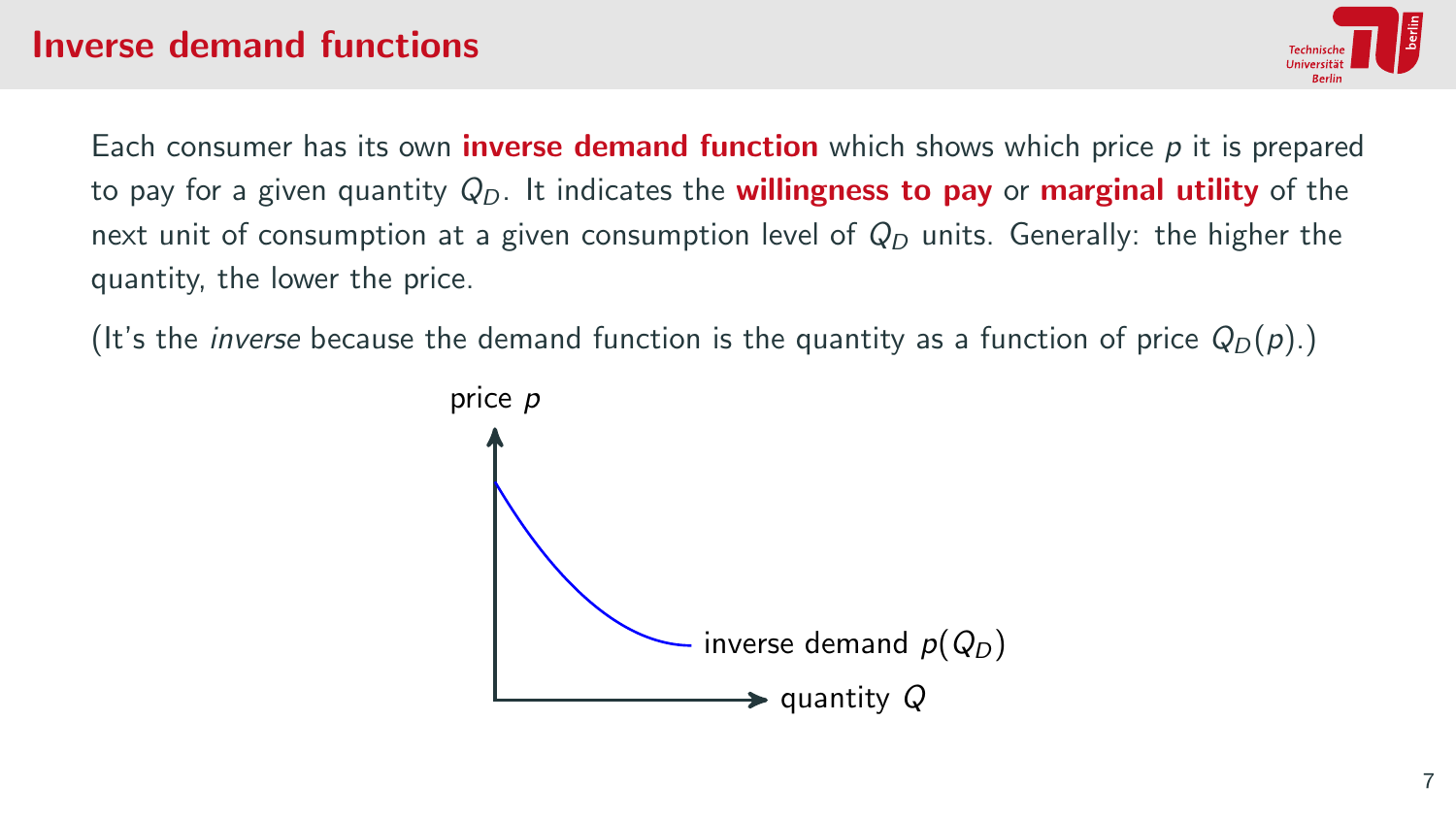

After sport I'm hungry and thirsty. I visit a stand selling oranges. The first orange is worth a lot to me. It partially satisfies my hunger and thirst, so the second is worth less to me. By the 3rd orange, I'm full.

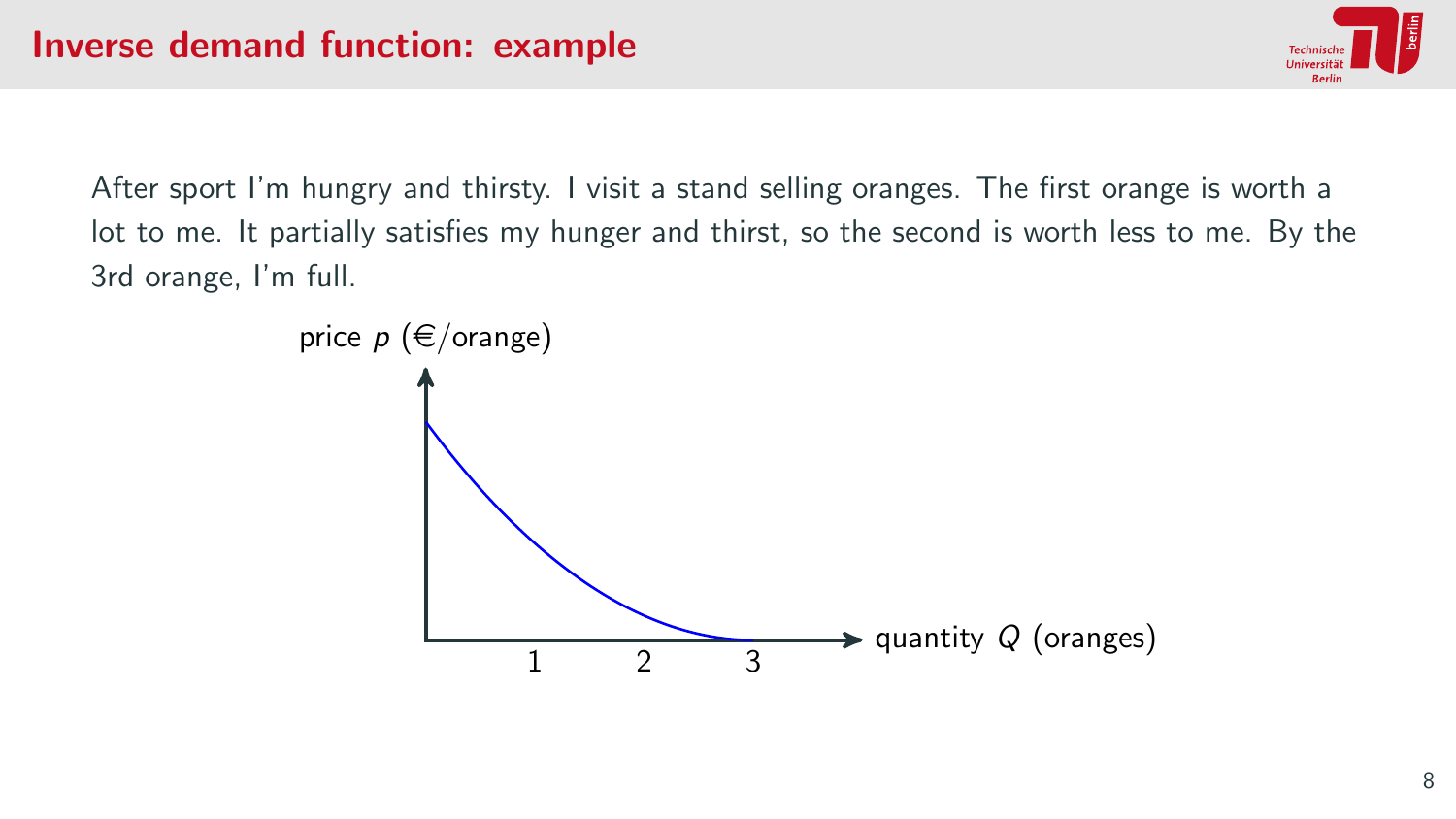#### Inverse demand: example



Electrolysis is used to produce aluminium from bauxite ore. On the open market aluminium sells for  $\in$ 1200/tonne. The cost of materials and labour is  $\in$ 600/tonne, which leaves  $\epsilon$ 600/tonne to pay for electricity. A firm has two electrolysis units. A newer efficient one consumes 15 MWh/tonne, while an older inefficient one consumes 20 MWh/tonne. How much are they willing to pay for the electricity?

New:  $\frac{600 \epsilon/t}{15 M W h/t} = 40 \epsilon/MWh$ , old  $\frac{600 \epsilon/t}{20 M W h/t} = 30 \epsilon/MWh$ .

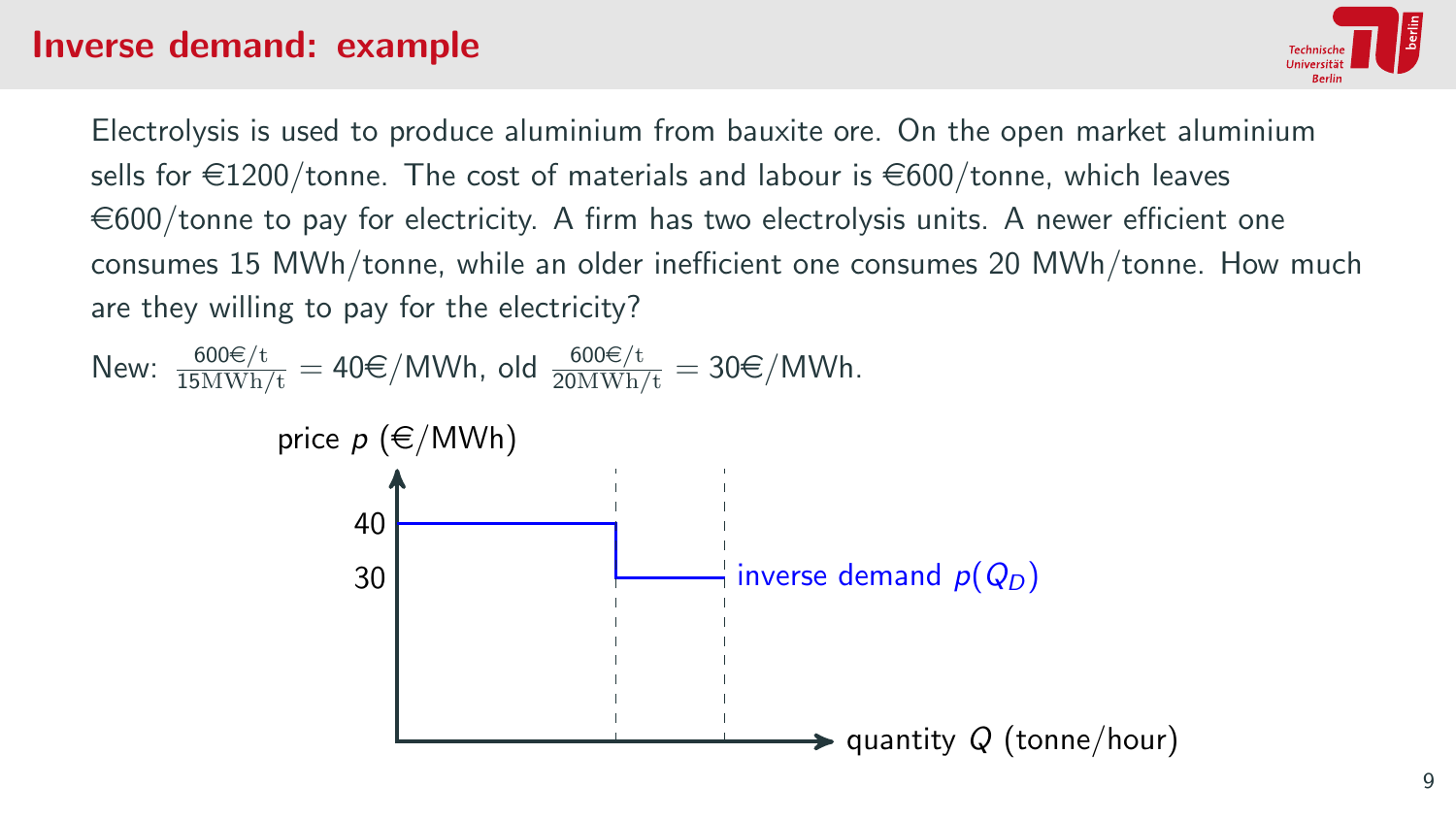# Aggregation of inverse demand functions



If many consumers are active, we can sort and aggregate their inverse demand functions into a single demand function for the whole market.

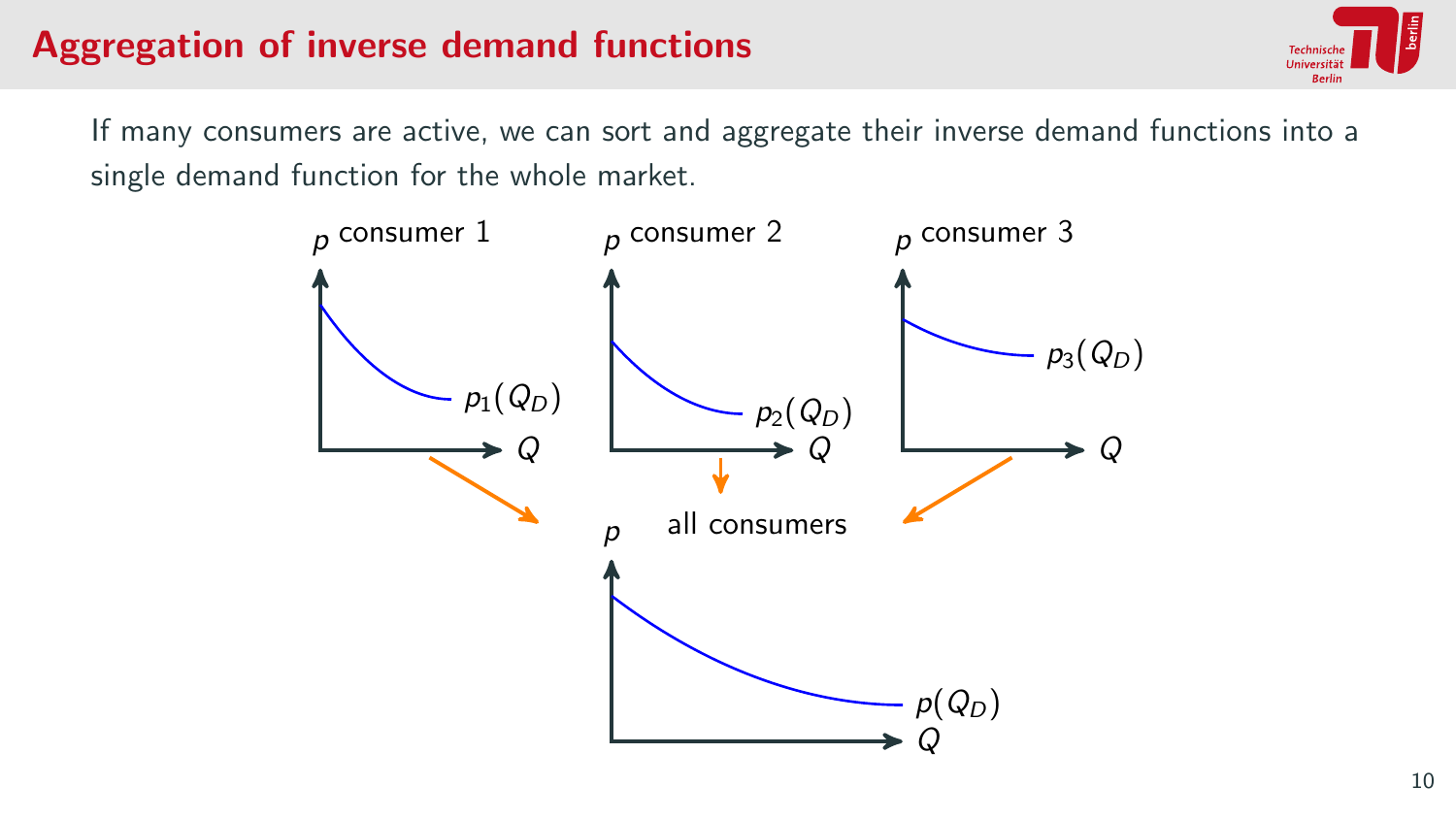## Market clearing price and volume



In a competitive market the **market clearing price** (MCP) and the **market clearing volume** (MCV) are set by the intersection of the inverse supply and demand functions.

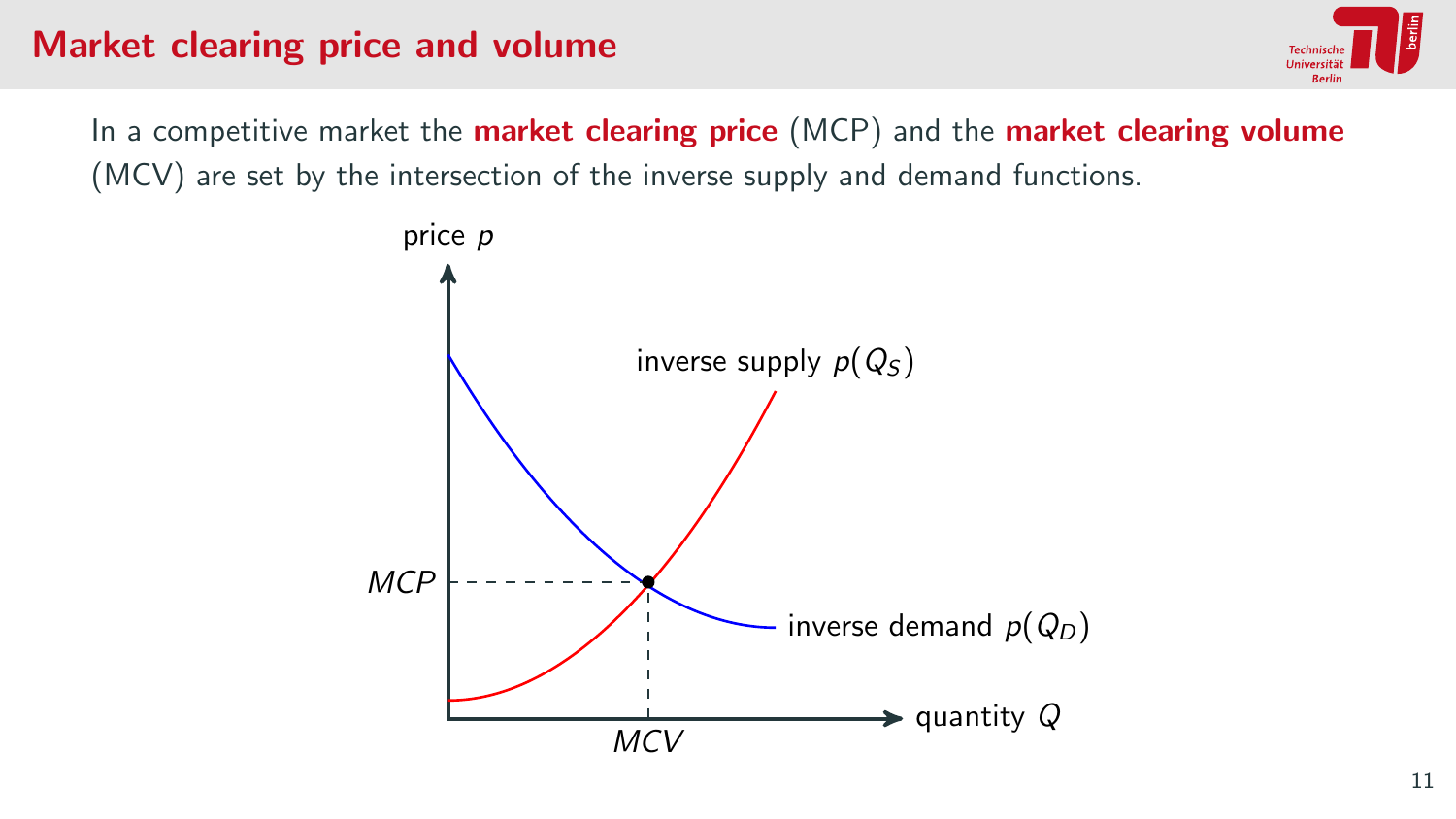### Market clearing price and volume: important properties





- Every actor sees the same price.
- The price arises decentrally from the interaction of supply and demand curves.
- The same amount is supplied as is consumed.
- Since there are many suppliers and consumers, no single actor can influence the price (they are all **price takers**).
- The price is higher than the costs of each supplier whose offer is taken.
	- The price is lower than the willingness to pay of each consumer whose bid is taken.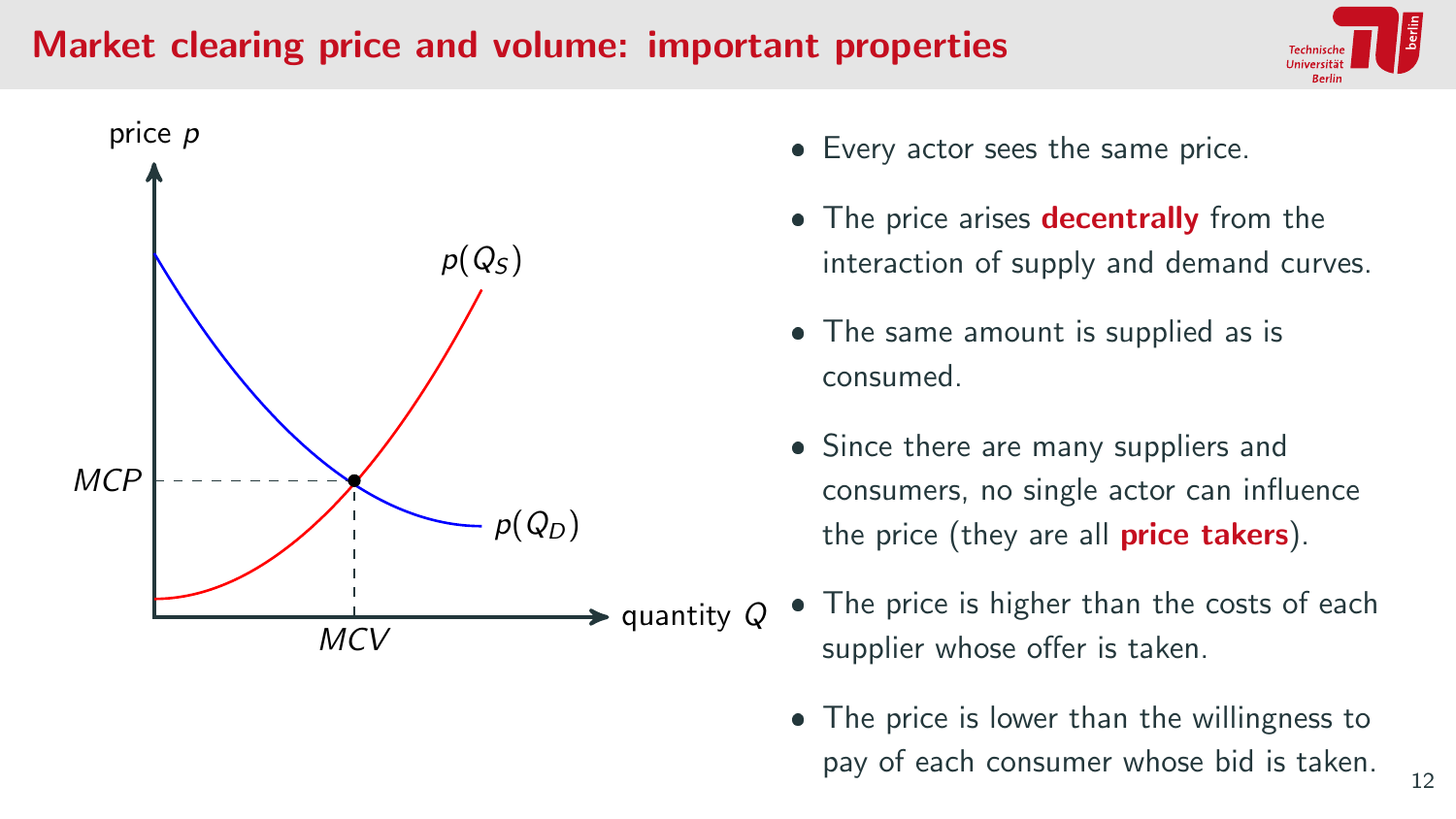

Consider a market with:

Aggregated inverse demand curve  $p_D(Q_D) = 28 - 4Q_D$ .

Aggregated inverse supply curve  $p_S(Q_S) = 1 + 5Q_S$ .

Q: What is the market clearing price and volume?

Solve

$$
28-4{\it Q}=1+5{\it Q}
$$

Find  $Q^* = 3, p^* = 16$ .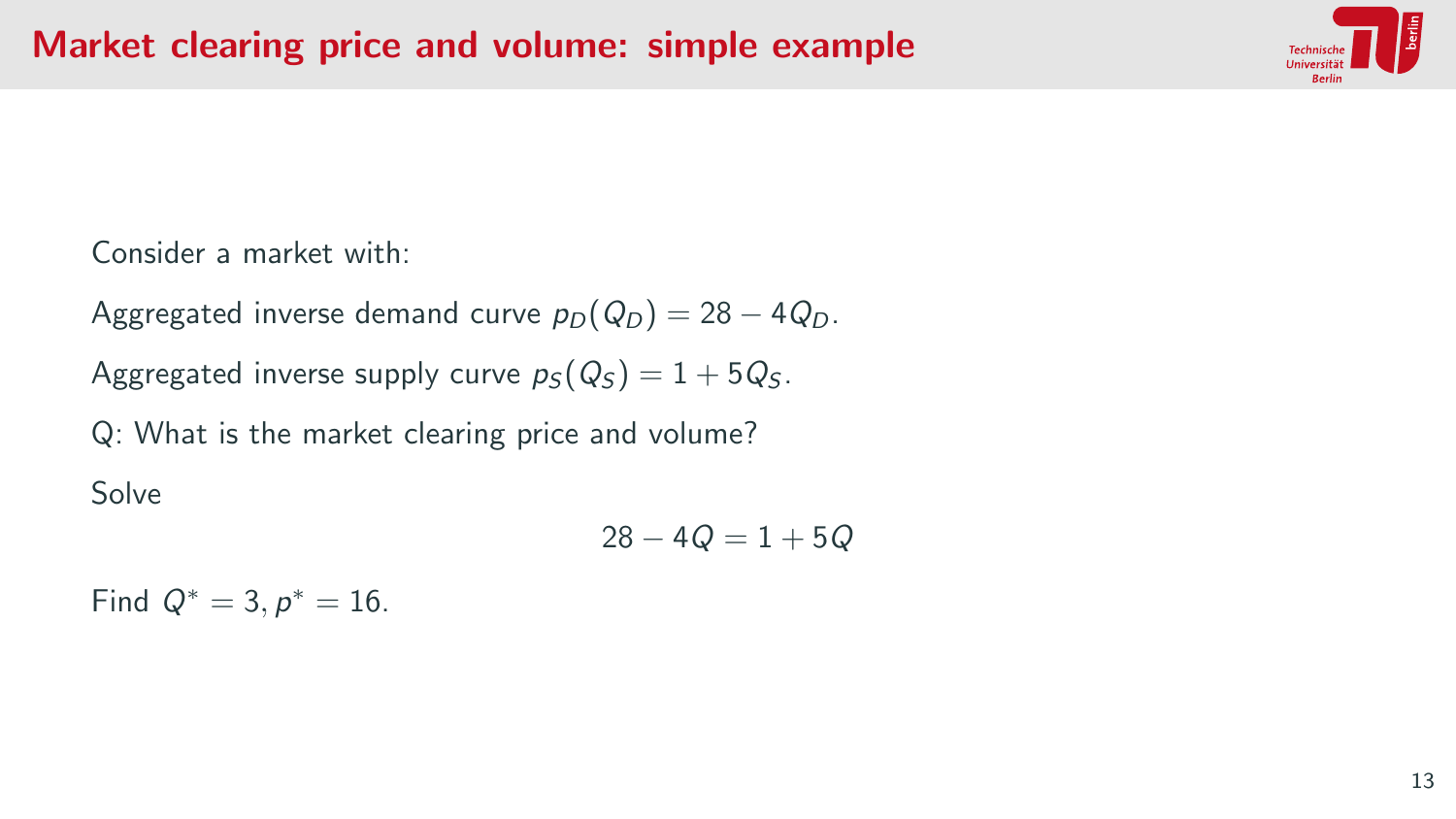### Reaction to increase in demand



If demand increases in volume and/or willingness to pay, the price goes up.

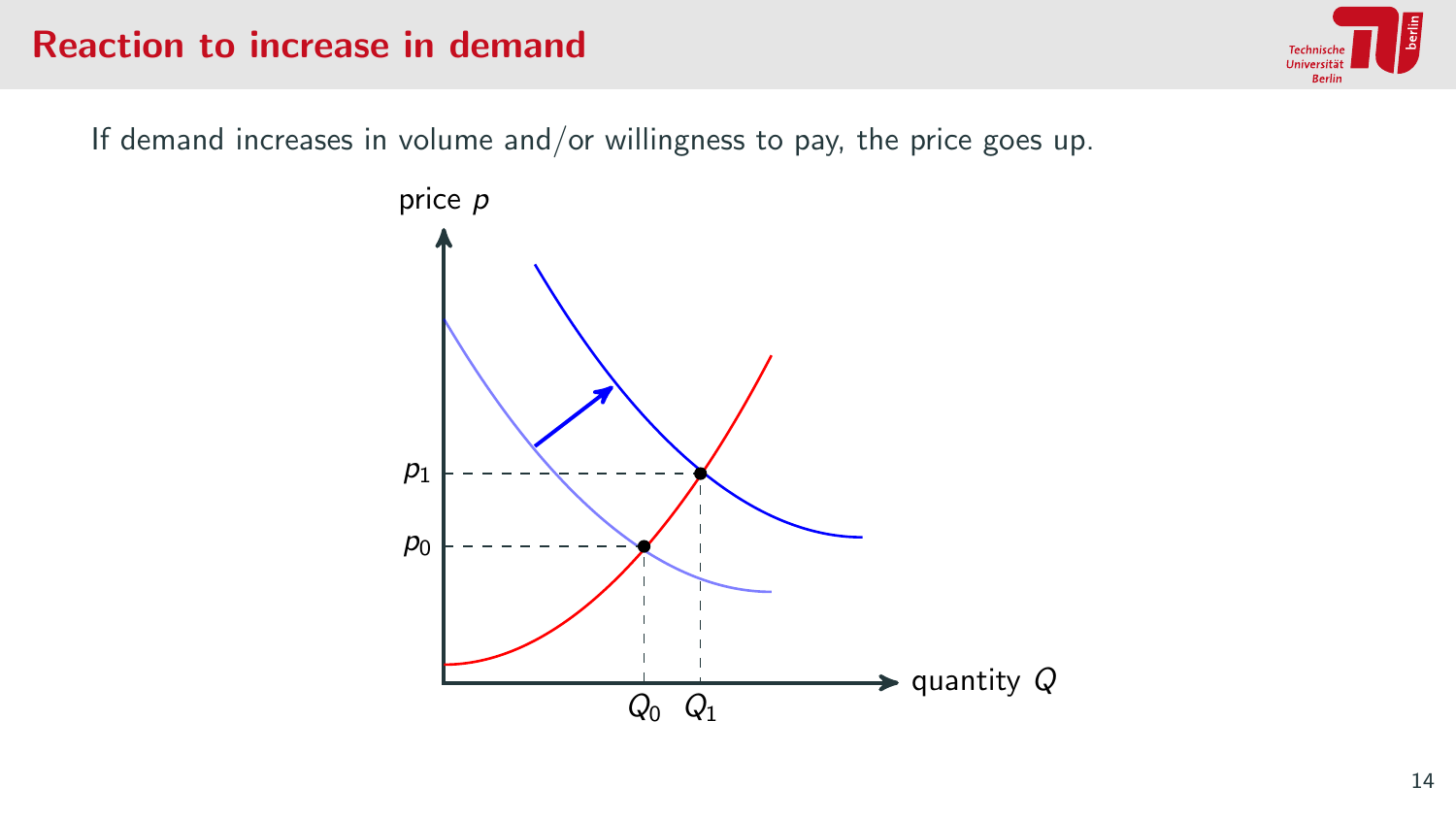#### Reaction to increase in supply cost



If supply becomes more expensive or decreases in volume, the price goes up.

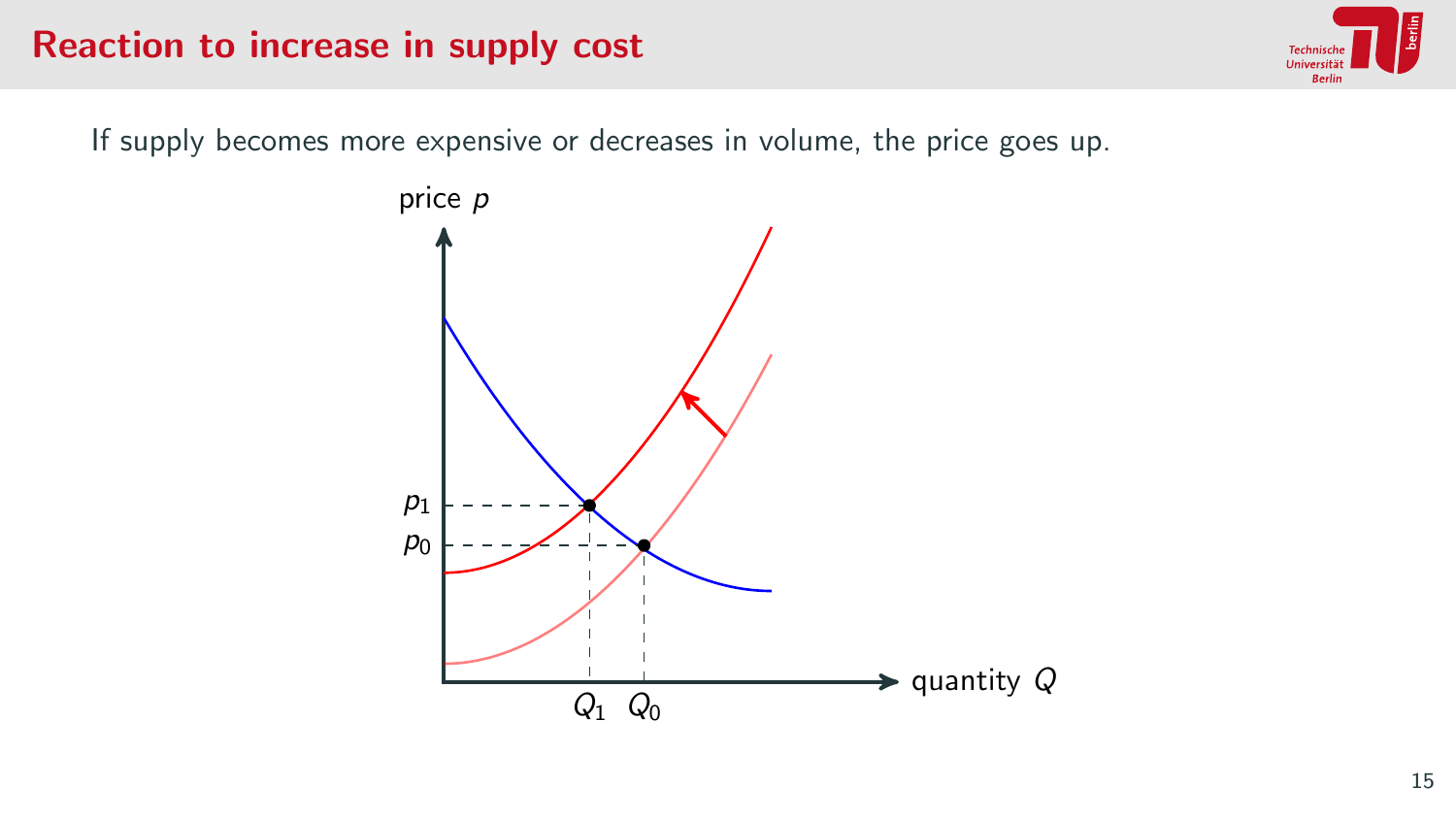### Reaction to state regulation: minimum price



A minimum price or floor price can lead to lower demand and/or excess supply. Cf. butter mountains and milk lakes in EU in past; minimum wages.

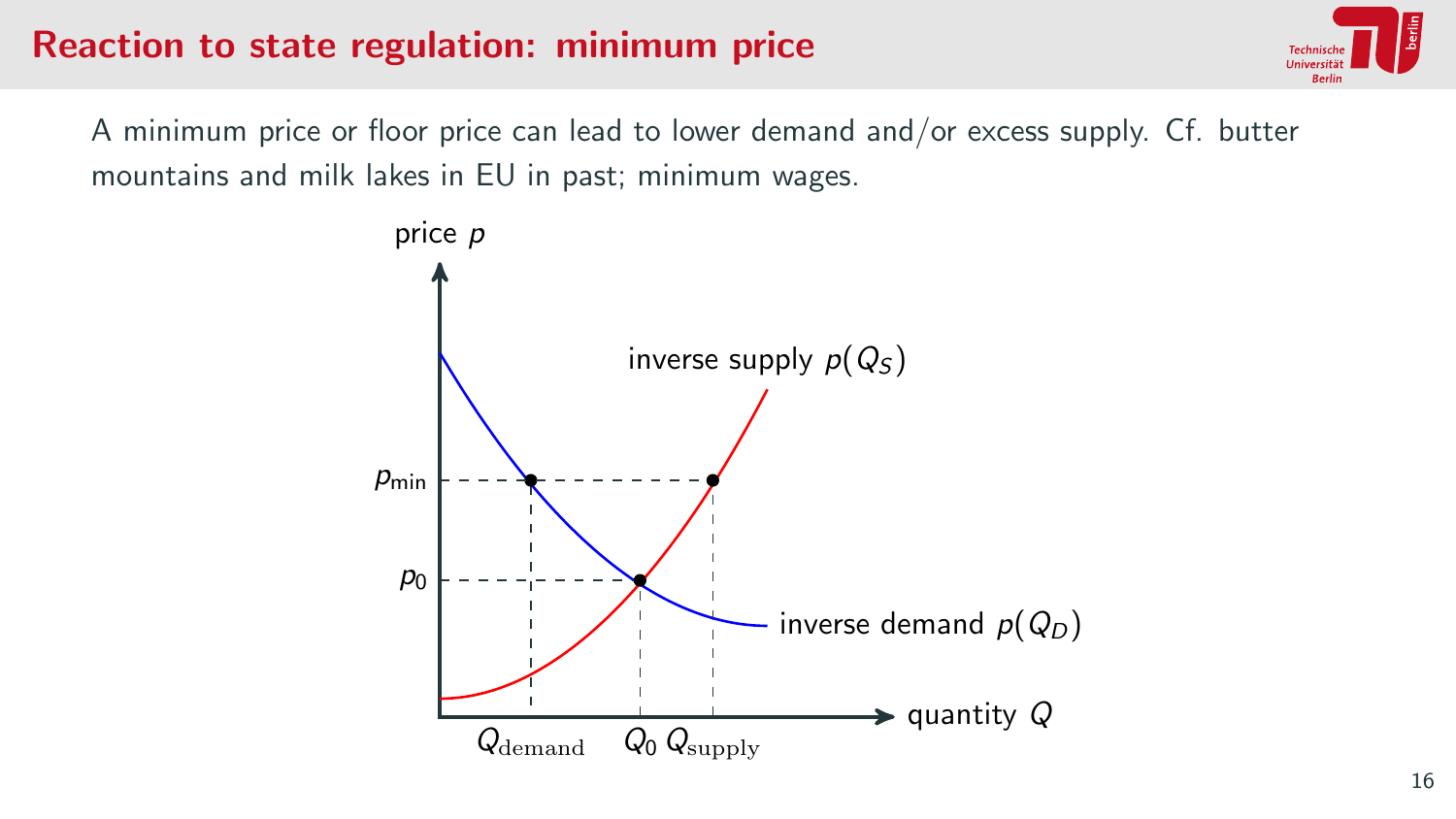#### Reaction to state regulation: maximum price



A maximum price or price cap can lead to lower supply and/or excess demand. Cf. rent caps, energy price caps.

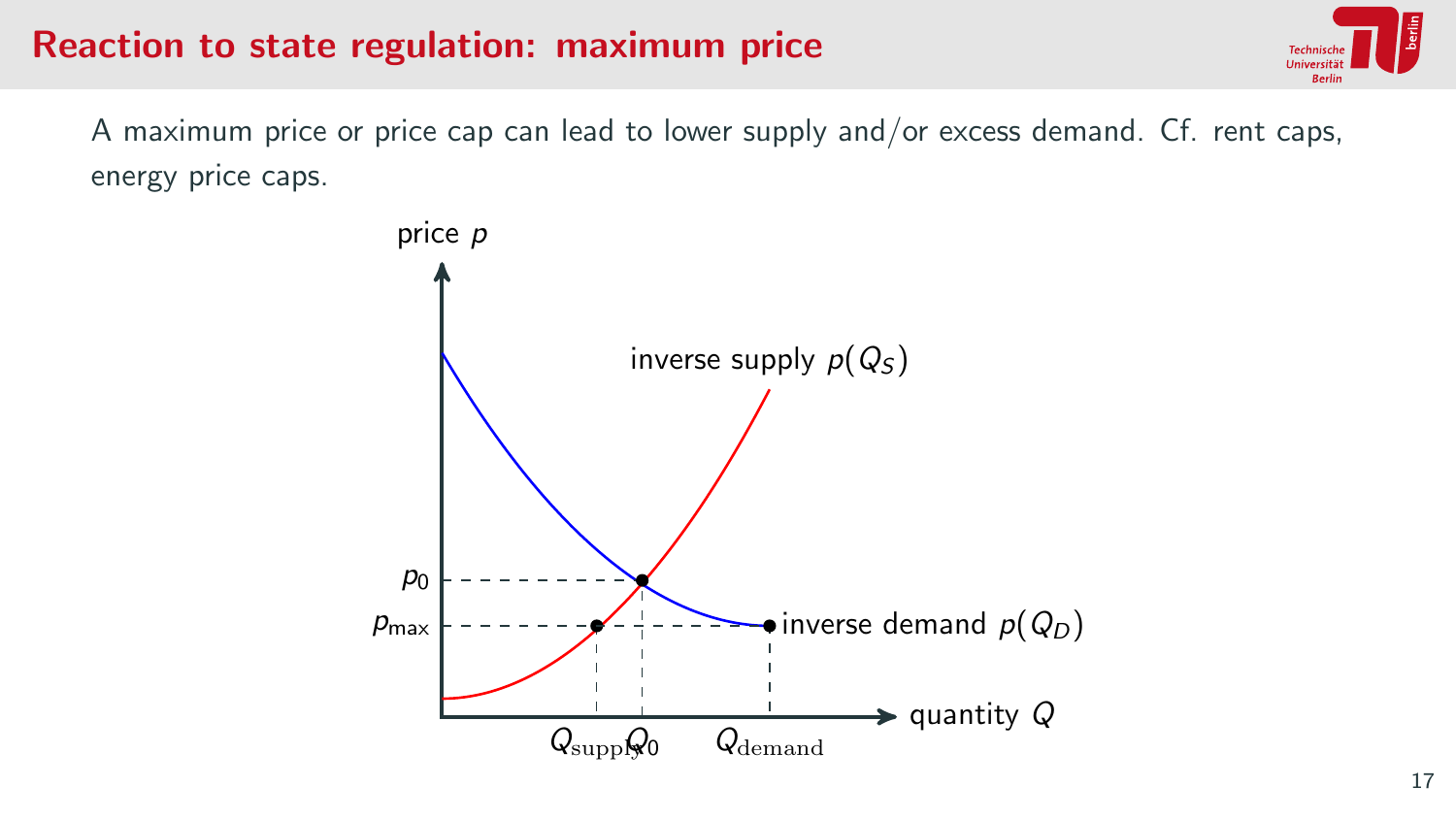## Consumer and producer surpluses



The **consumer surplus** is the total amount consumers are willing to pay minus what they actually pay. The **producer surplus** in the total revenue for producers minus their actual costs.

The **total surplus** or **total welfare**  $TS = CS + PS$  indicates the degree of efficiency of resource allocation.

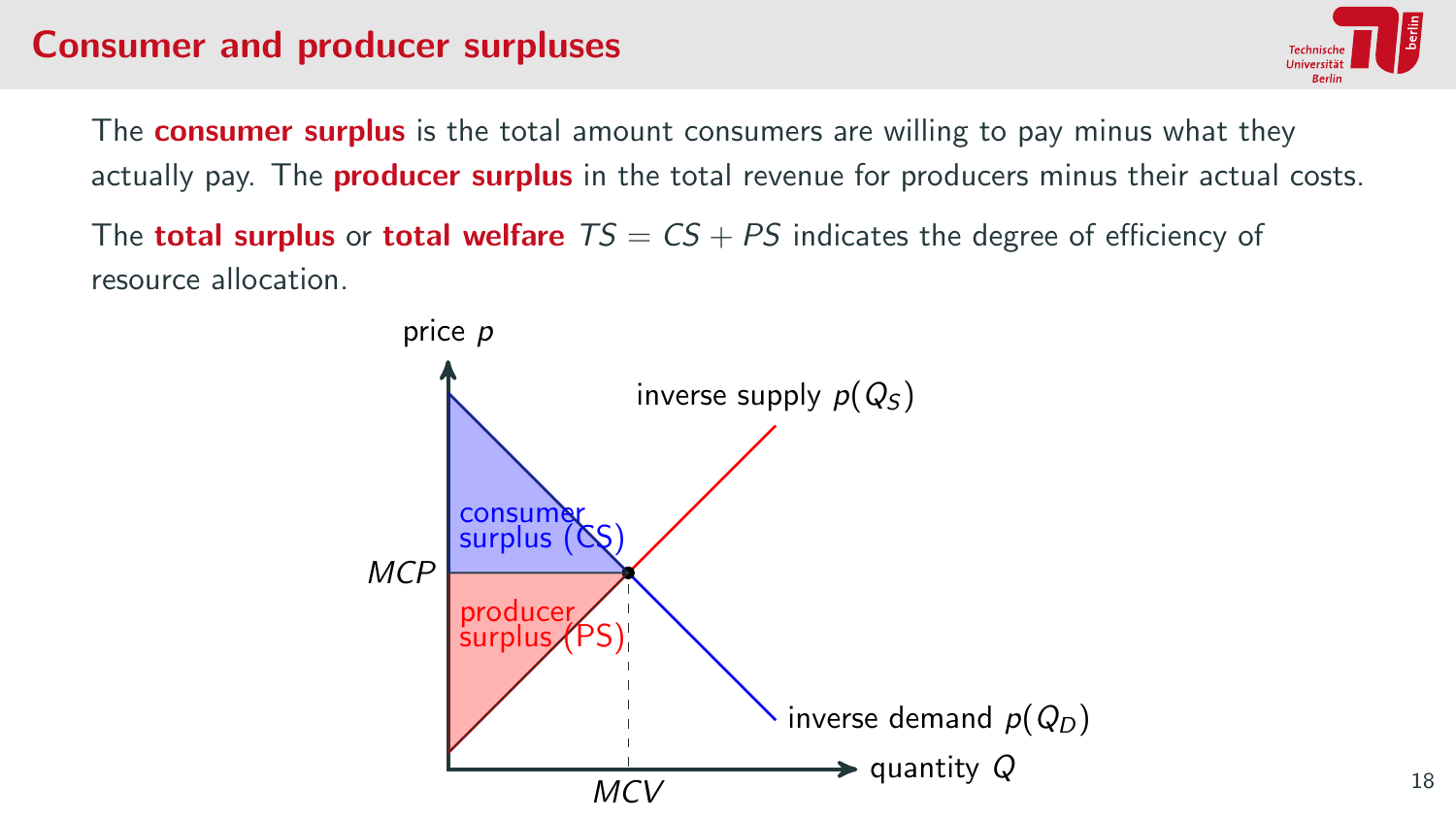

Consider the previous example:

Aggregated inverse demand curve  $p_D(Q_D) = 28 - 4Q_D$ .

Aggregated inverse supply curve  $p_S(Q_S) = 1 + 5Q_S$ .

MCV and MCP are  $Q^* = 3, p^* = 16$ .

Q: What are the consumer and producer surpluses?

Consumer surplus:  $CS = 0.5 * 3 * (28 - 16) = 18$ .

Producer surplus:  $PS = 0.5 * 3 * (16 - 1) = 22.5$ .

Total surplus:  $TS = CS + PS = 18 + 22.5 = 40.5$ .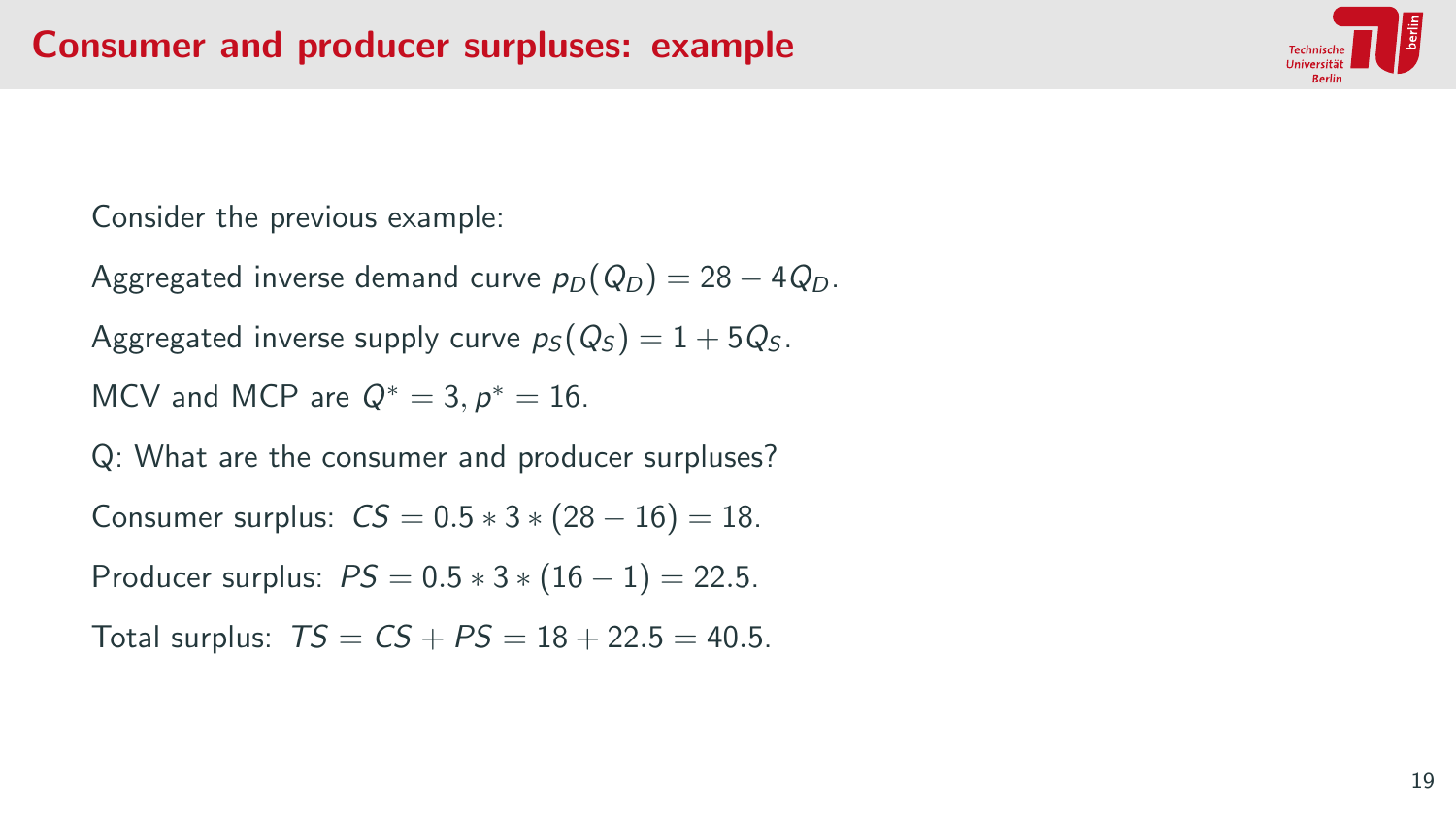#### Consumer and producer surpluses: response to tax



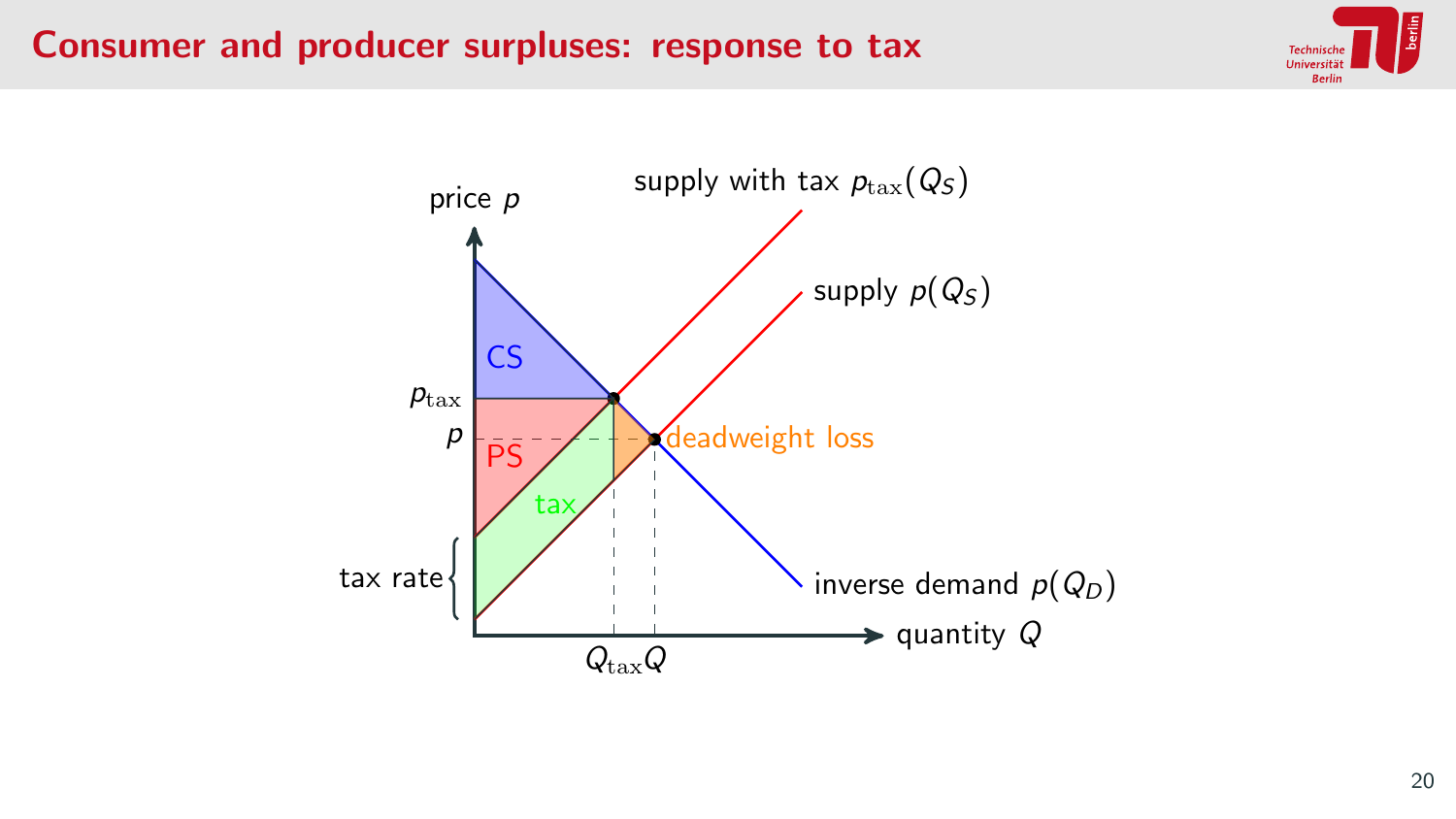

Consider a market with:

Aggregated inverse demand curve  $p_D(Q_D) = 28 - 4Q_D$ .

Aggregated inverse supply curve  $p_S(Q_S) = 1 + 5Q_S$ .

Suppose we tax the product at a rate of  $9 \in \ell$  unit. What is the market clearing price and volume now?

Solve

$$
28-4{\it Q}=10+5{\it Q}
$$

Find  $Q^* = 2, p^* = 30$ .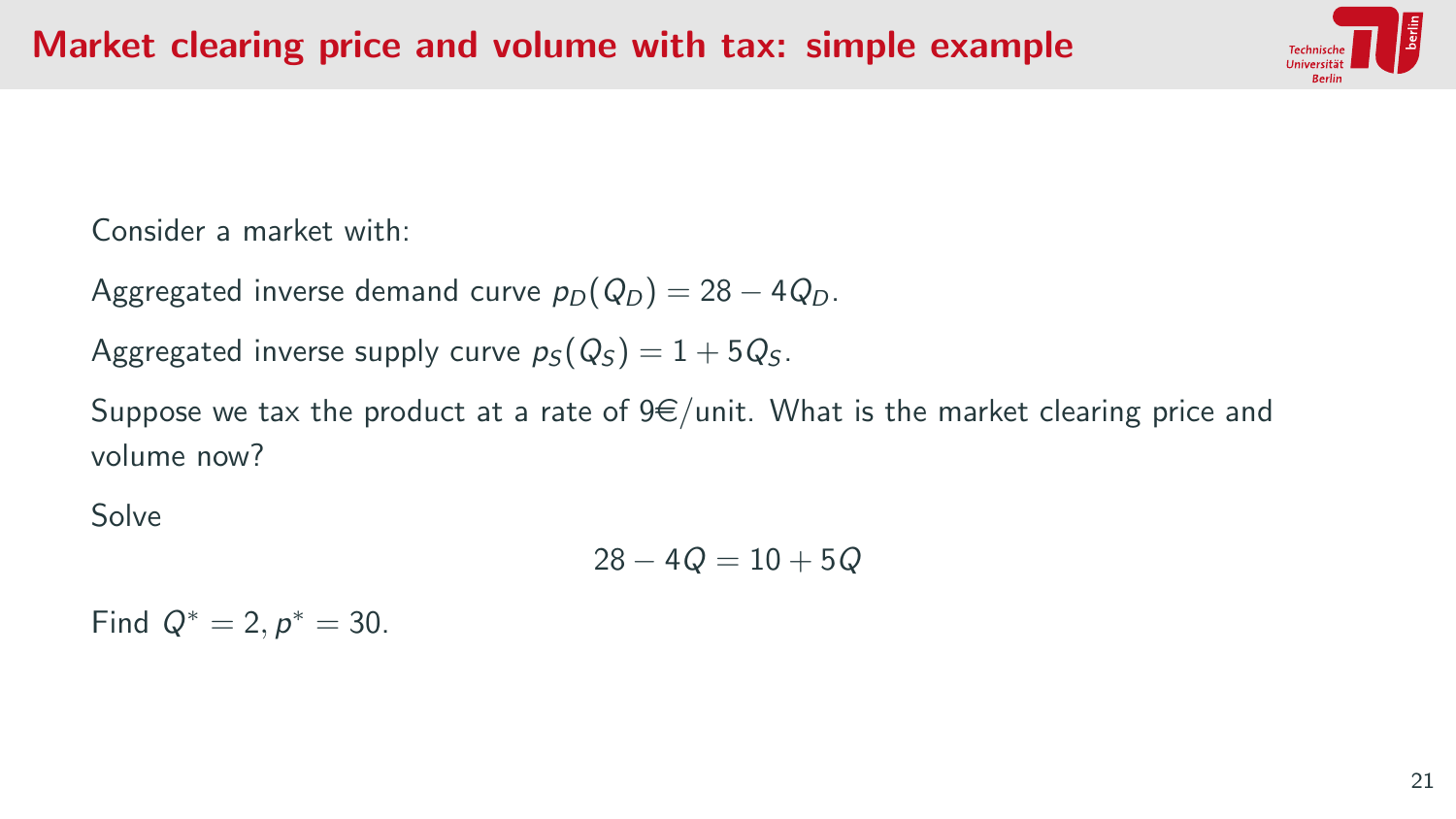

Consider a market with:

- Aggregated inverse demand curve  $p_D(Q_D) = 28 4Q_D$ .
- Aggregated inverse supply curve  $p_S(Q_S) = 1 + 5Q_S$ .
- Suppose we tax the product at a rate of  $9 \in$ /unit. How do the surpluses change?
- Consumer surplus:  $CS_{\text{tax}} = 0.5 * 2 * (28 20) = 8$ .
- Producer surplus:  $PS_{\text{tav}} = 0.5 * 2 * (20 10) = 10$ .
- Total tax revenue:  $TR_{\text{tax}} = 2 * 9 = 18$ .

Total surplus includes tax revenue:  $TS_{\text{tax}} = CS + PS + TR = 36$ .

Deadweight loss:  $TS - TS_{\text{tax}} = 40.5 - 18 - 18 = 4.5$ .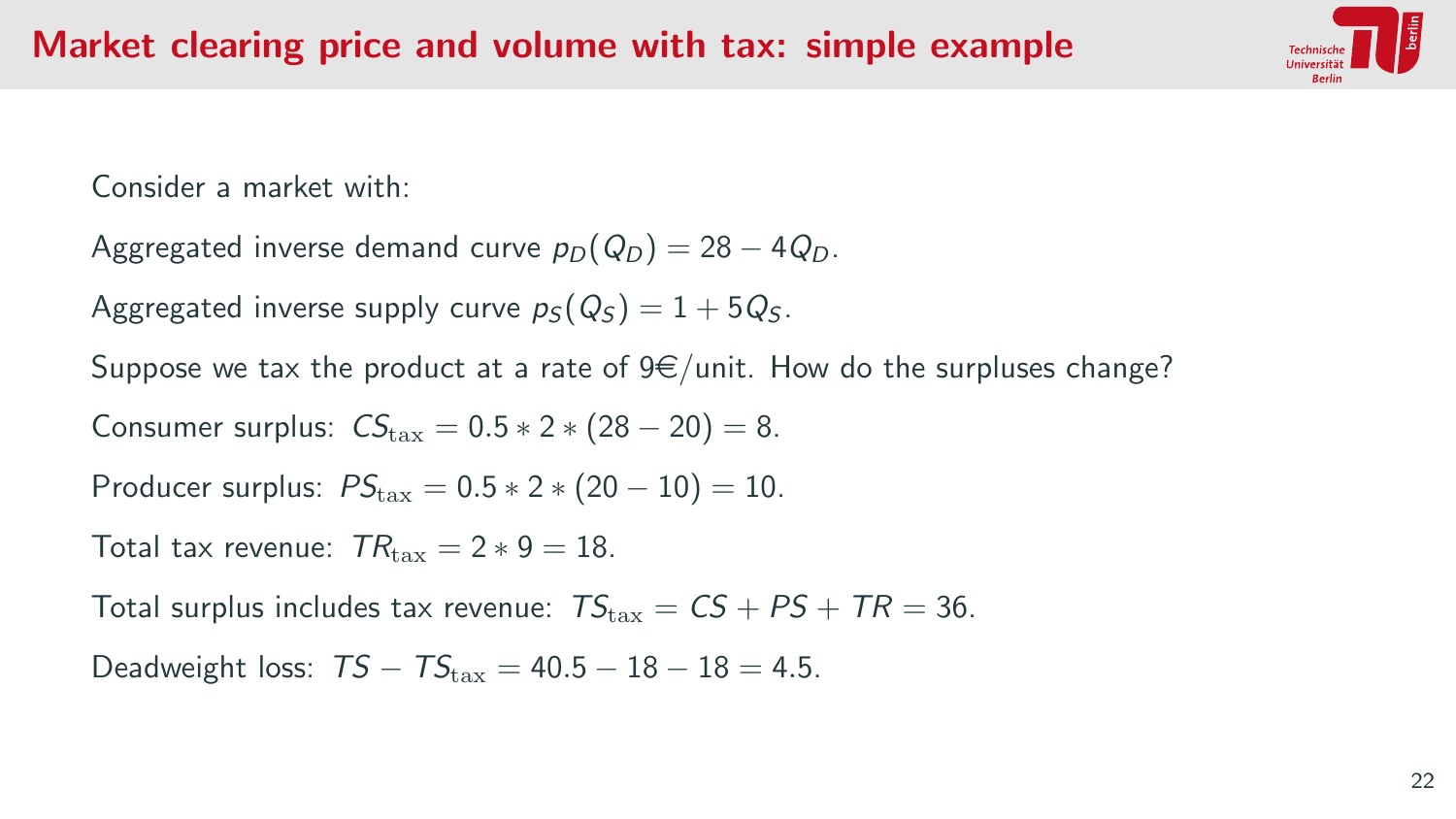#### **Trade**



Trade between 2 regions always leads to a **welfare gain** (WFG) in each country, but can have a strong influence on the distribution between the consumer and producer surpluses.

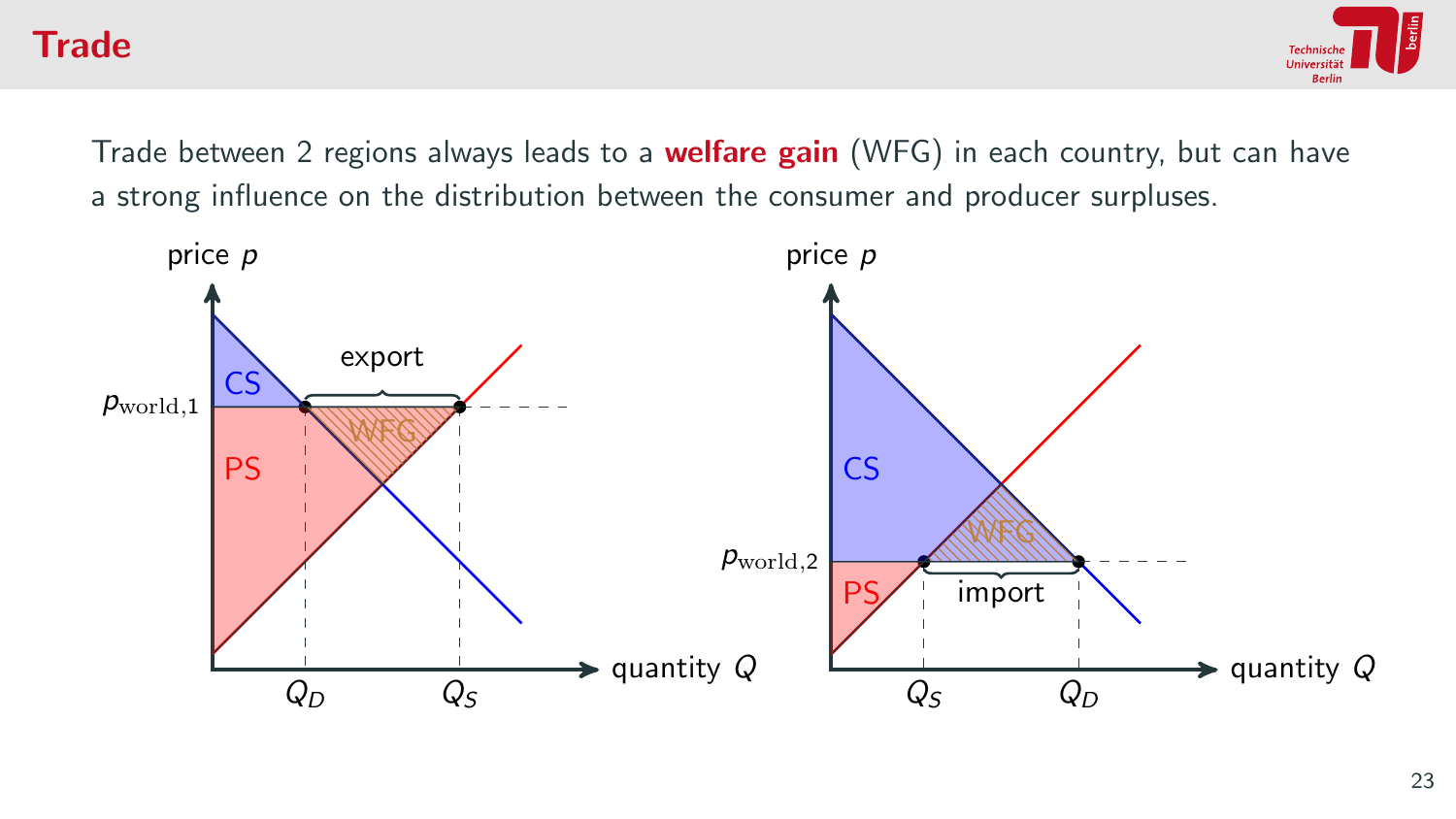# <span id="page-26-0"></span>**[Elasticity](#page-26-0)**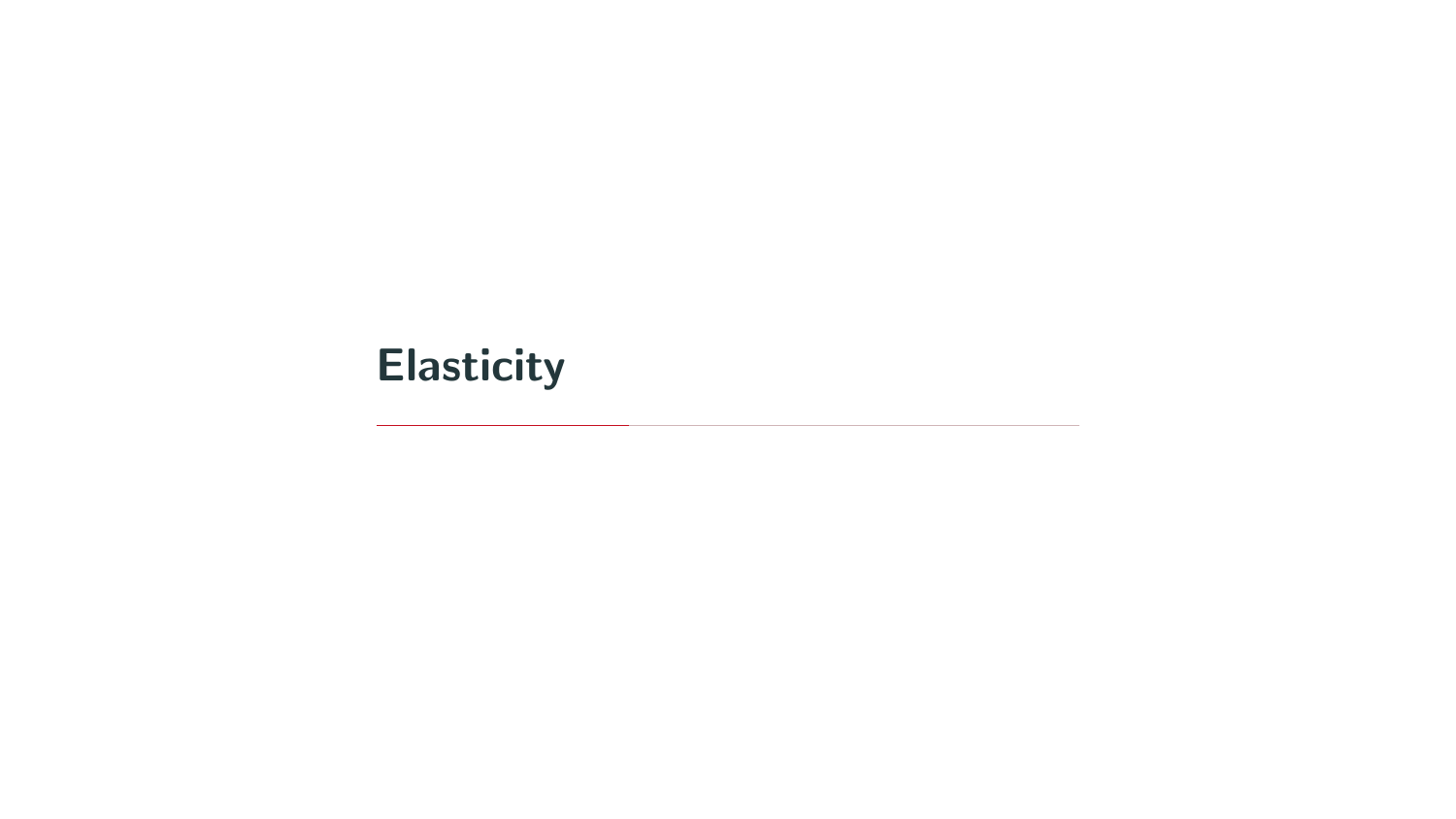

**Elasticity** is a is a measure of how much buyers and sellers respond to changes in market conditions.

**Price elasticity** measures the response to price changes. Price elasticity of demand  $\eta_{p,Q}$  is a measure of how much the quantity demanded of a good responds to a change in the price of that good.

> Price elasticity of demand  $=\frac{\% \text{ change in quantity demanded}}{N}$ % change in price

$$
\eta_{p,Q} = \frac{\frac{dQ}{Q}}{\frac{dp}{p}} = \frac{dQ}{dp} \cdot \frac{p}{Q}
$$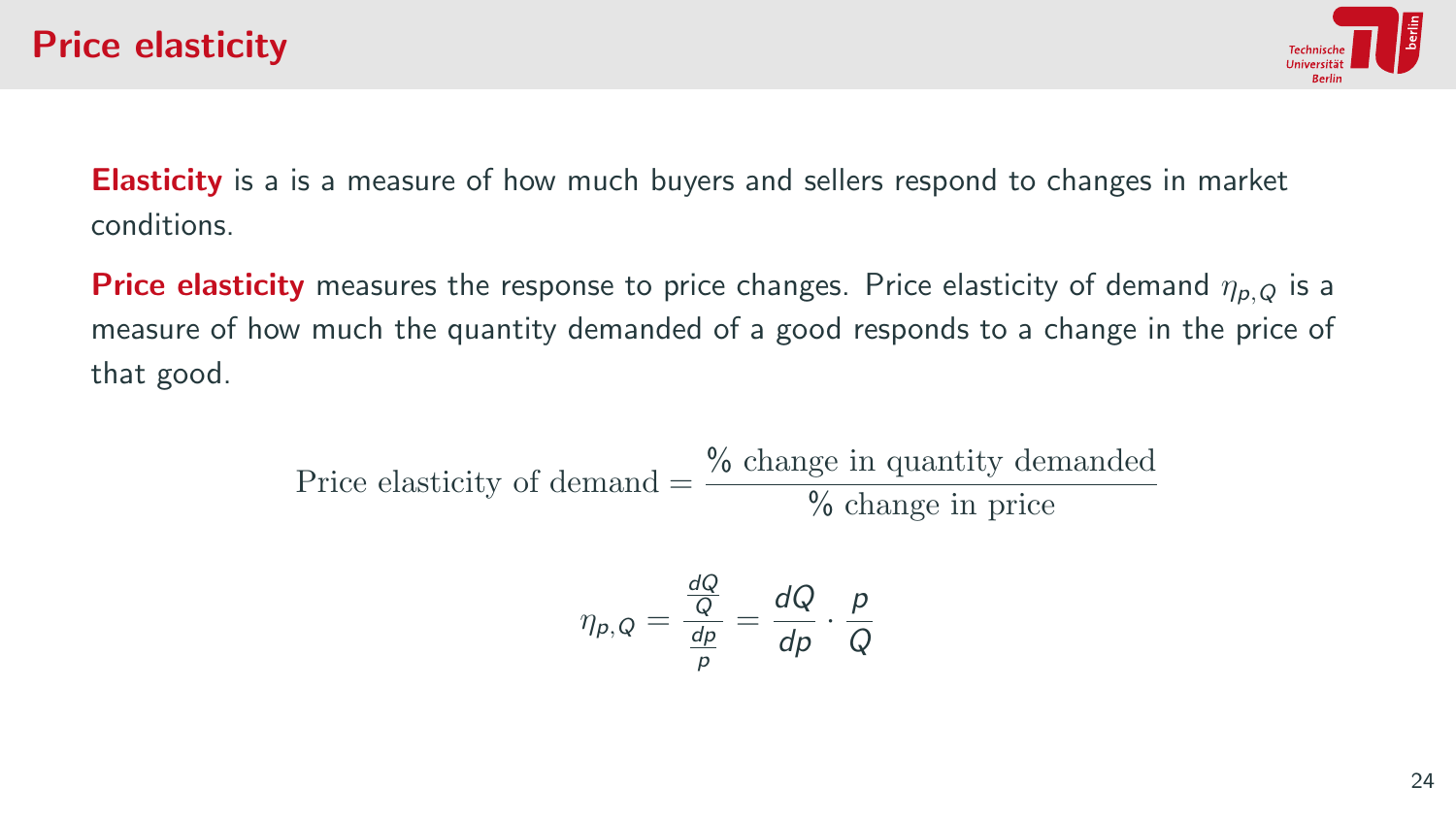

Demand-price elasticity is generally negative: the higher the price, the lower the demand. The magnitude of the elasticity allows it to be classified:

 $-\infty < \eta_{p,Q} \leq -1$  elastic demand (big change in demand for small change in price)  $\eta_{p,Q} = -1$  isoelastic demand (same % change in demand for % change in price)  $-1 < \eta_{p,Q} \leq 0$  inelastic demand (small change in demand for large change in price)

If demand does not respond at all to prices,  $\eta_{p,Q} = 0$ , it is **perfectly inelastic**.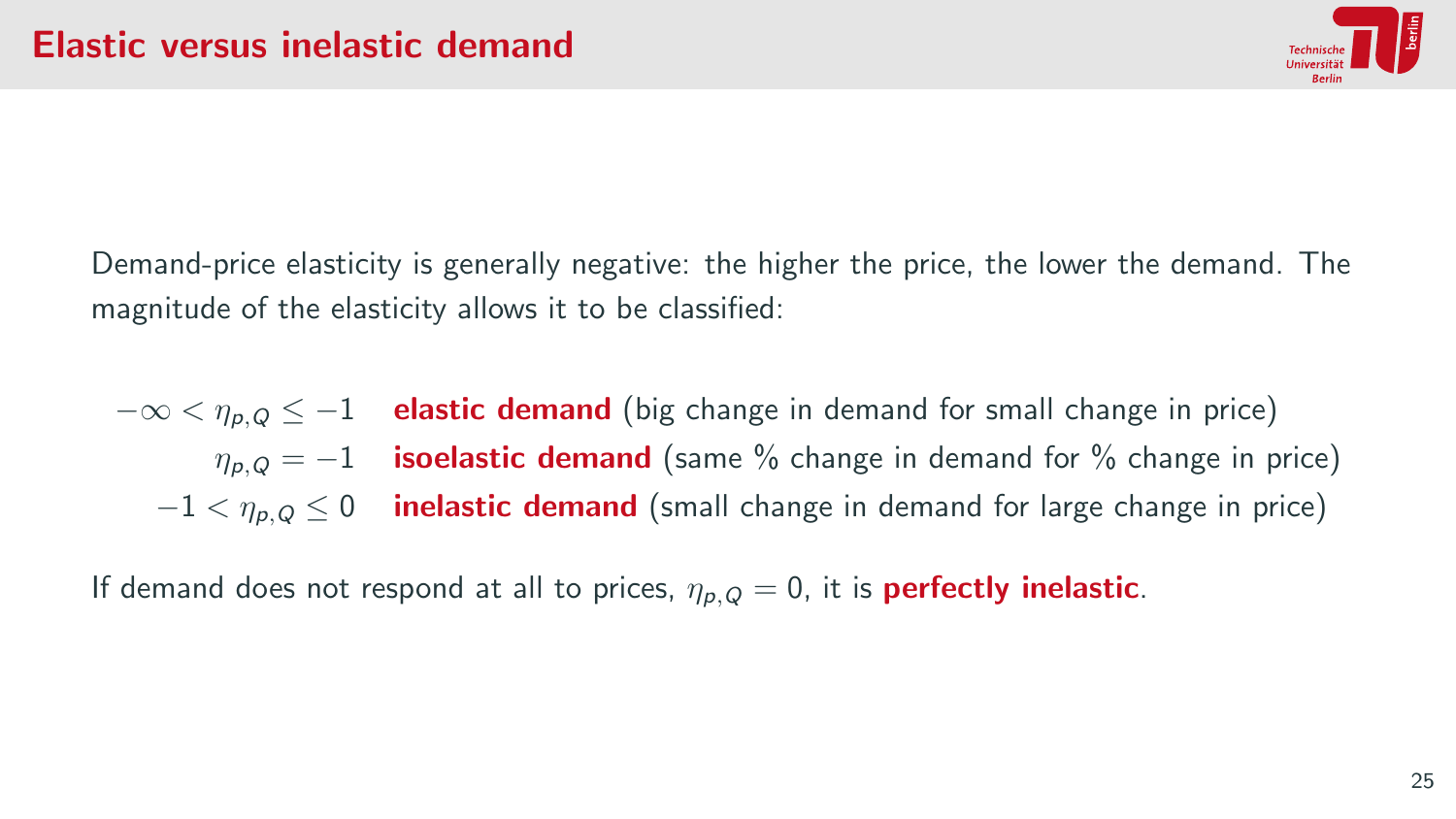## Arc elasticity



The arc elasticity can be measured if you know how the demand responds to a specific price increase from  $p_0$  to  $p_1$ .

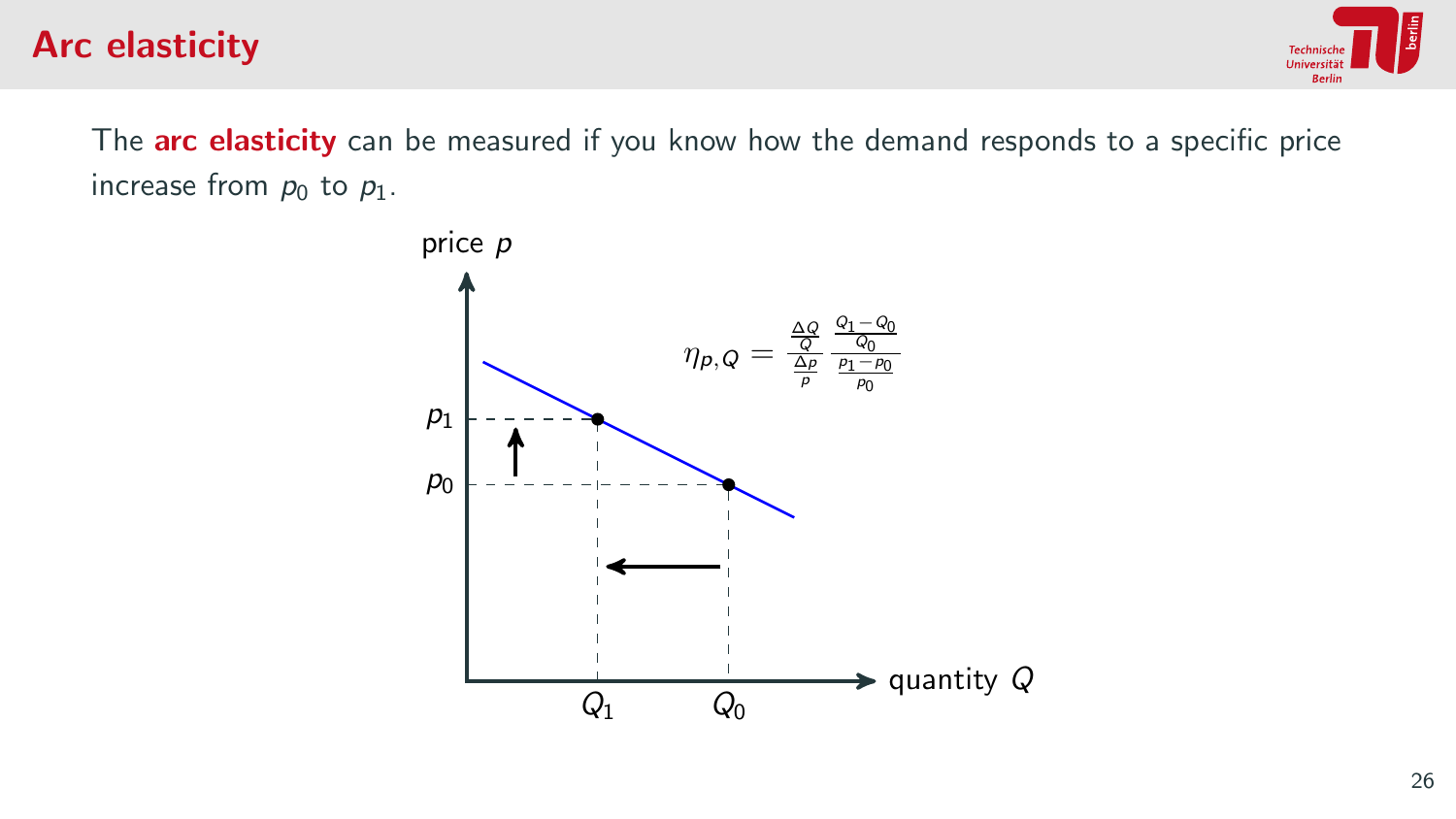#### Point elasticity

Hniversi

The **point elasticity** is the infinitesimal version if you can precisely calculate the derivative.

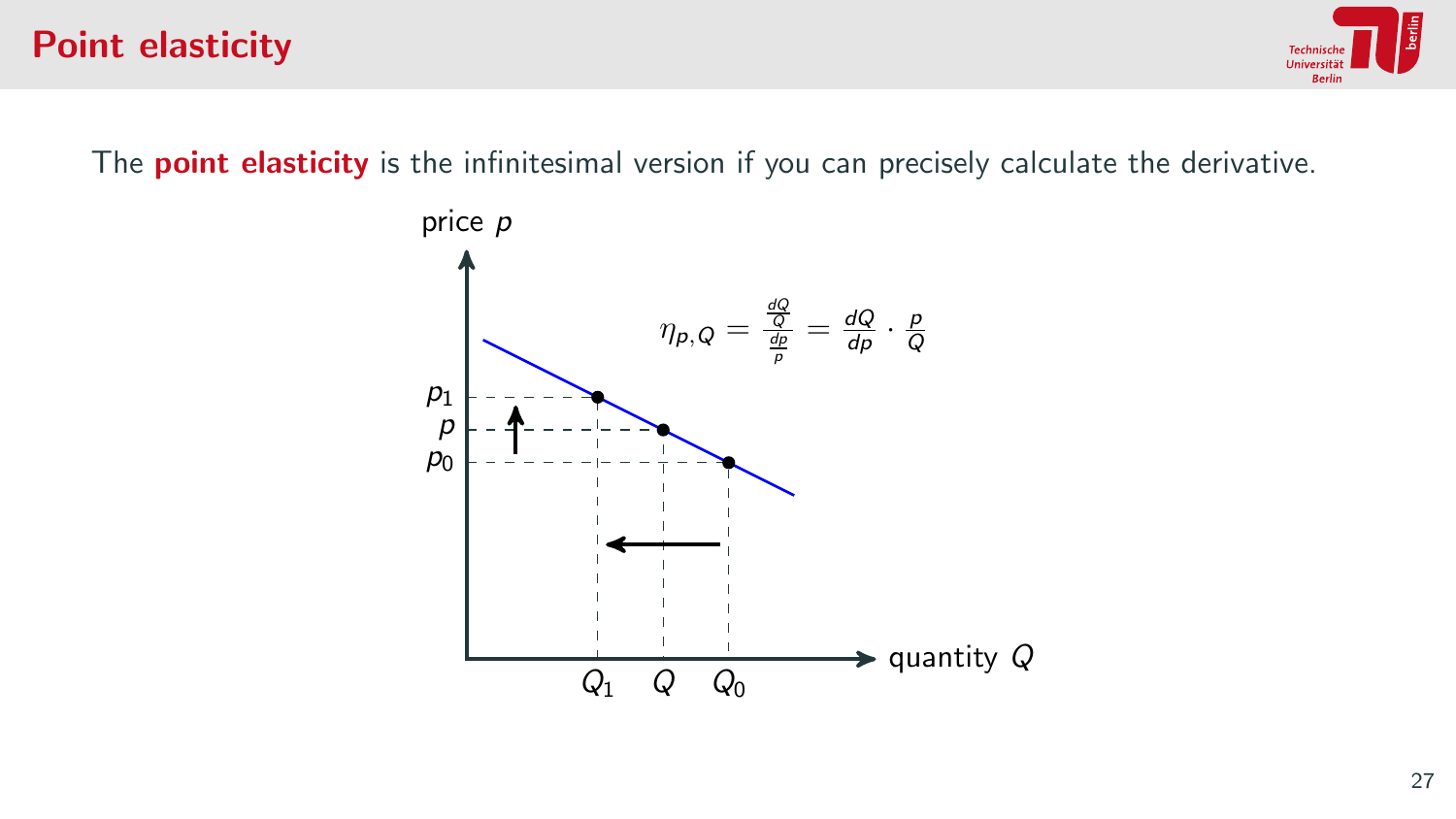## Examples of price-demand elasticity



Consider the following arc elasticities:





very elastic (small change in price  $\Rightarrow$  big change in demand)

isoelastic (change in price ⇒ propotional change in demand)

very inelastic (large change in price  $\Rightarrow$  small change in demand)

 $\eta_{p,Q} = \frac{-0.01}{0.1}$ 

99 100

p

 $5.50 \in$ 

 $5.00 \in$ 

Q

 $= -0.1$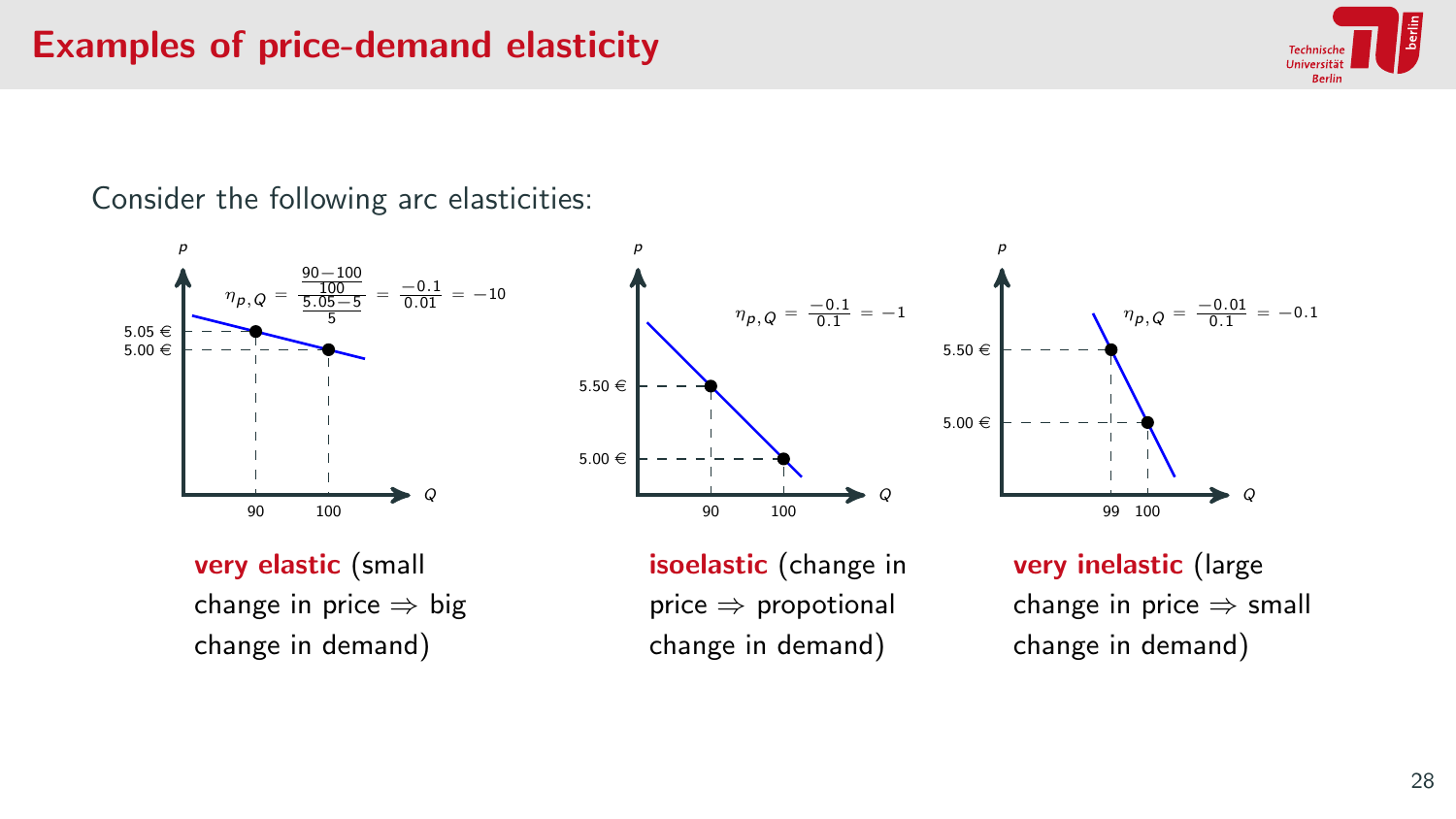## Maximising revenue



Suppose a supplier has the market power to manipulate the price, and they have no marginal costs. How to maximise the **revenue**  $R(p) = p \cdot Q(p)$ ? Consider effect of price increase:

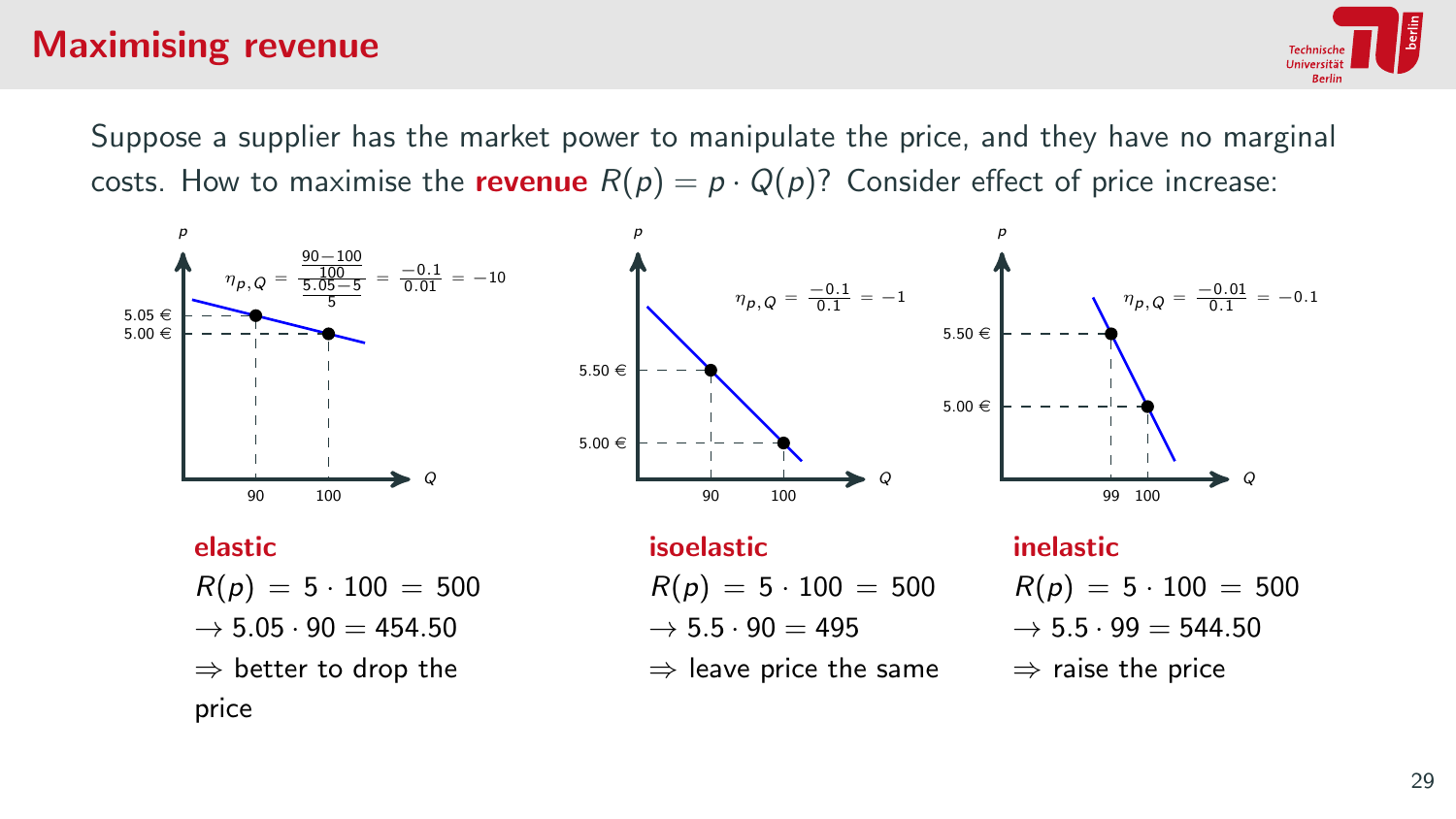

Suppose a supplier has the market power to manipulate the price, and they have no marginal costs. How would they maximise the **revenue**  $R(p) = p \cdot Q(p)$ ?

We can also demonstrate this mathematically by maximising  $R(p)$ :

$$
0 = \frac{dR}{dp} = \frac{d(p \cdot Q(p))}{dp} = p \cdot \frac{dQ(p)}{dp} + Q(p) = Q\left(\frac{p}{Q}\frac{dQ(p)}{dp} + 1\right) = Q(\eta_{p,Q} + 1)
$$

So the revenue is maximised when we reach the isoelastic point  $\eta_{p,Q} = -1$ .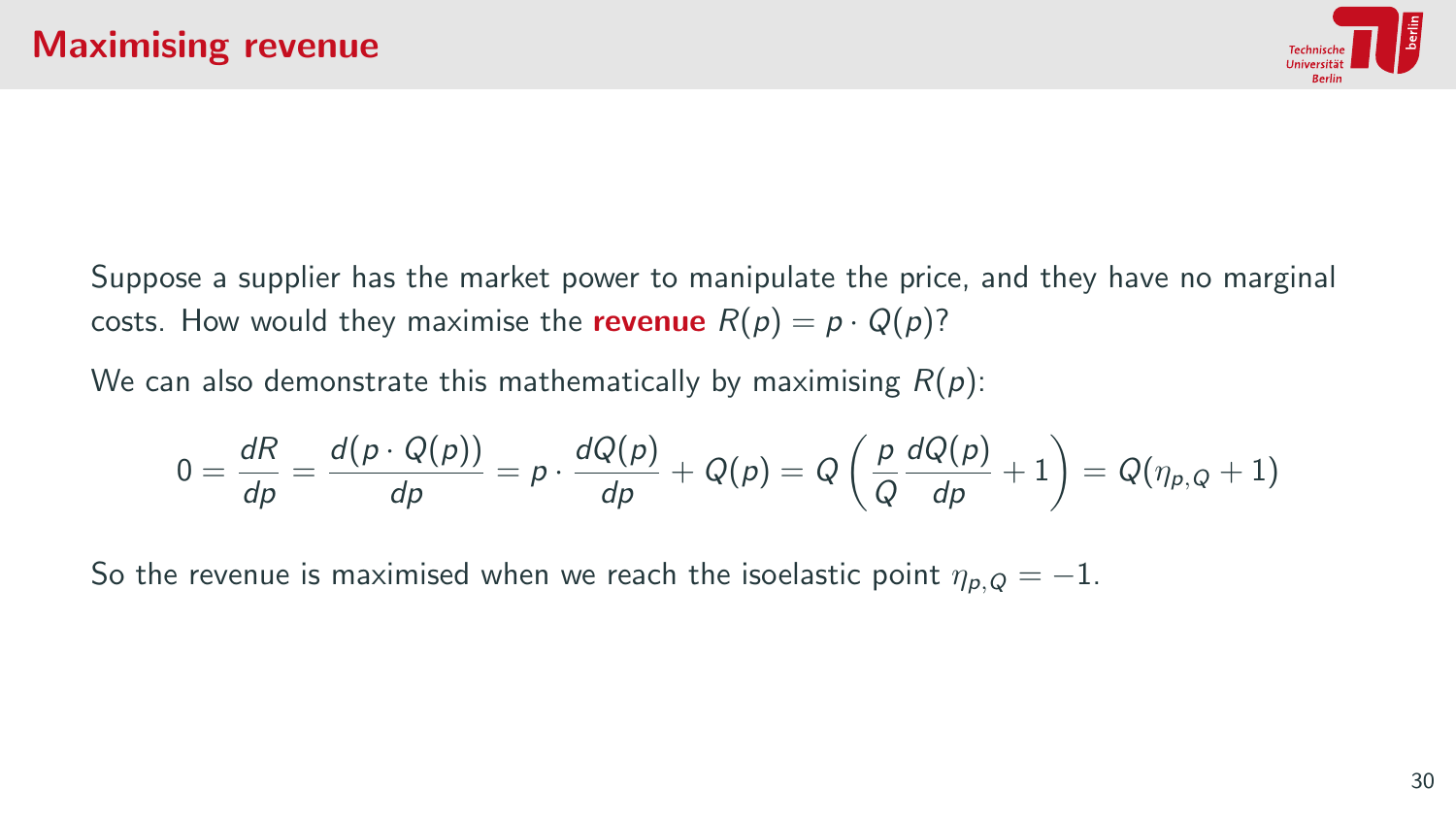# Electricity demand: typically inelastic



Demand for electricity is largely inelastic.

General reasons for inelasticity:

- Consumers do not perceive the price changes (hidden in monthly bills)
- Lack of substitutes (e.g. for heating: gas, for lighting: gas lamps, for communication: pigeon?, for computation: abacus?)
- Switching to alternative products (substitutes) is cumbersome

Distinguish between **short-run elasticity** and **long-run elasticity**. Long-run elasticity allows consumers time (e.g. years) to become more aware of and purchase alternatives. In the long-run demand tends to be more elastic than the short-run.

E.g. if petrol prices remain high over many years, consumers may be more likely to switch to electric vehicles.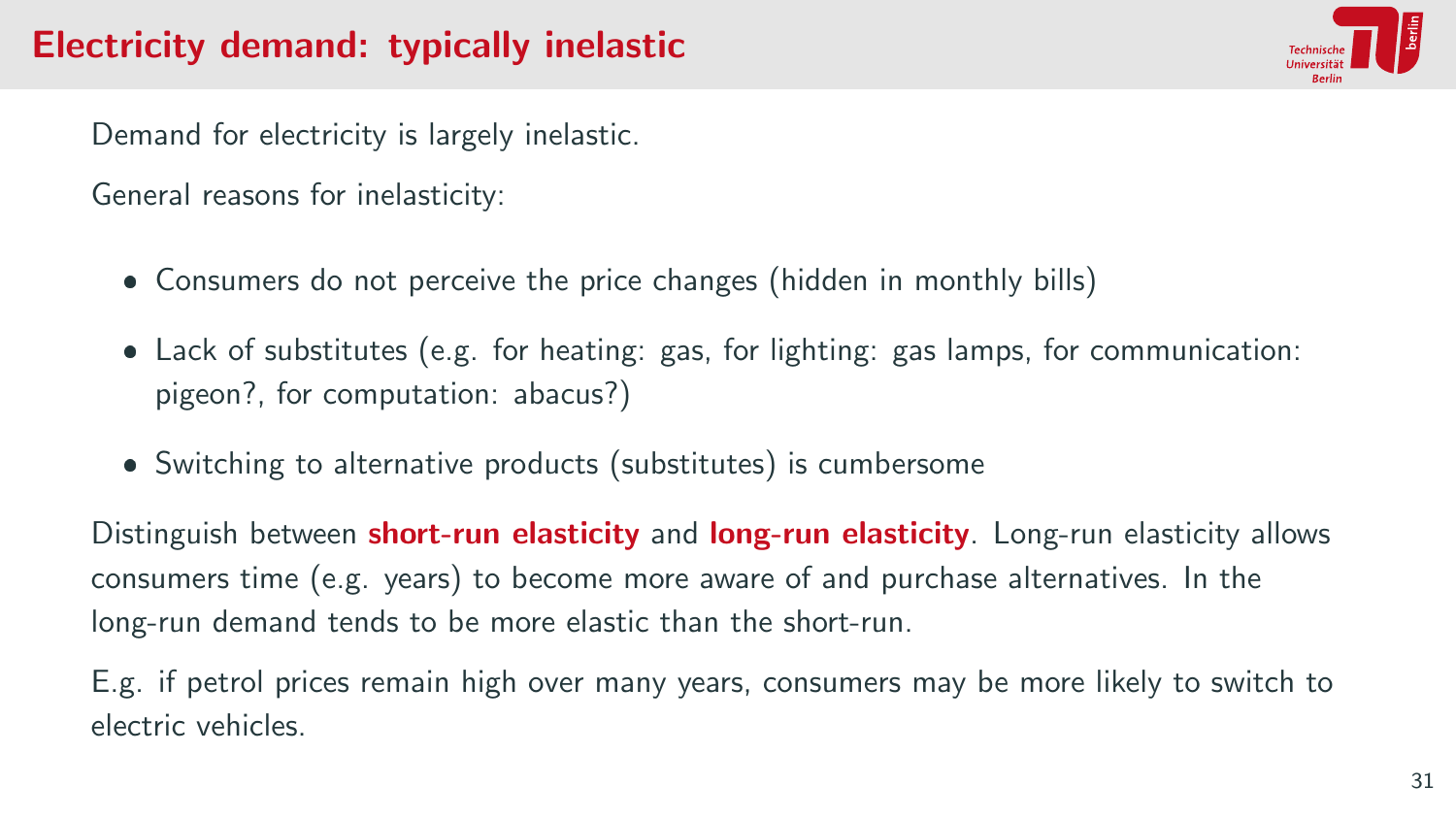#### Beware: slope is not the same as elasticity

The slope of the inverse demand curve is **not the same** as the elasticity.



For a linear inverse demand function:

$$
p(Q)=a-bQ
$$

for  $a, b > 0$  we have the demand function:

$$
Q(p) = \frac{a-p}{b}
$$

The elasticity varies with Q:

$$
\eta_{p,Q} = \frac{p}{Q} \frac{dQ}{dp} = 1 - \frac{a}{bQ}
$$

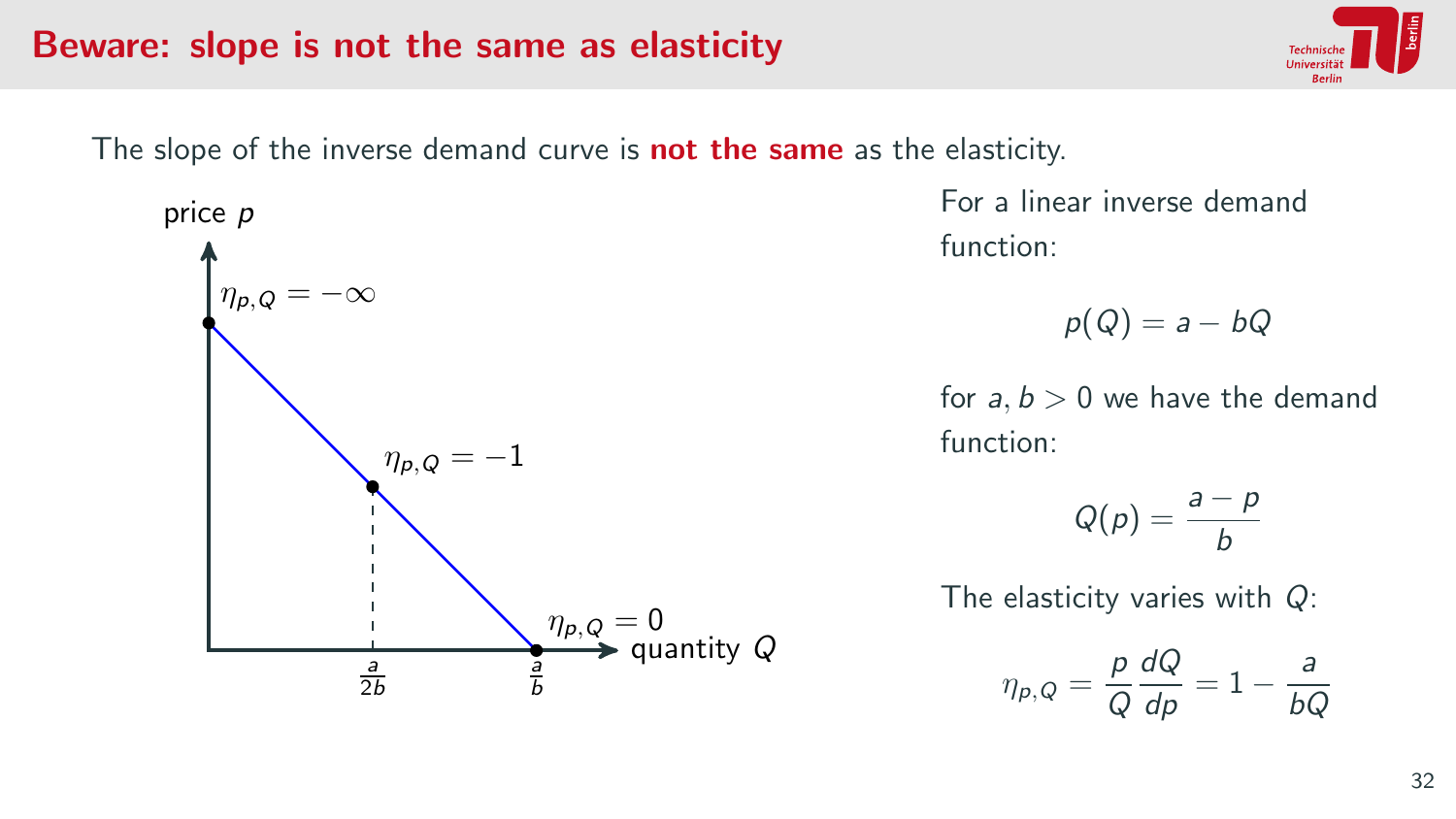

For some goods, the price-demand elasticity can become **positive**, i.e. rising prices lead to rising demand.

- Veblen or Snob effect: A product becomes more attractive the more expensive it is (e.g. exclusive clubs in London, whisky, cigars, Renoirs).
- **Quality effect**: If quality is hard to assess, price is used as a quality indicator (e.g. wine).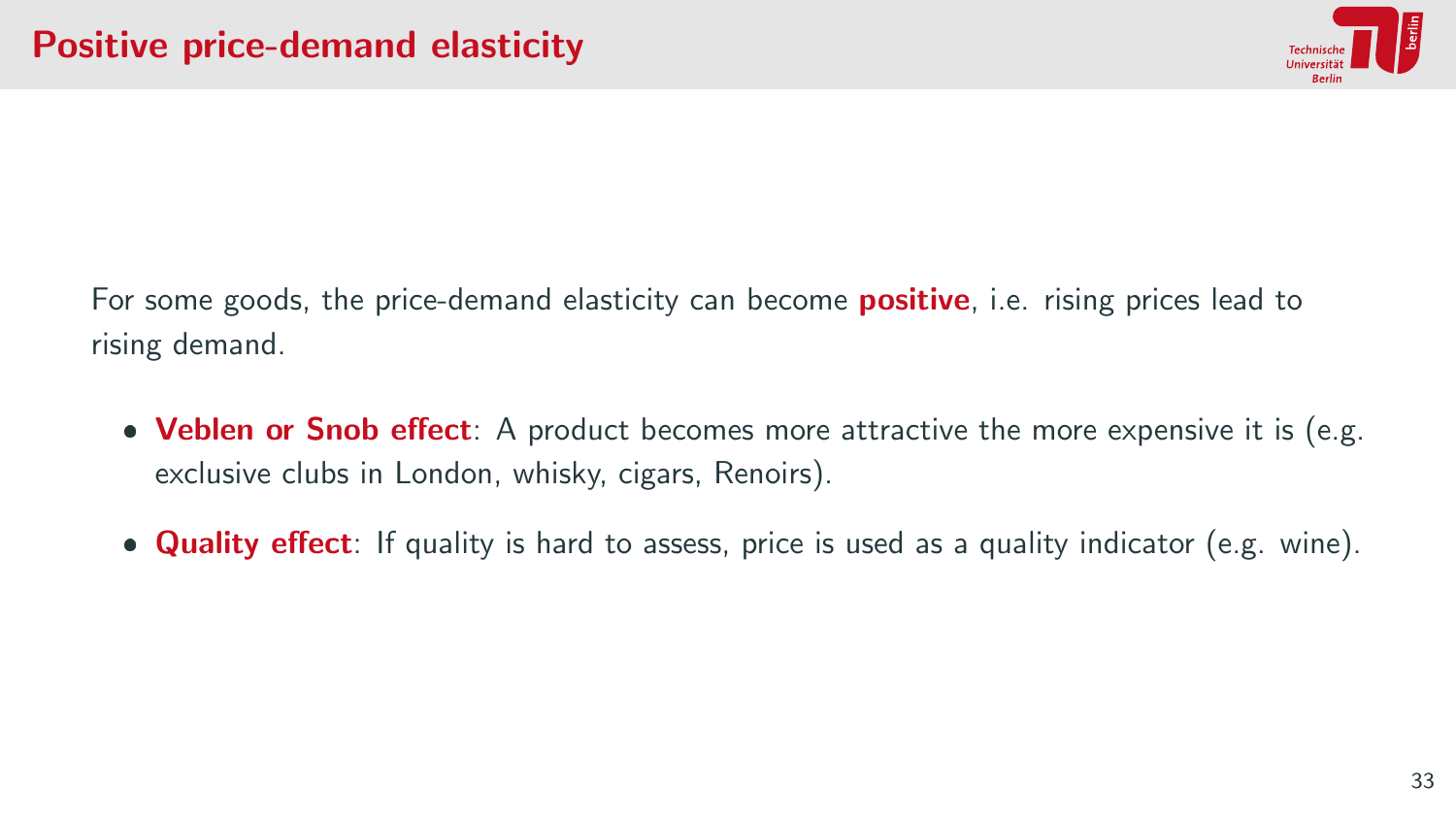

If the price of one good has an effect on the demand of another good, this indirect elasticity is called a **cross elasticity**. For example, if the price of one good  $p_1$  influences the sales of another  $Q_2$  then the cross elasticity is given by:

$$
\eta_{p_1,Q_2} = \frac{p_1}{Q_2} \frac{dQ_2}{dp_1}
$$

- **Example of negative** cross-price-elasticity: rising petrol prices leave to sinking demand for cars. Petrol and cars are **complementary goods**.
- **Example of positive** cross-price-elasticity: rising butter prices lead to rising demand for margarine. Butter and margarine are **substitute goods**.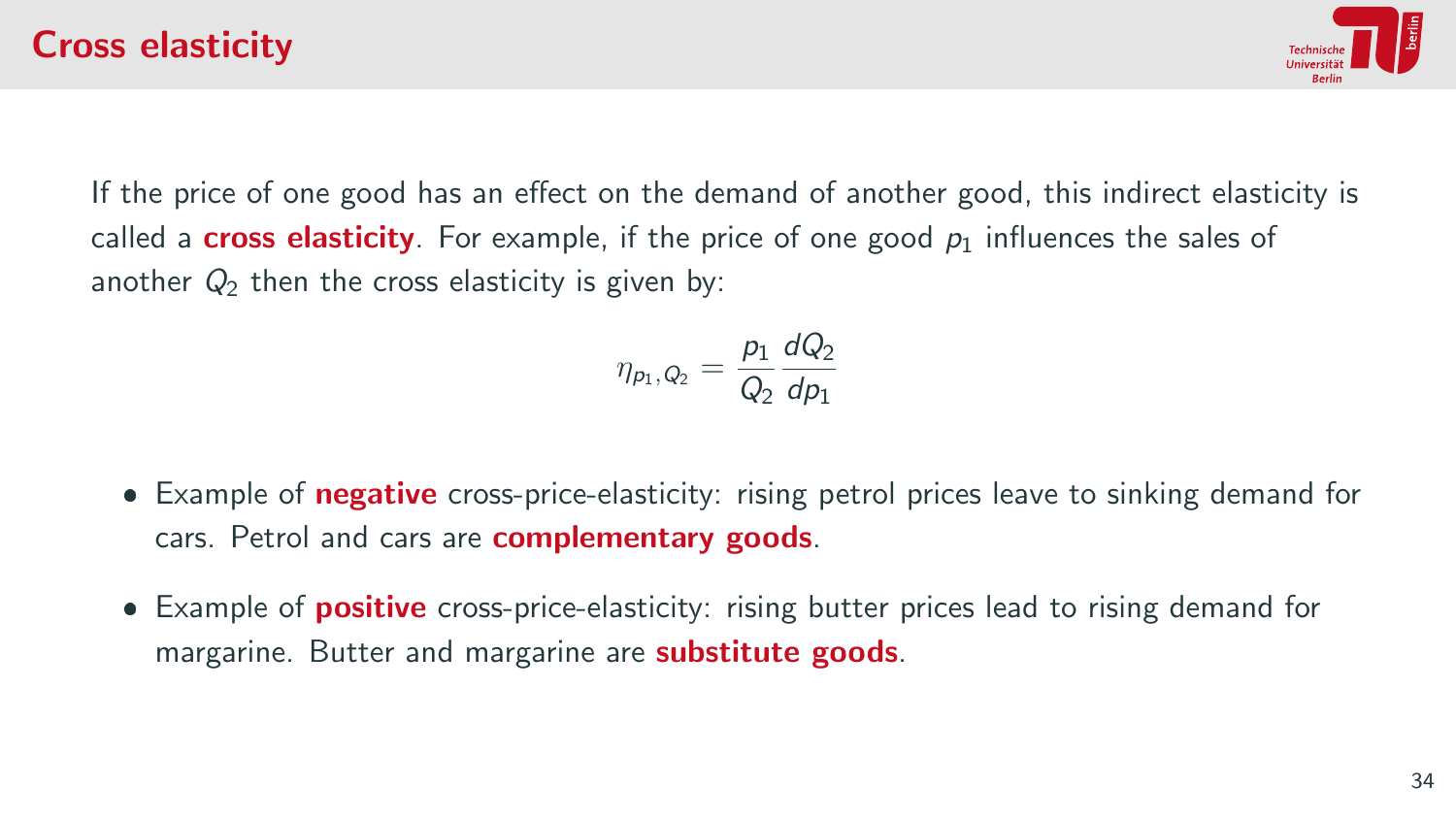

The price for electricity is  $0.2 \in /kWh$ . The demand function of a private household (per month) is given by:

$$
Q_D(p)=625-625p
$$

where the units of  $Q_D$  are kWh and of p are  $\epsilon/kWh$ .

a) How much electricity does the single household consume per month? How much does it pay?

$$
Q_D(p=0.2)=625-0.2*625=500
$$

Consumption: 500 kWh.

$$
\rho\cdot Q_D=0.2*500=100
$$

Pay per month:  $100 \text{ } \infty$ /m.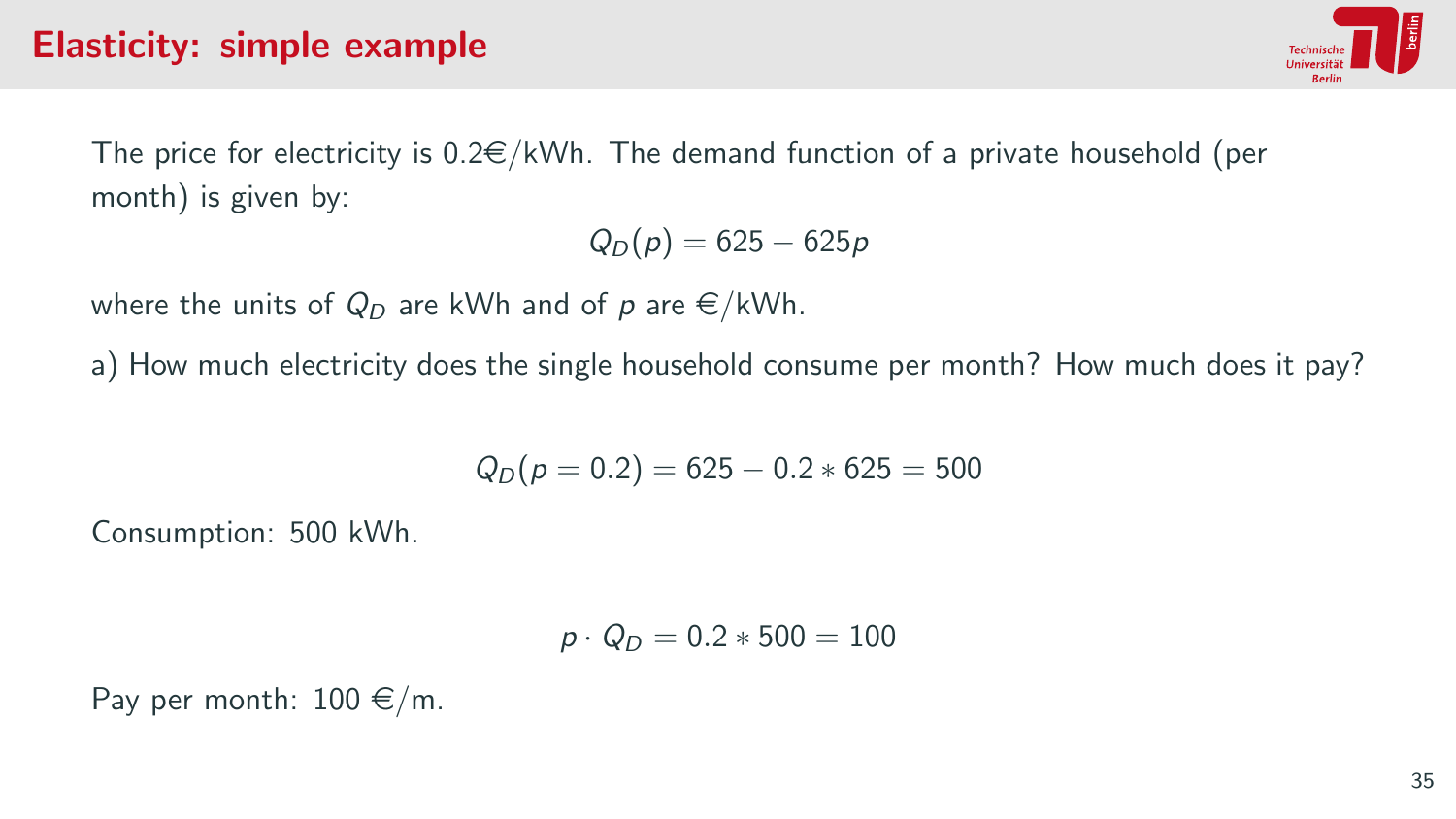

The price for electricity is  $0.2 \in /kWh$ . The demand function of a private household (per month) is given by:

$$
Q_D(p)=625-625p
$$

where the units of  $Q_D$  are kWh and of p are  $\epsilon/kWh$ .

b) What is the price elasticity at this point? Is it elastic or inelastic?

$$
\eta_{p,Q} = \frac{dQ}{dp} \cdot \frac{p}{Q}
$$

$$
= -625 \cdot \frac{0.2}{500}
$$

$$
= -0.25
$$

The demand is inelastic.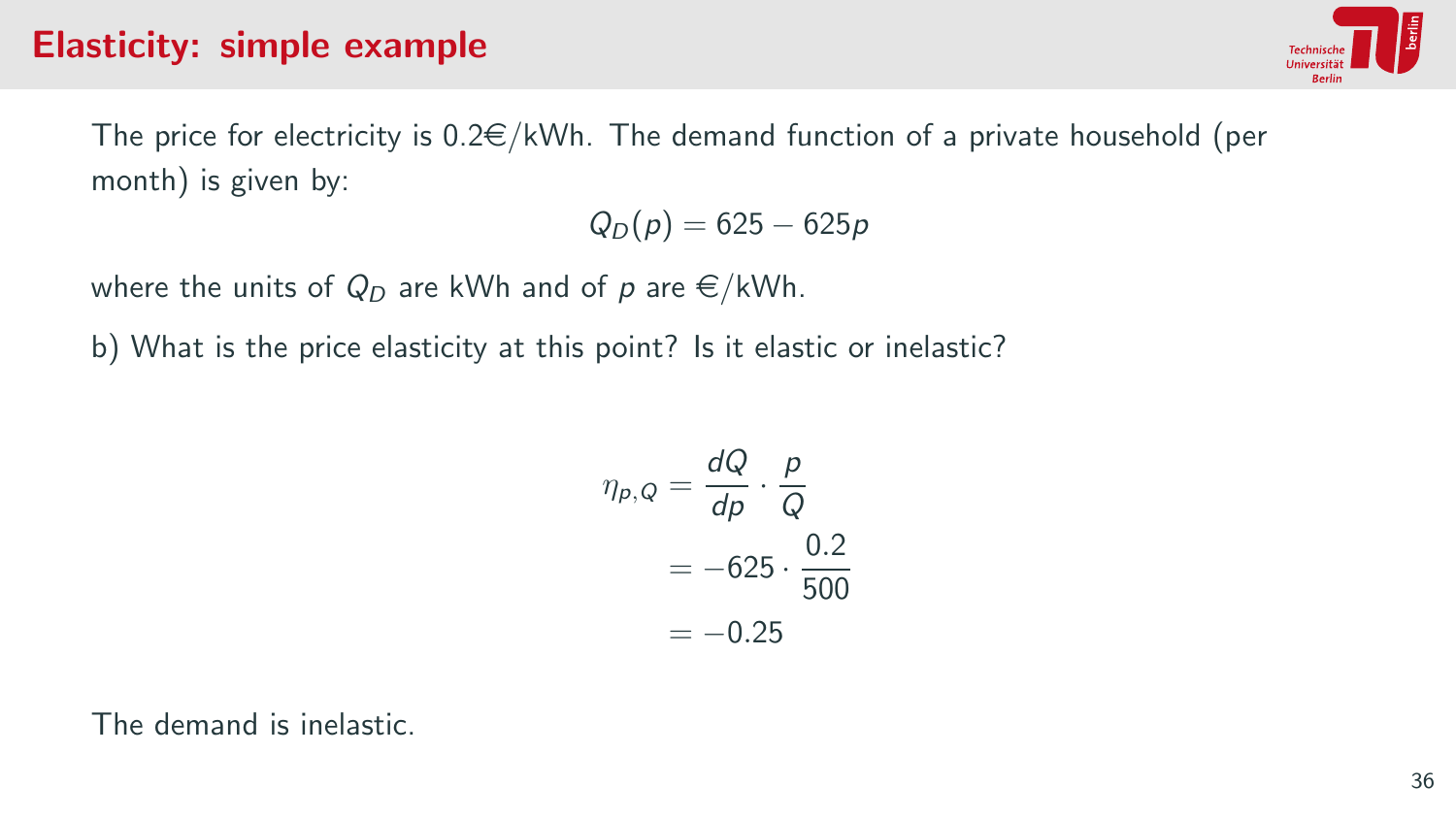

The price for electricity is  $0.2 \in /kWh$ . The demand function of a private household (per month) is given by:

$$
Q_D(p)=625-625p
$$

where the units of  $Q_D$  are kWh and of p are  $\epsilon/kWh$ .

c) How does the household react if the price doubles? What are the demand and elasticity now?

$$
Q_D(p=0.4)=625-0.4*625=375
$$

$$
\eta_{p,Q} = \frac{dQ}{dp} \cdot \frac{p}{Q}
$$

$$
= -625 \cdot \frac{0.4}{375}
$$

$$
= -0.67
$$

The demand is still inelastic, but a little more elastic i.e. a little more price-responsive.  $37$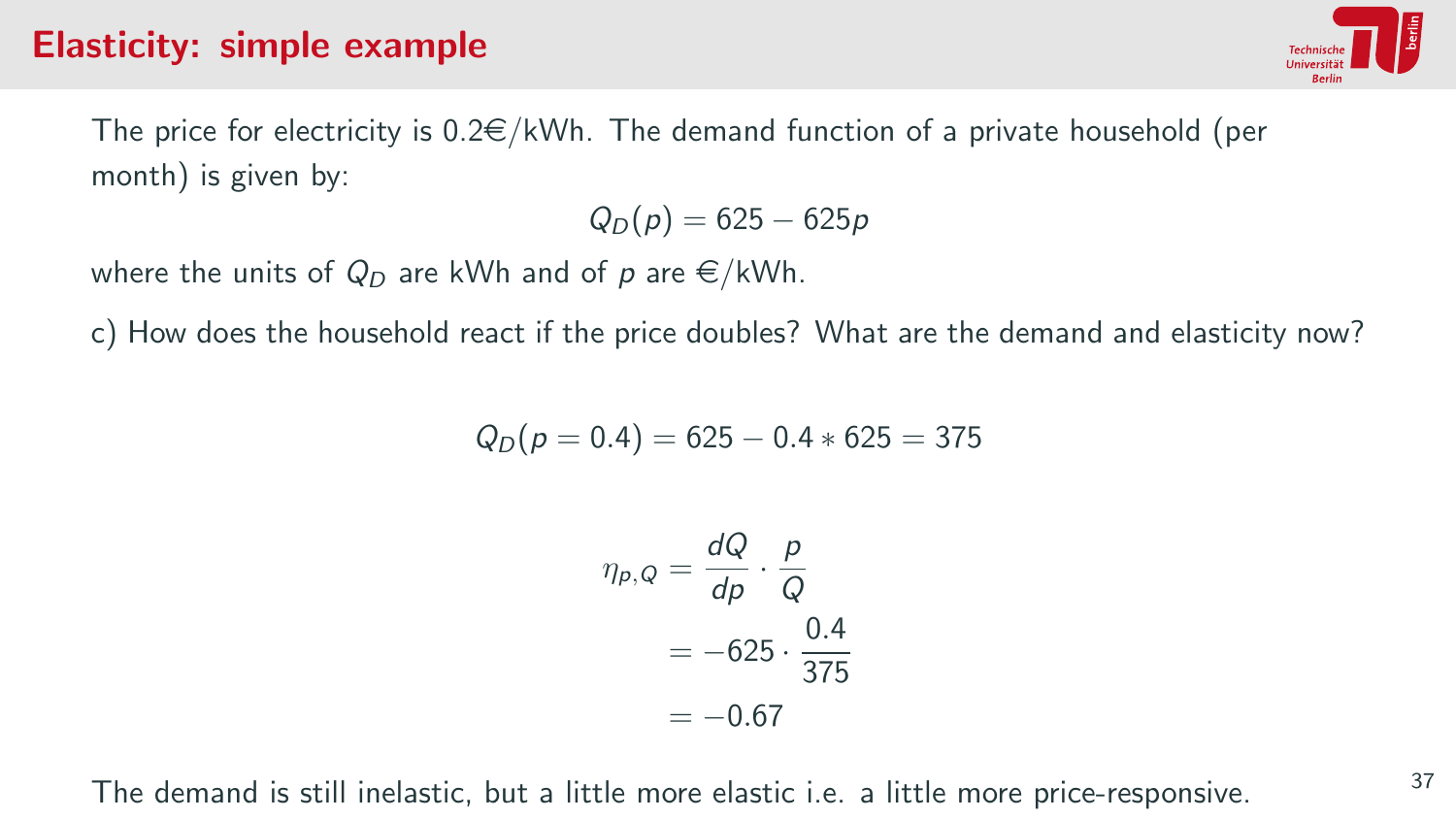

The price for electricity is  $0.2 \in /kWh$ . The demand function of a private household (per month) is given by:

$$
Q_D(p)=625-625p
$$

where the units of  $Q_D$  are kWh and of p are  $\epsilon/kWh$ .

d) At what price does the demand become isoelastic? Solve

$$
-1 = \eta_{p,Q}
$$
  
=  $\frac{dQ}{dp} \cdot \frac{p}{Q}$   
= -625  $\cdot \frac{p}{625 - 625p}$ 

We find  $p = 0.5 \in /kWh$  and

$$
Q_D(p=0.5)=625-0.5*625=312.5
$$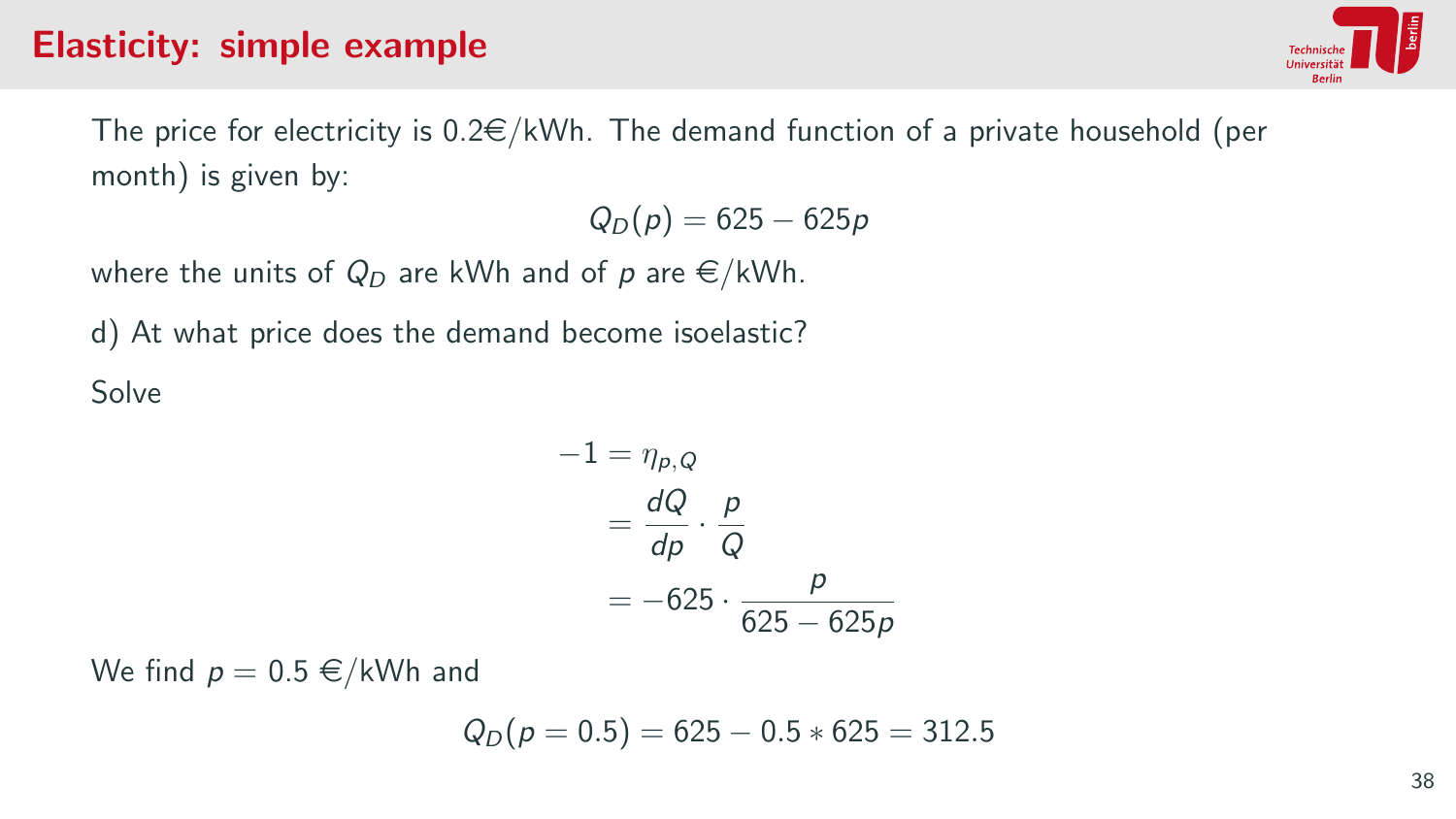<span id="page-42-0"></span>[Production decisions in different](#page-42-0) [types of market](#page-42-0)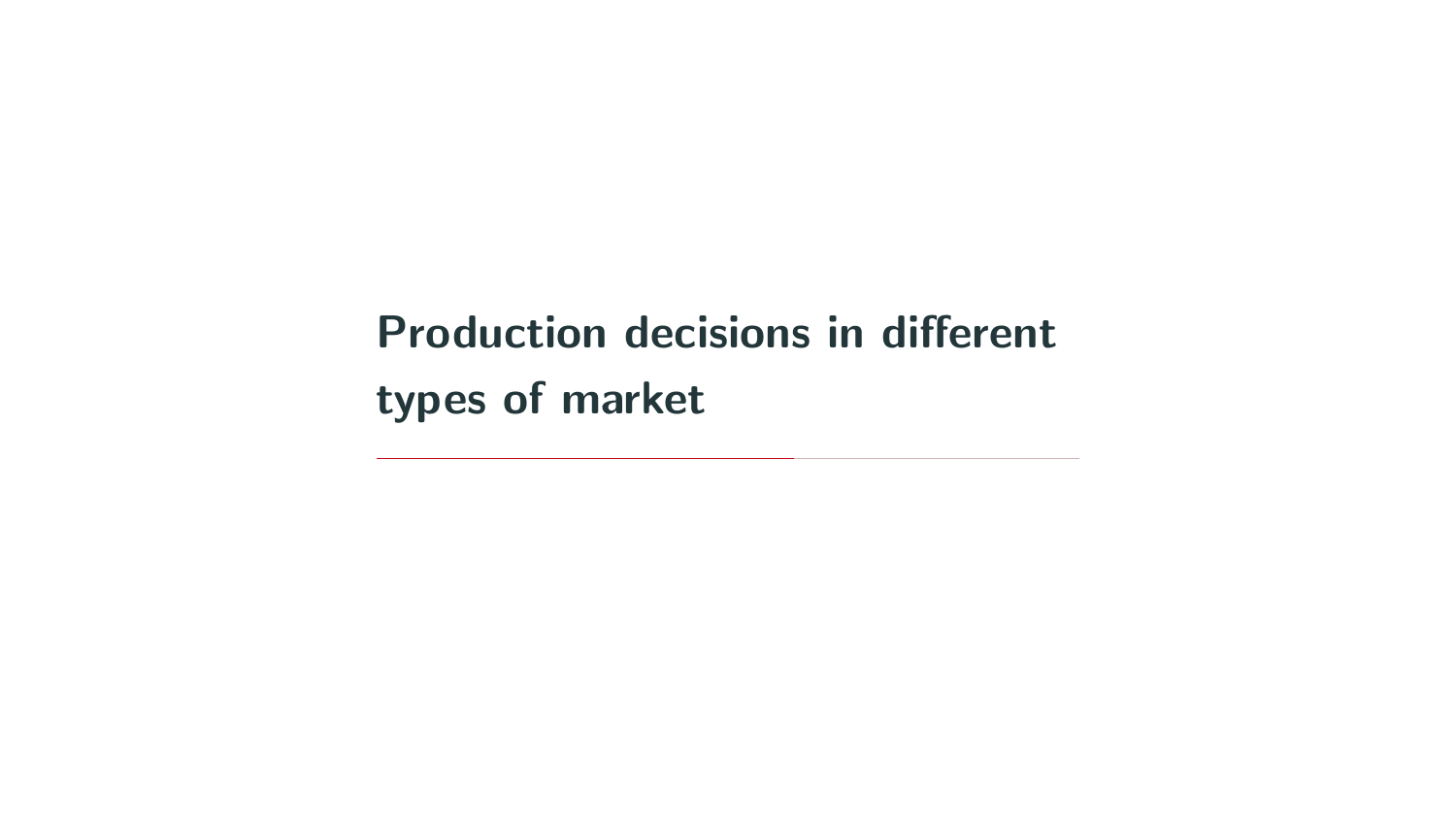# Supply side: direct versus opportunity costs



The price at which a seller is willing to sell their goods is determined by their costs of production:

- **Explicit, direct costs**: out-of-pocket expenses, money actually paid e.g. for wages, materials, energy
- **Opportunity costs**: potential benefit or income that is foregone as a result of selecting one alternative over another

Examples:

- Going to cinema instead of working: direct cost is ticket  $10 \in$ , opportunity cost is  $40 \in I$ could have earned by working instead
- Storage feeding electricity into grid at 4pm: direct cost is zero, opportunity cost is  $100 \in /kWh$  storage could earn by waiting and feeding in at 8pm instead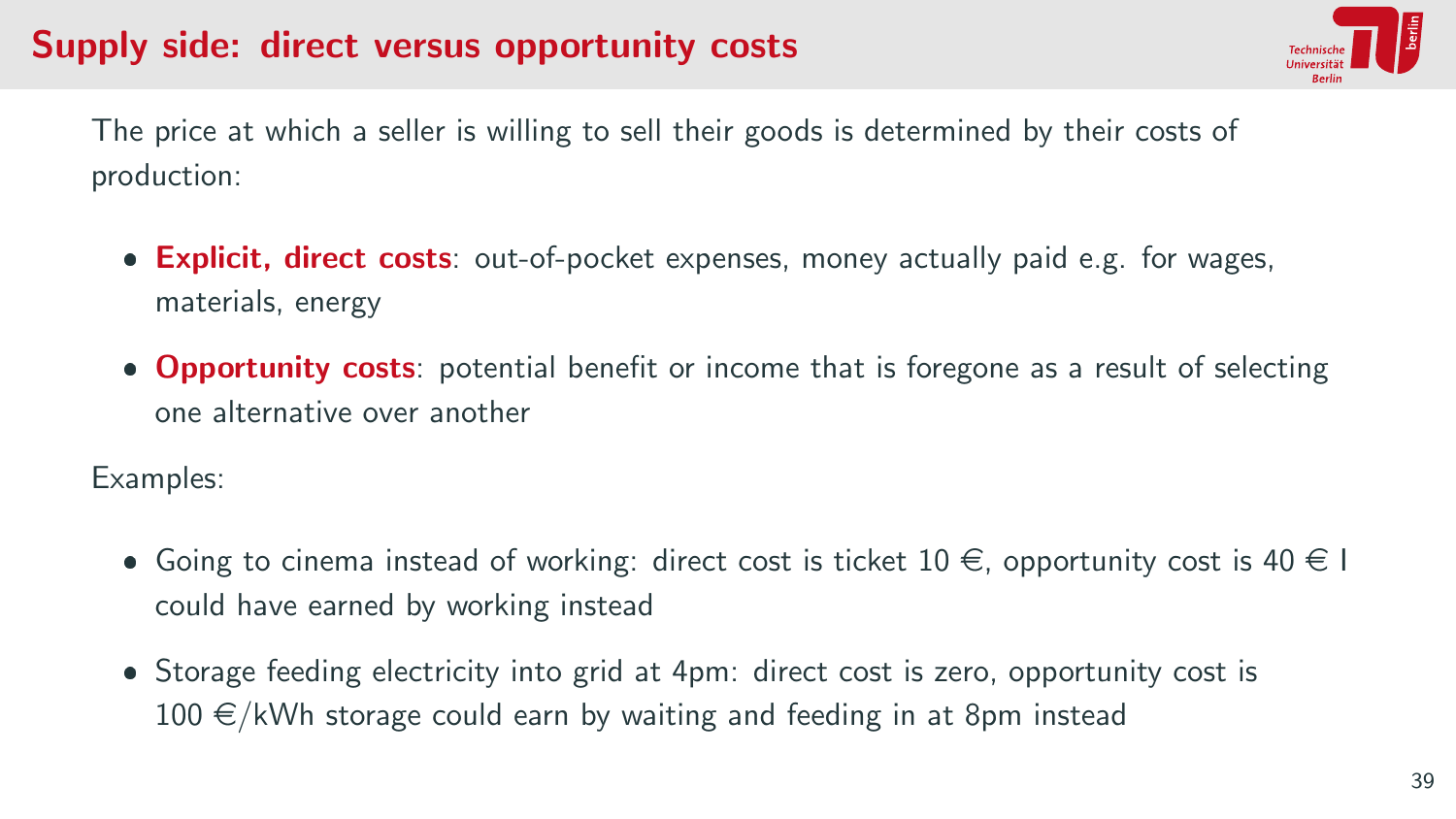

Consider some production process.

- Fixed costs  $C_{fix}$  are the share of total costs that do not change when the produced quantity Q is varied,  $\frac{dC_{fix}}{dQ} = 0$ .
- Variable costs  $C_{var}(Q)$  are the share of total costs that do change when the produced quantity Q is varied.
- Total costs are the sum of fixed and variable costs,  $C(Q) = C_{fix} + C_{var}(Q)$ .
- Average costs are the total costs per unit:  $AC(Q) = \frac{C(Q)}{Q}$ .
- Marginal costs are the costs incurred per unit for an additional unit of production; they depend on current production rate  $MC(Q) = \frac{dC}{dQ}$ .
- Revenue/turnover  $p \cdot Q$  is the income from selling at price  $p$ .
- **Contribution margin** is the selling price minus variable cost per unit  $CM(Q) = p \cdot Q - C_{var}(Q)$ , i.e. the contribution towards covering the fixed costs.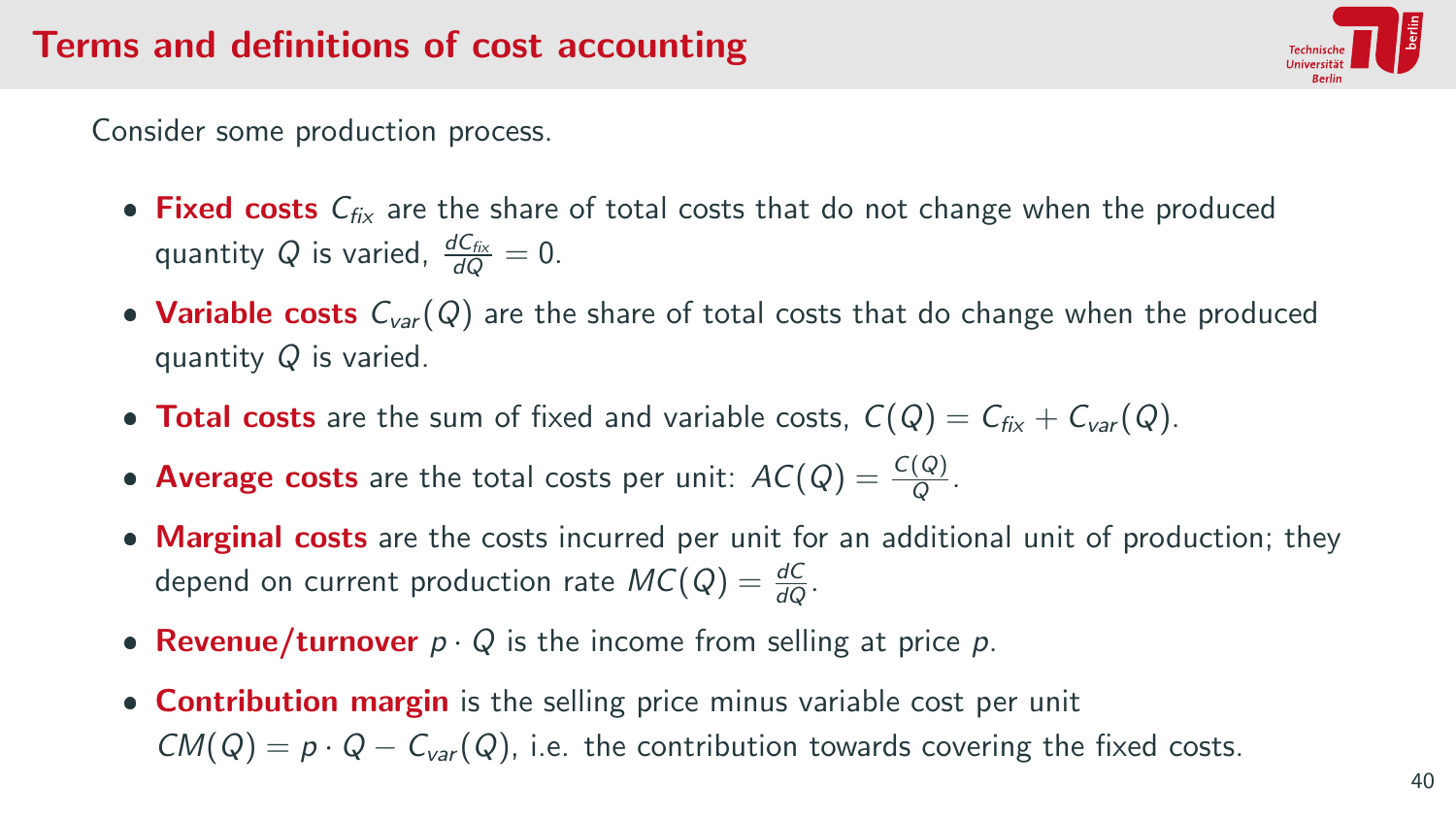## Total cost consideration



#### Consider a firm with 3 product lines A, B, C. Which should they discontinue?

|                        | $\mathbf{A}$ | B   | C      |
|------------------------|--------------|-----|--------|
| <b>Turnover</b>        | 800          | 500 | 700    |
| <b>Variable Cost</b>   | 350          | 150 | 400    |
| <b>Fixed Cost</b>      | 150          | 150 | 500    |
| <b>Total Cost</b>      | 500          | 300 | 900    |
| Operating income       | 300          | 200 | $-200$ |
| <b>Overall outcome</b> |              | 300 |        |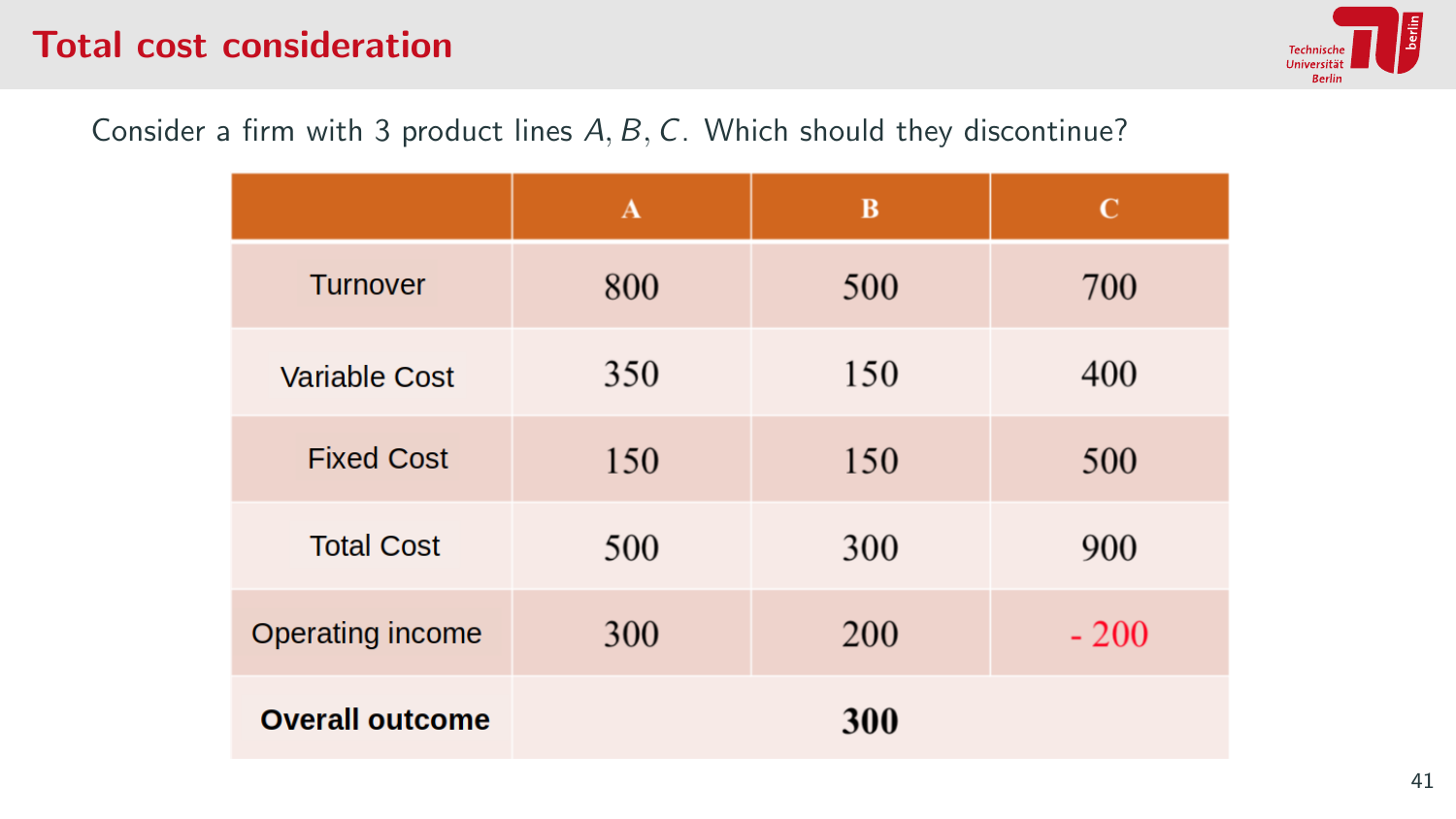## Total cost consideration without C



Discontinuing C leads to a worse outcome because fixed costs still need to be paid.

|                        | $\mathbf{A}$ | B   | $\mathbf C$ |
|------------------------|--------------|-----|-------------|
| <b>Turnover</b>        | 800          | 500 | $\Omega$    |
| <b>Variable Cost</b>   | 350          | 150 | $\Omega$    |
| <b>Fixed Cost</b>      | 150          | 150 | 500         |
| <b>Total Cost</b>      | 500          | 300 | 500         |
| Operating income       | 300          | 200 | $-500$      |
| <b>Overall outcome</b> |              | 0   |             |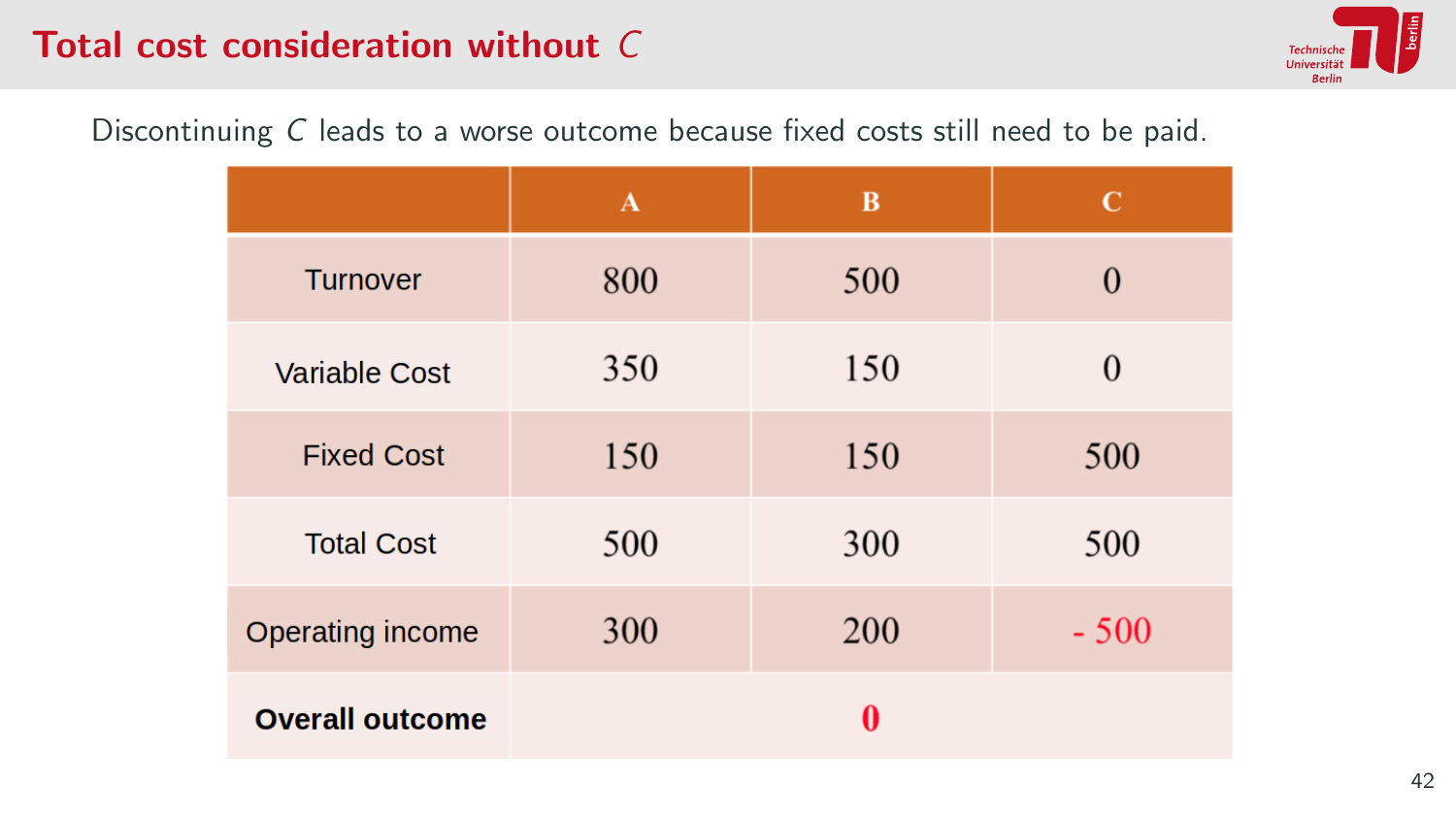# Contribution margin



Consider **contribution margin**: revenue/turnover minus variable costs. This is the contribution to covering the fixed costs.

|                                     | $\mathbf{A}$ | B    | $\mathbf C$ |
|-------------------------------------|--------------|------|-------------|
| <b>Turnover</b>                     | 800          | 500  | 700         |
| <b>Variable Cost</b>                | 350          | 150  | 400         |
| Contribution margin                 | 450          | 350  | 300         |
| <b>Total contribution</b><br>margin |              | 1100 |             |
| <b>Fixed cost</b>                   |              | 800  |             |
| <b>Overall outcome</b>              |              | 300  |             |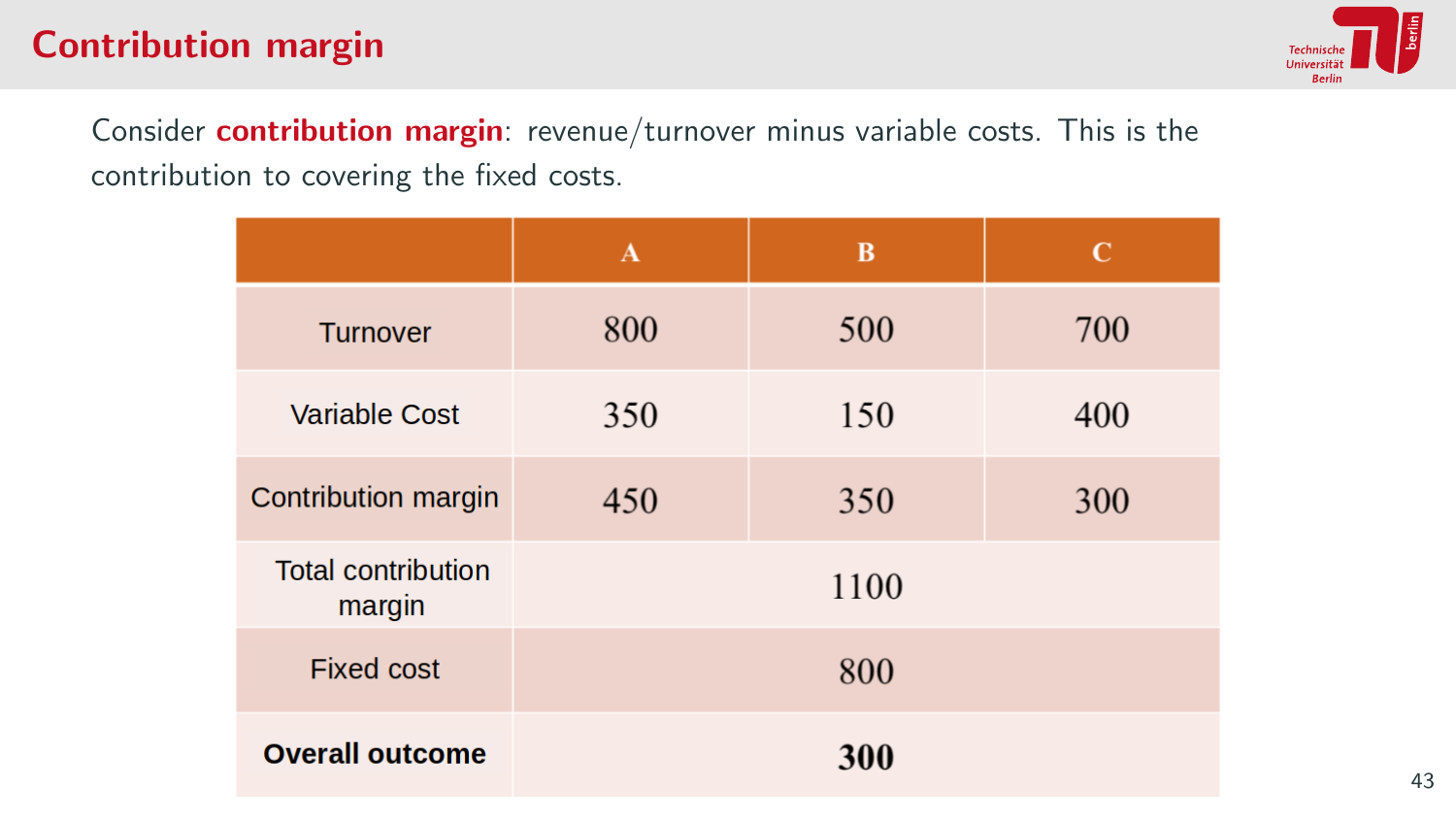

In the **short-run** it's better to partly cover fixed costs instead of stopping production.

 $\Rightarrow$  Ignore fixed costs in the short-run.

 $\Rightarrow$  Maintain production as long as contribution margin (revenue minus variable costs) is positive.

Variable costs can change in the short term (gas, electricity, oil, iron ore, etc.).

In the **long-run** if the contribution margin is persistently less than fixed costs, consider scrapping plant to remove fixed costs (if investment is already paid off).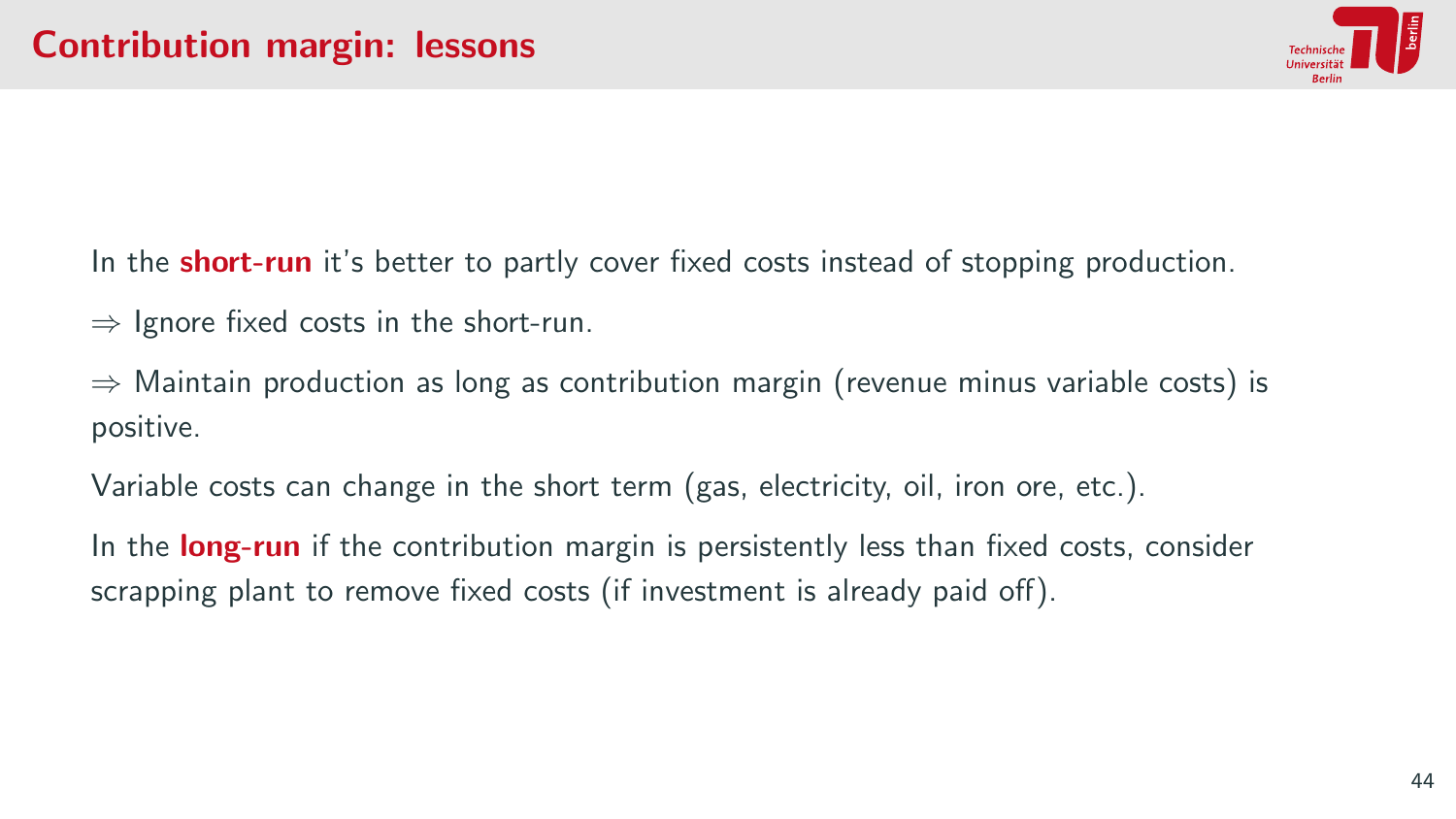#### Cost structure: cubic example



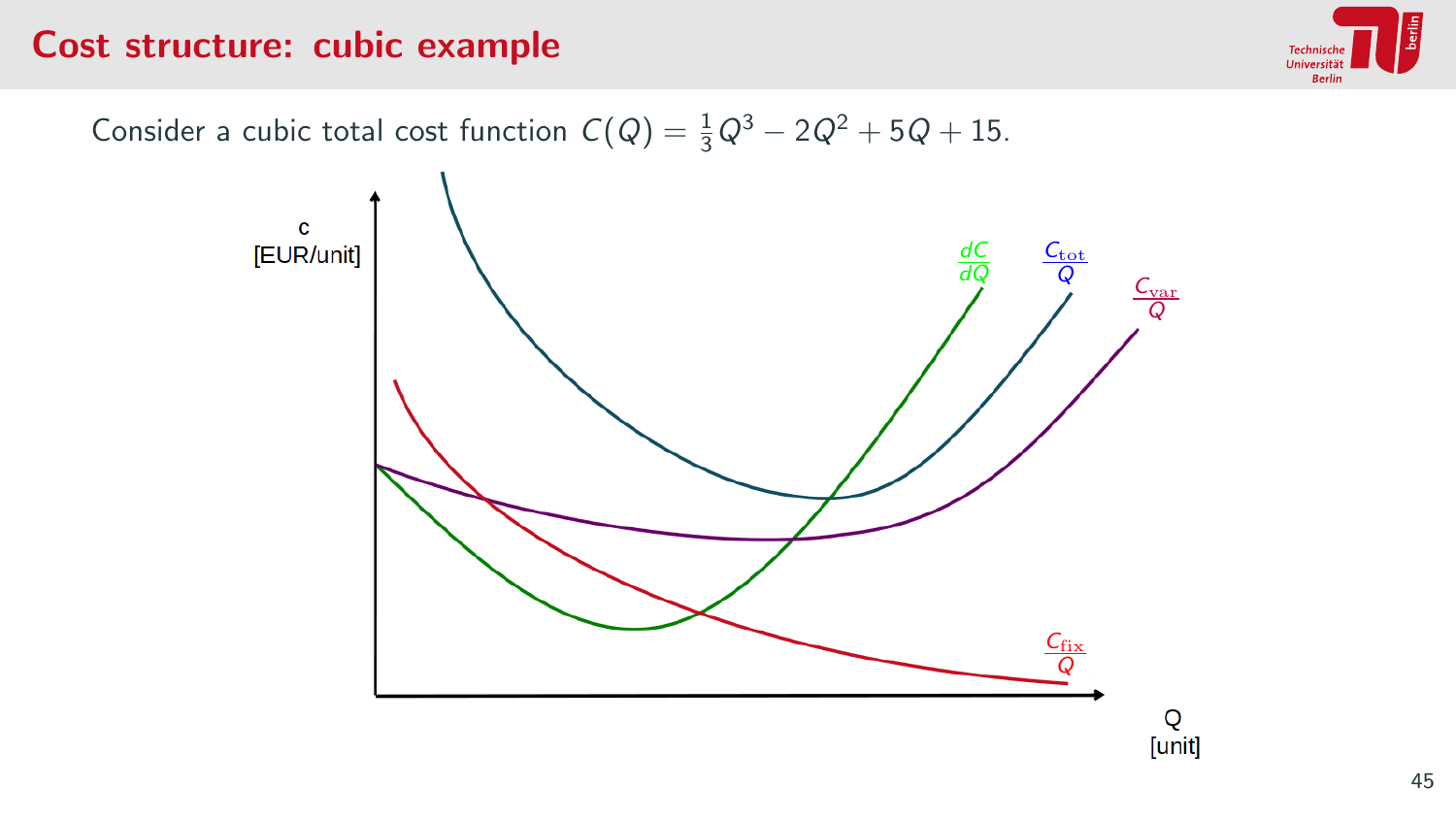

#### Perfect competition:

- many buyers and sellers, none of whom can influence price
- goods homogeneous
- all have perfect information
- no entry or exit barriers

#### Monopoly:

**single seller who can use market power** to influence the price

#### Cournot oligopoly:

- several sellers
- no cooperation/collusion among them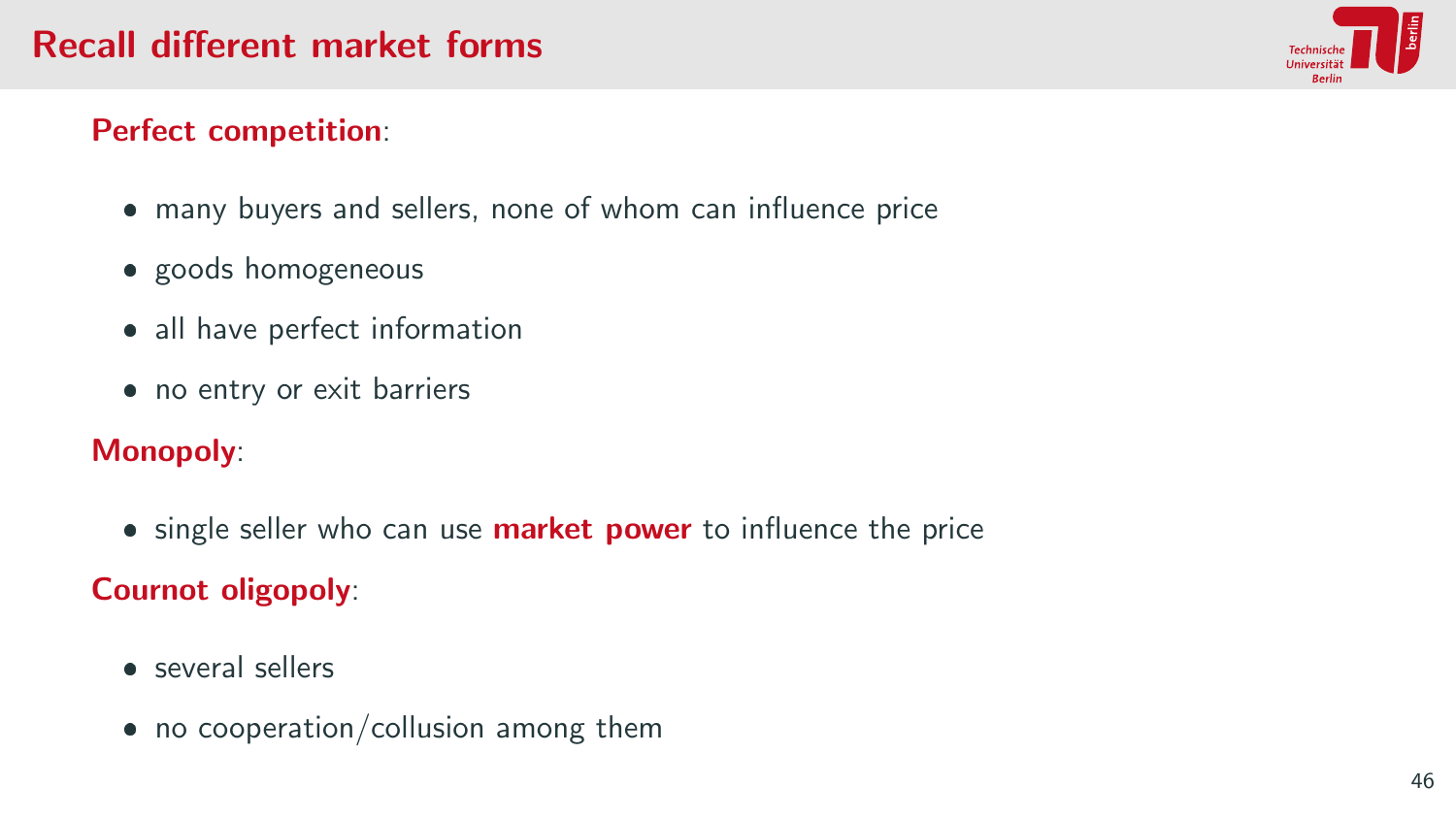#### Profit maximisation



A firm wants to maximise its profits  $\Pi$ , i.e. revenue  $p \cdot Q$  minus costs  $C(Q)$ , by changing its production Q:

$$
\Pi = p \cdot Q - C(Q)
$$

Looking for the maximum we find:

$$
0 = \frac{d\Pi}{dQ} = \frac{d(p \cdot Q)}{dQ} - \frac{dC(Q)}{dQ} = \frac{dp}{dQ} \cdot Q + p - \frac{dC(Q)}{dQ}
$$

For **perfect competition** the firm is a **price taker** so that it has no influence on the price  $\frac{dp}{dQ} = 0$  and thus:

$$
p = \frac{dC(Q)}{dQ}
$$

For a given price  $p$  from the market, it adjusts its output until its marginal cost  $\frac{dC(Q)}{dQ}$  is equal to the price. This is a central result of microeconomics!

For a **monopoly** where the firm has market power we have to do more work since  $\frac{dp}{dQ}\neq 0$ .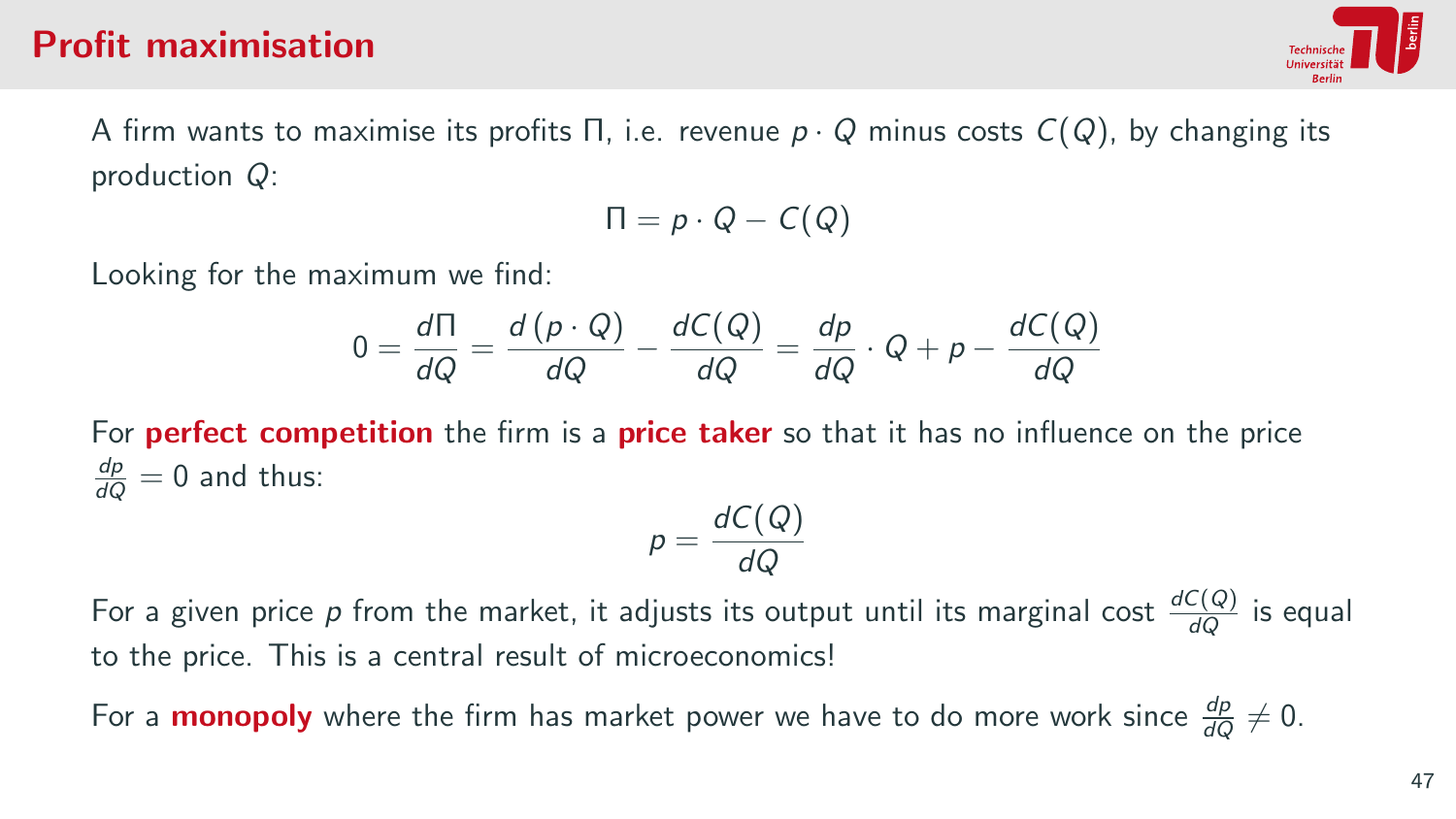

From what price is production worthwhile? And from what price do we make a profit?

The **threshold for production** is the point at which the price is above the average variable cost.

Minimum of average variable cost:

$$
0 = \frac{d \left( \frac{C_{\text{var}}}{Q} \right)}{d Q} = \frac{1}{Q} \frac{d C_{\text{var}}}{d Q} - \frac{1}{Q^2} C_{\text{var}} \Rightarrow \frac{C_{\text{var}}}{Q} = \frac{d C_{\text{var}}}{d Q}
$$

i.e. production threshold is when average variable cost is equal to marginal cost.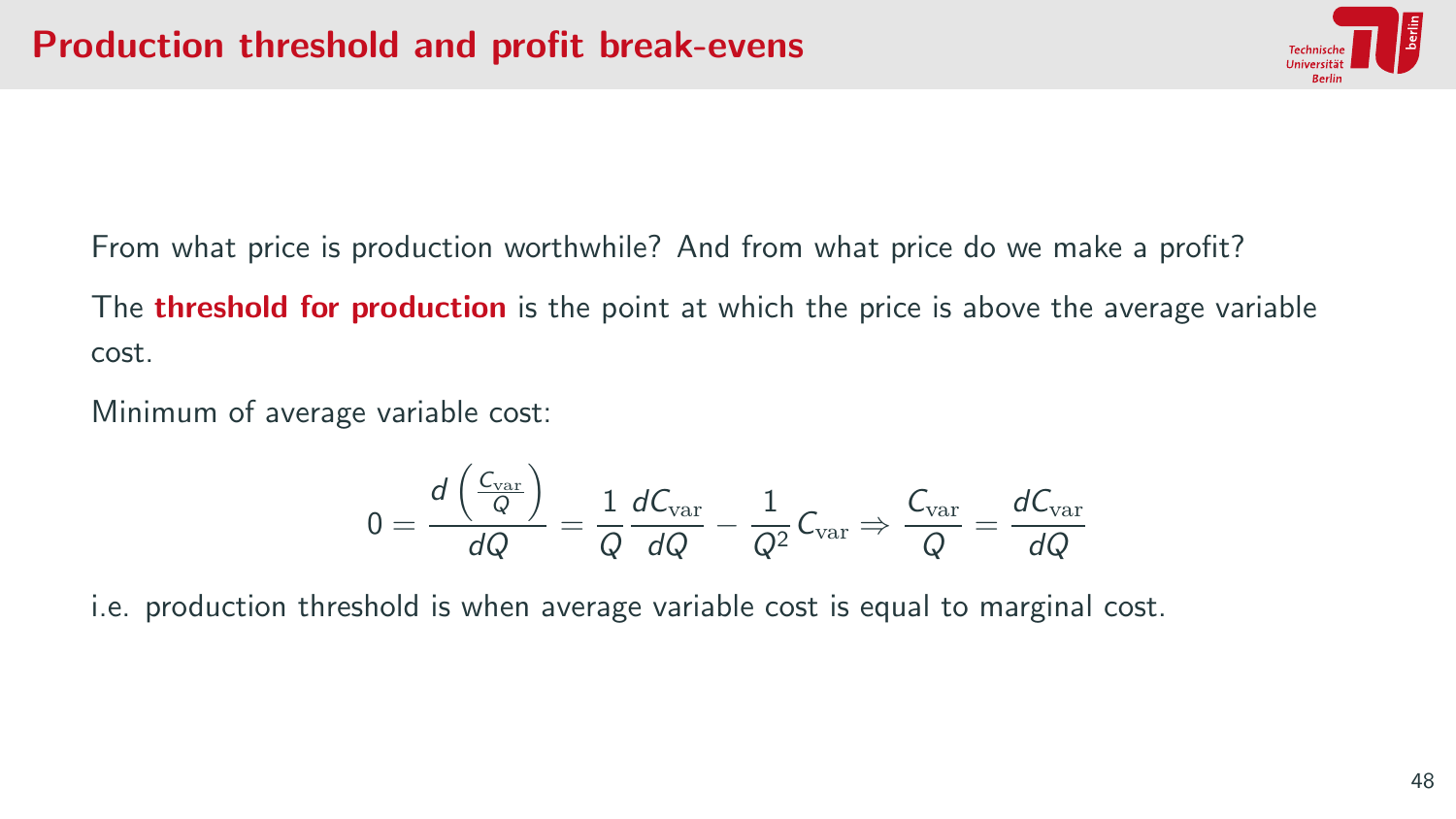

The **break-even for profit** is the point at which the price is above the average total cost. Minimum of average total cost:

$$
0 = \frac{d\left(\frac{C}{Q}\right)}{dQ} = \frac{1}{Q}\frac{dC}{dQ} - \frac{1}{Q^2}C(Q) \Rightarrow \frac{C}{Q} = \frac{dC_{\text{var}}}{dQ}
$$

i.e. profit break-even is when average cost is equal to marginal cost.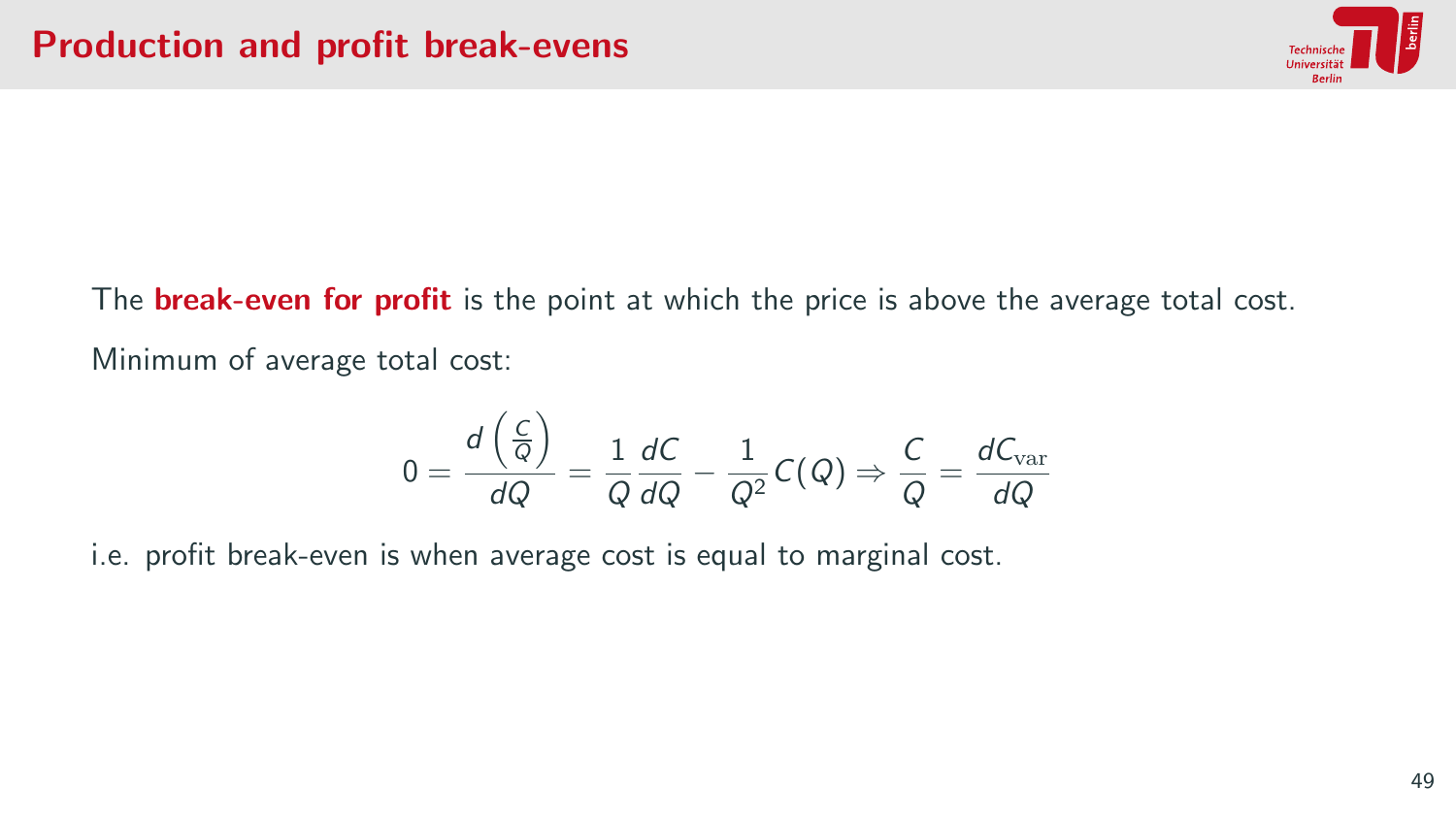#### Cost structure: cubic example



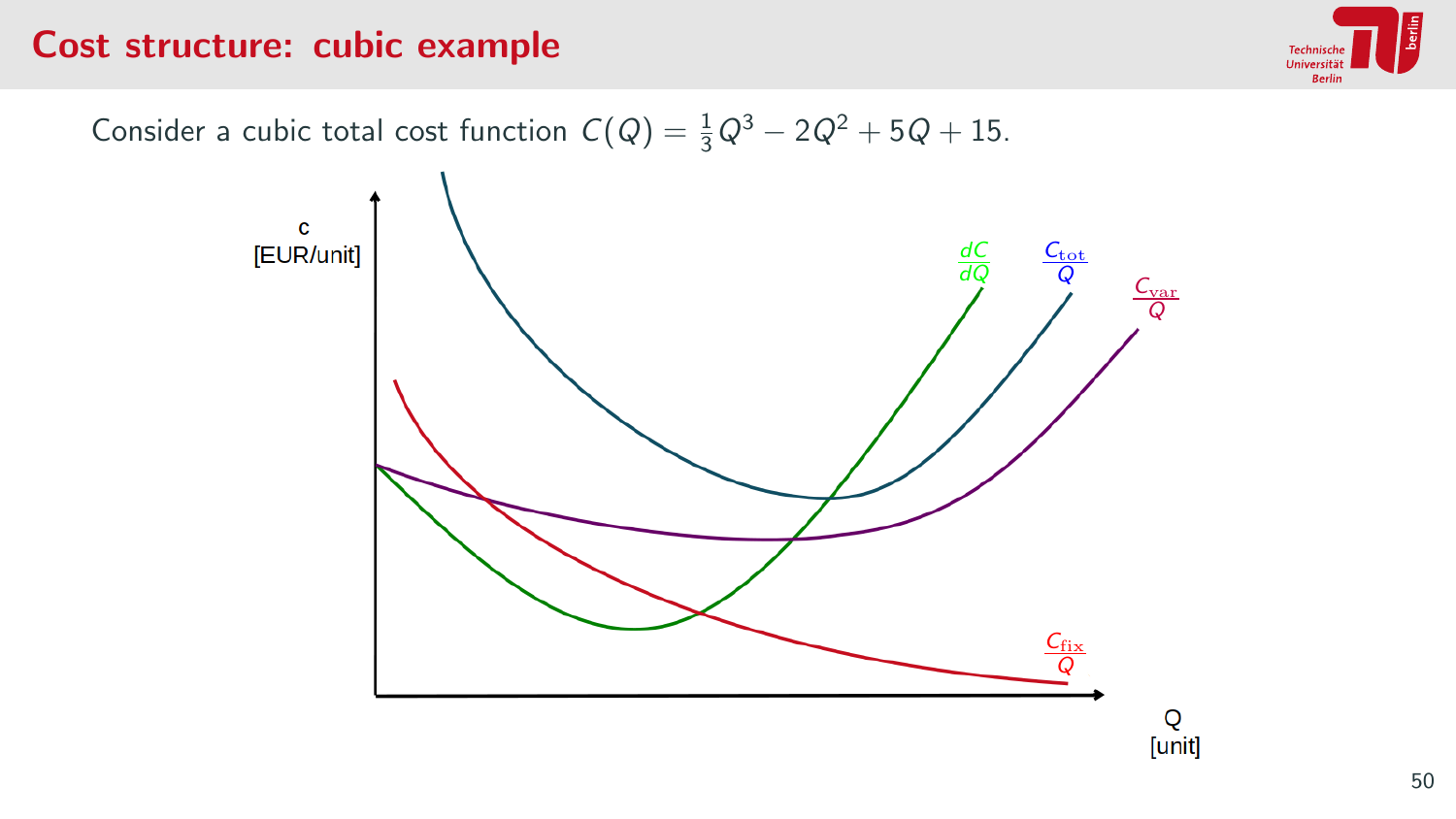

What are fixed, variable, marginal, average costs?

Total costs  $C(Q) = \frac{1}{3}Q^3 - 2Q^2 + 5Q + 15$ Fixed costs  $C_{\text{fix}} = 15$ Variable costs  $C_{\text{var}}(Q) = \frac{1}{3}Q^3 - 2Q^2 + 5Q$ Marginal costs  $\frac{dC}{dQ} = \frac{dC_{\text{var}}}{dQ} = Q^2 - 4Q + 5$ Average total costs  $\frac{C}{Q} = \frac{1}{3}Q^2 - 2Q + 5 + \frac{15}{Q}$ Average variable costs  $\frac{C_{\text{var}}}{Q} = \frac{1}{3}Q^2 - 2Q + 5$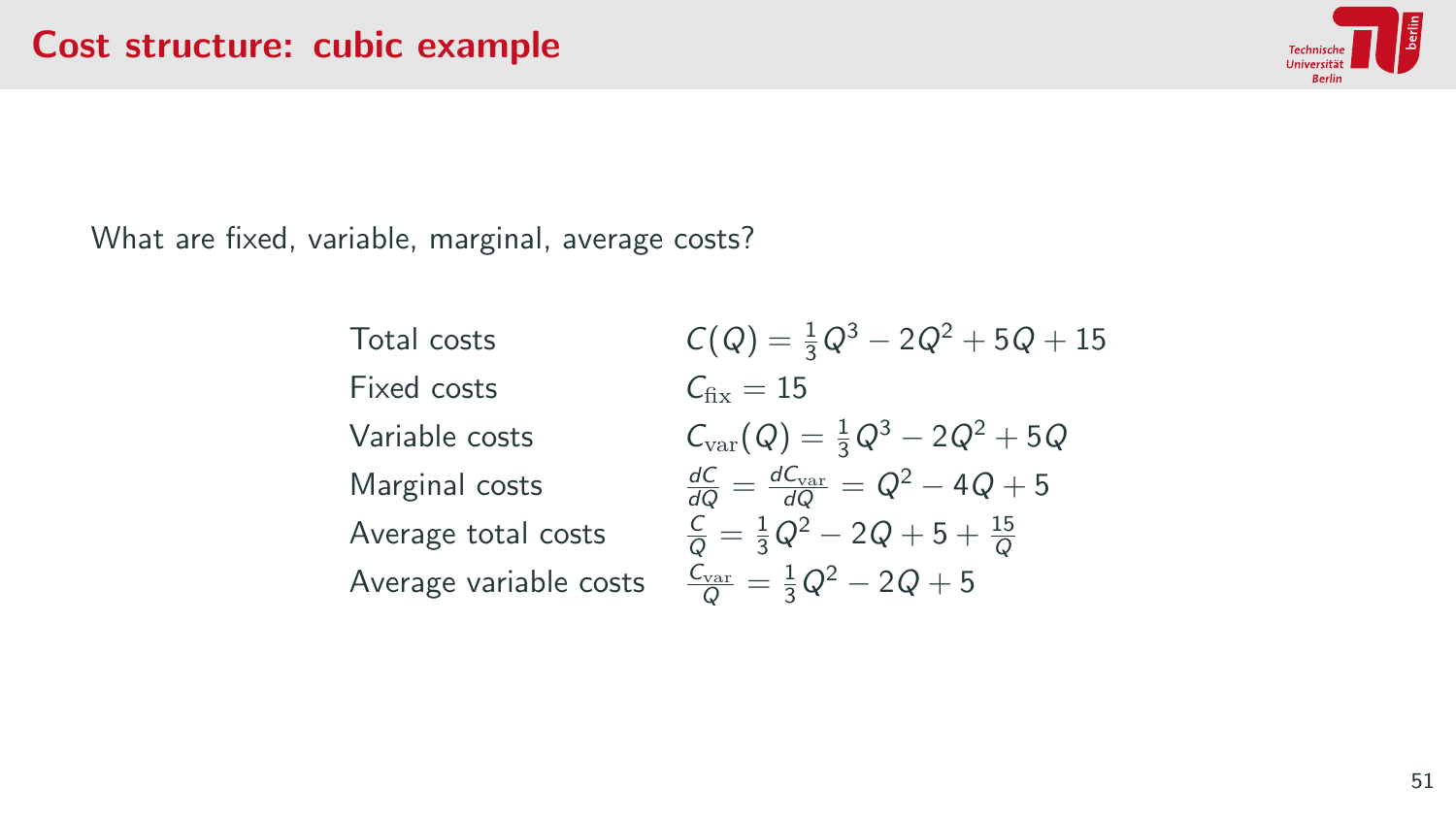

Total costs are  $C(Q) = \frac{1}{3}Q^3 - 2Q^2 + 5Q + 15$ .

Suppose the producer is in a market with perfect competition and is a price taker. The market price is 10. What should the production be?

Solve:

$$
10 = p = \frac{dC_{\text{var}}}{dQ} \Rightarrow 10 = Q^2 - 4Q + 5 \Rightarrow (Q - 2)^2 = 9 \Rightarrow Q^* = 2 \pm 3
$$

Since negative production is impossible  $Q^* = 5$ .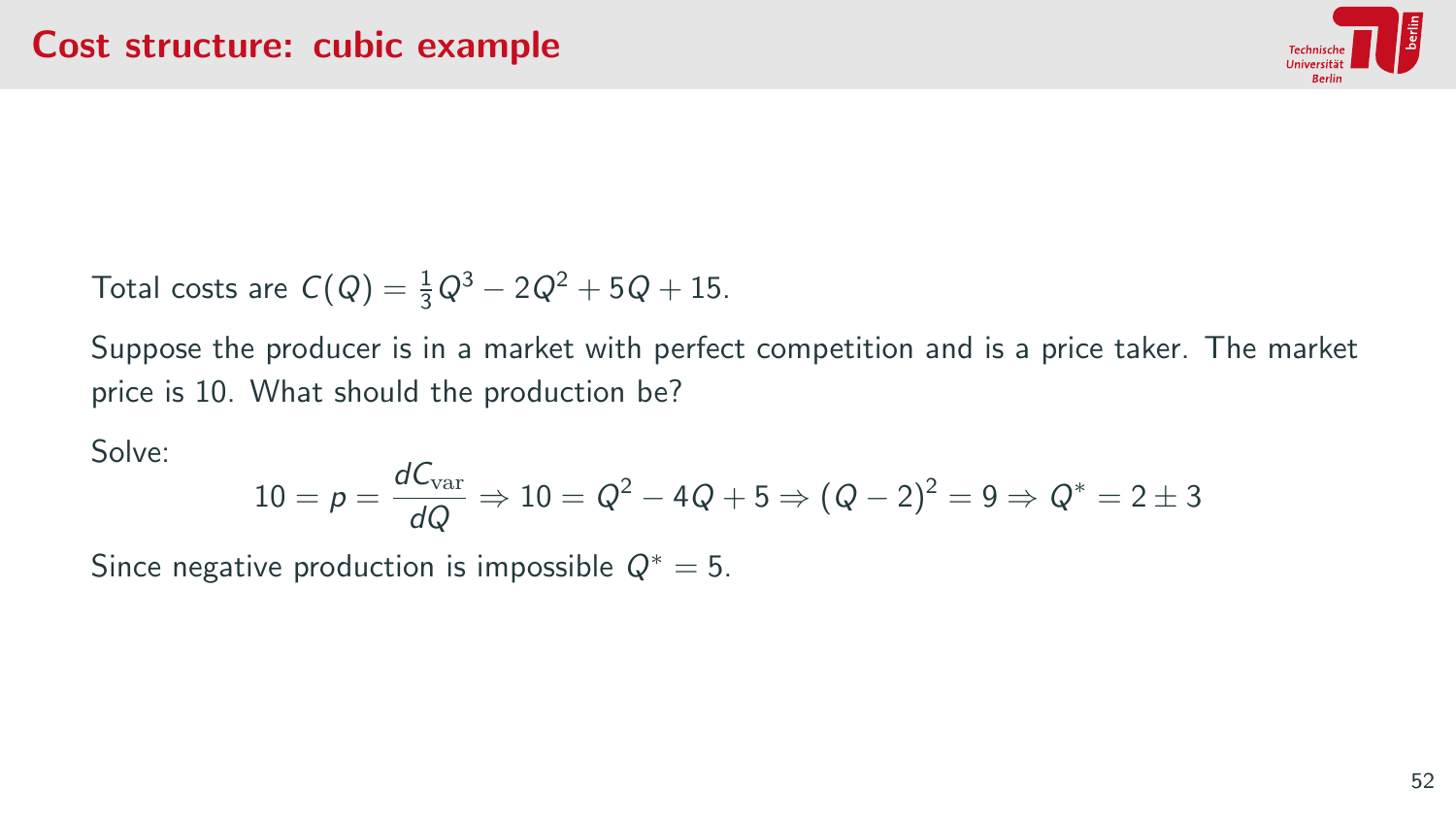

What are the production thresholds and profit break-evens?

Production threshold: solve to find production  $Q^*$  at threshold:

$$
\frac{C_{\text{var}}}{Q} = \frac{dC_{\text{var}}}{dQ} \Rightarrow \frac{1}{3}Q^2 - 2Q + 5 = Q^2 - 4Q + 5 \Rightarrow Q^* = 3
$$

Here price is  $MC = \frac{dC_{\text{var}}}{dQ} = 2$ .

Break-even: solve to find production  $Q^*$  at break-even:

$$
\frac{C}{Q} = \frac{dC_{\text{var}}}{dQ} \Rightarrow \frac{1}{3}Q^2 - 2Q + 5 + \frac{15}{Q} = Q^2 - 4Q + 5 \Rightarrow Q^* = 4.25
$$

Here price is  $MC = \frac{dC_{\text{var}}}{dQ} = 6.06$ .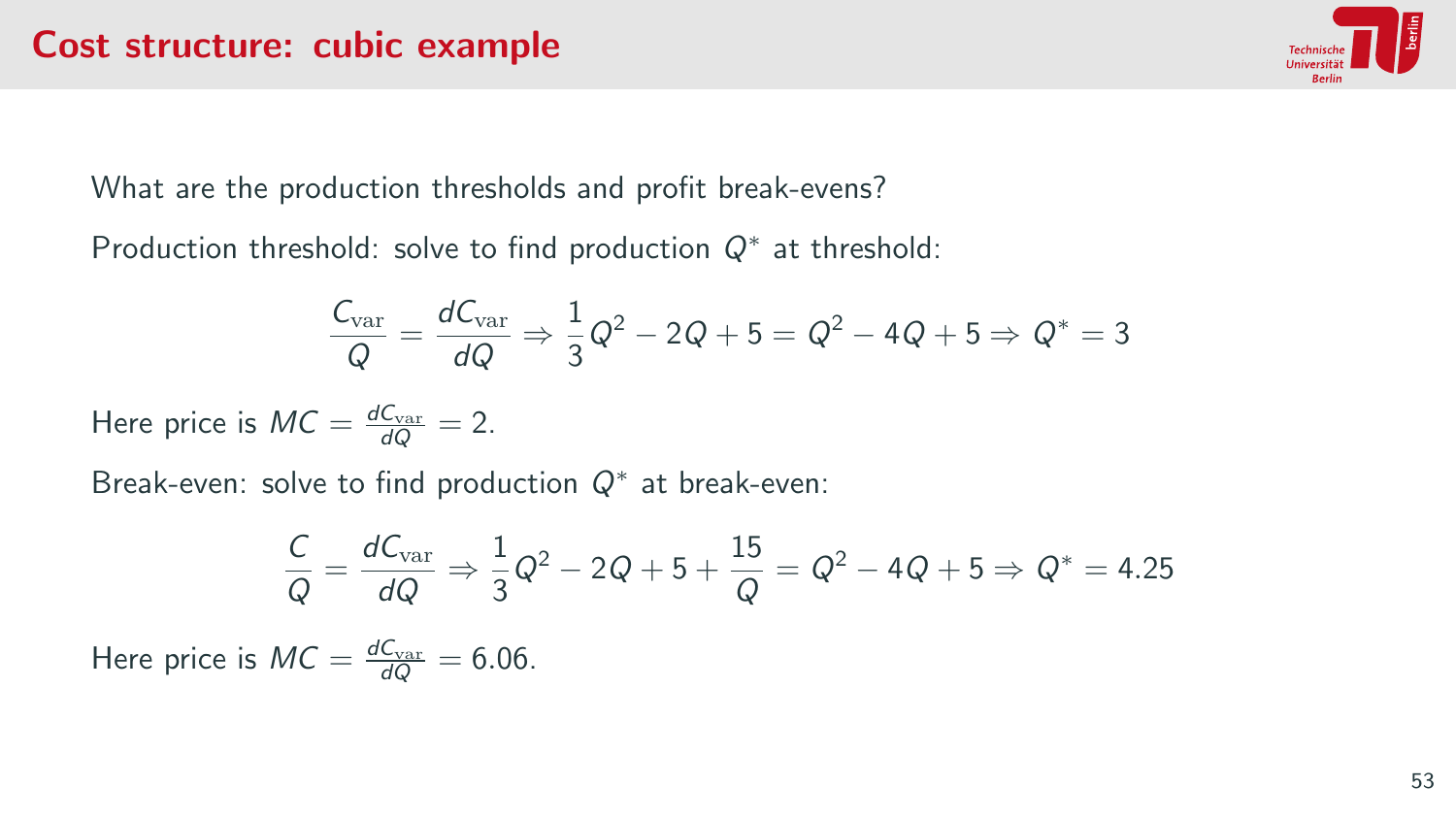#### Cost structure: cubic example



If producer is price taker in market with price p, it adjusts its output Q so that  $\frac{dC}{dQ} = p$  (A). Production threshold (C) and profit break-even (B) are also marked.



54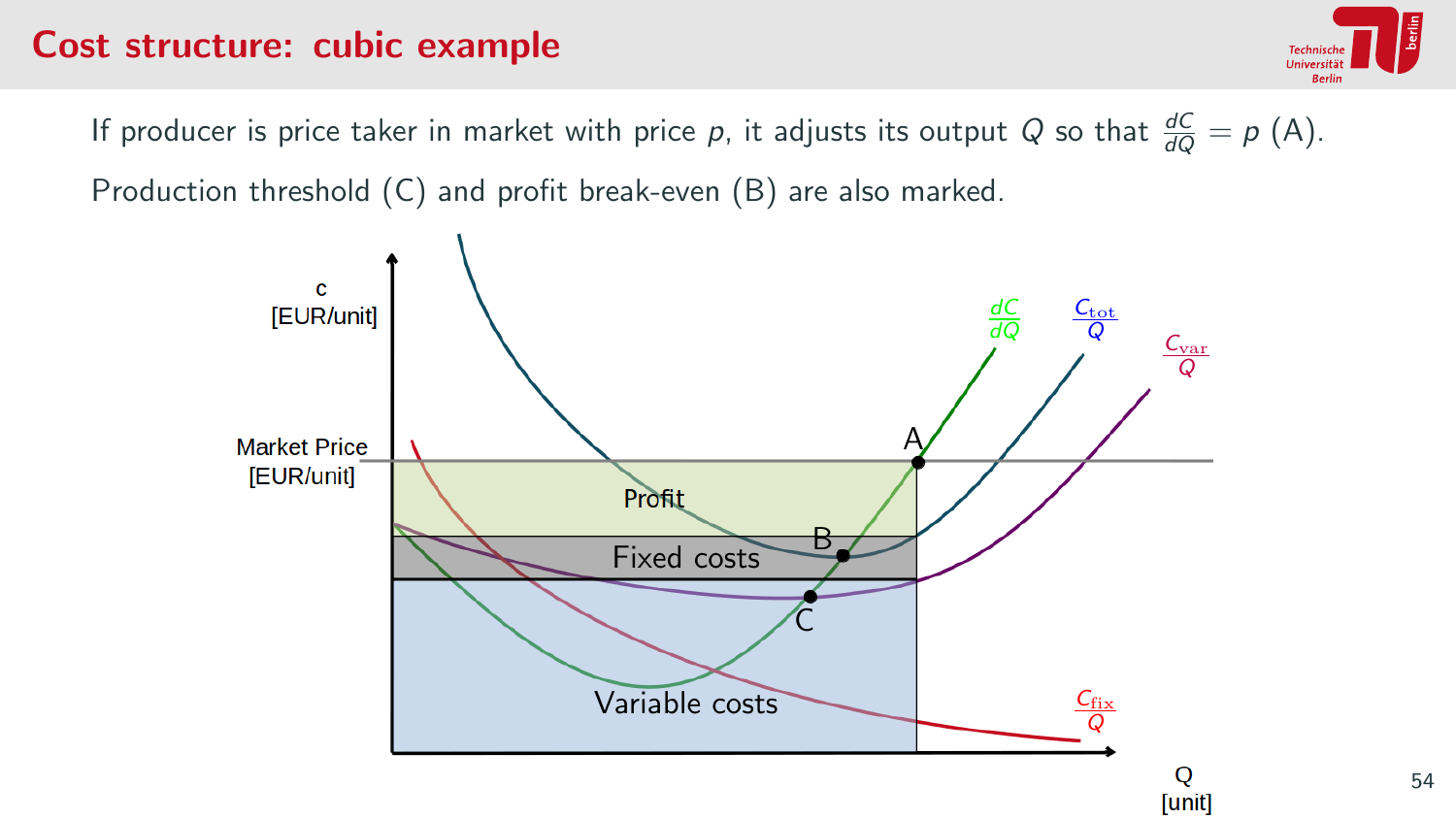<span id="page-59-0"></span>[Monopolies](#page-59-0)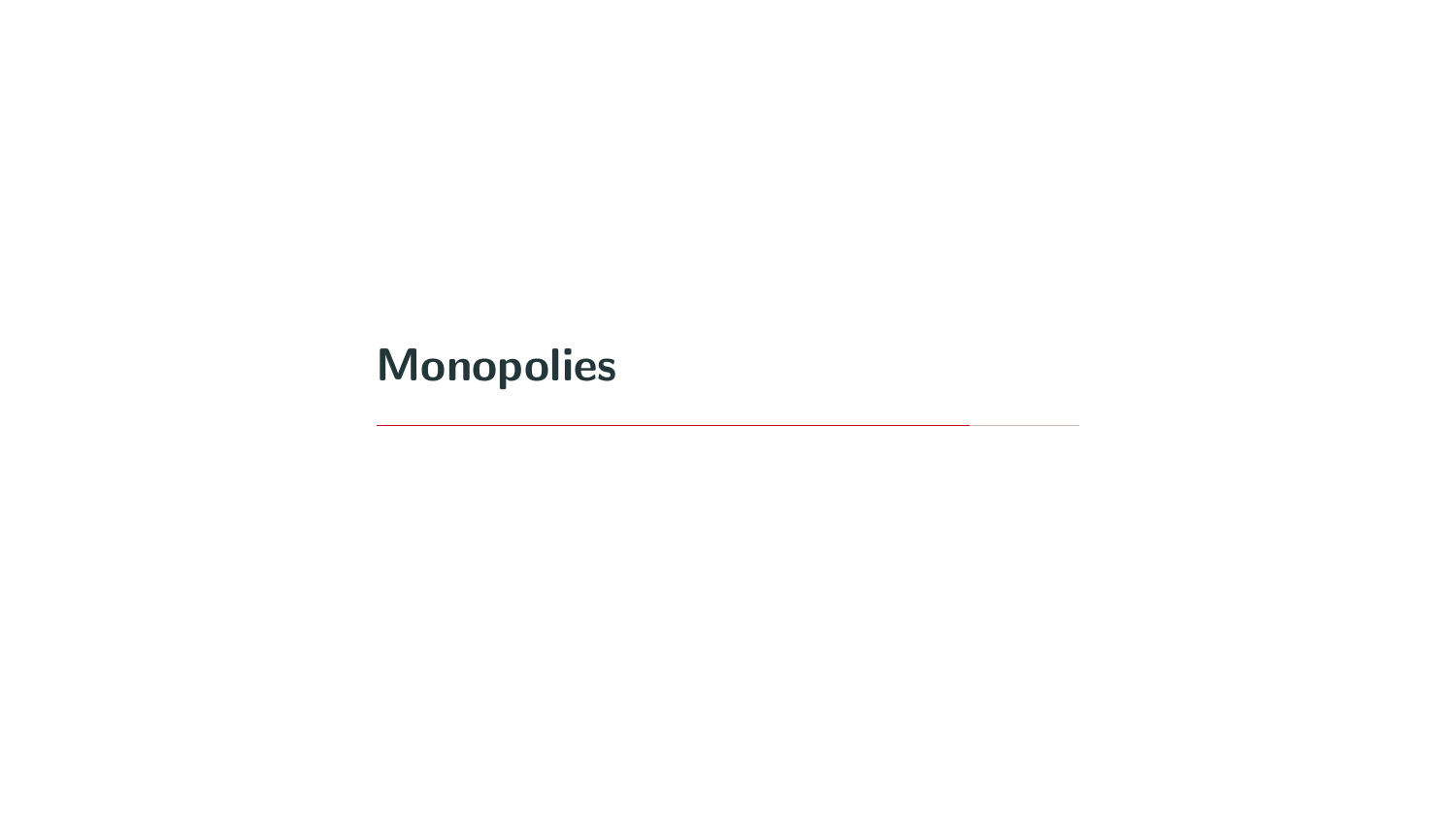# Profit-maximisation in a monopoly



In a **monopoly** situation there is a single producer that can manipulate the price  $p(Q)$  by changing its output Q to maximise its profit. The price is no longer set externally.

Now the profits are given by revenue minus costs:

$$
\Pi = R(Q) - C(Q) = p(Q) \cdot Q - C(Q)
$$

Looking for the maximum we find:

$$
0 = \frac{d\Pi}{dQ} = \frac{dR(Q)}{dQ} - \frac{dC(Q)}{dQ} = \frac{d(p \cdot Q)}{dQ} - \frac{dC(Q)}{dQ} = \frac{dp}{dQ} \cdot Q + p - \frac{dC(Q)}{dQ}
$$

Unlike the case of perfect competition, we now have  $\frac{dp}{dQ}\neq 0$  and we find at the optimal point:

$$
\frac{dC(Q)}{dQ} = \frac{dR(Q)}{dQ} = p + \frac{dp}{dQ} \cdot Q = p\left(1 + \frac{1}{\eta_{p,Q}}\right)
$$

Since the price-demand elasticity is (usually) negative  $\eta_{p,Q} < 0$  we can see that in a monopoly that  $p>\frac{dC(Q)}{dQ}$ , i.e. the price is **higher** than the marginal costs and thus higher than it would be with perfect competition.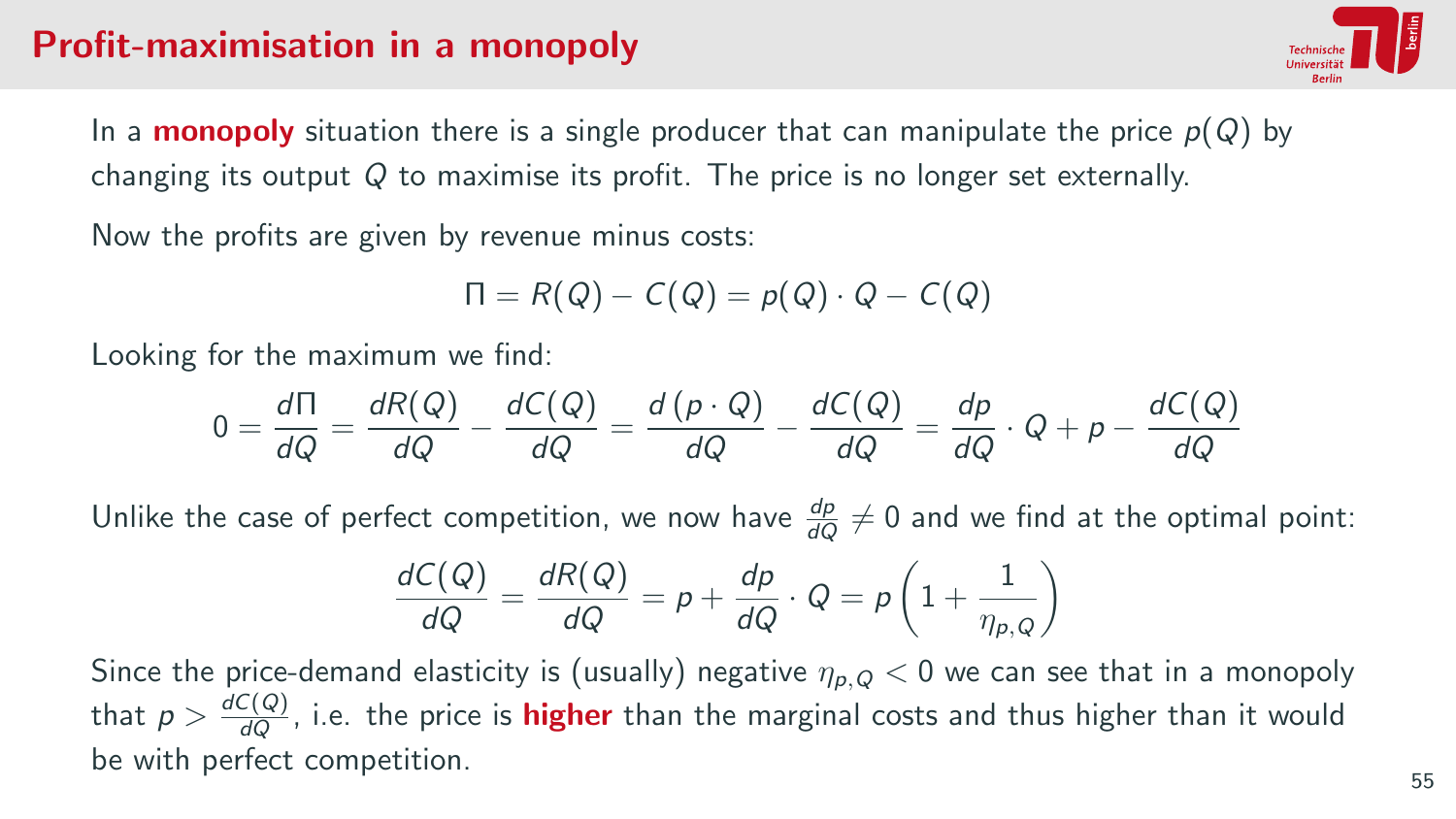#### Special case: linear demand function





Suppose we are in a market where the consumers can be described by a linear aggregated inverse demand function:

 $p_D(Q) = a - b \cdot Q$ 

The revenue  $R(Q)$  is given by

$$
R(Q) = p_D(Q) \cdot Q = a \cdot Q - b \cdot Q^2
$$

The **marginal revenue** is given by

 $\frac{dR(Q)}{dQ} = a - 2 \cdot b \cdot Q$ 

The marginal revenue is linear with double the slope of the inverse demand function.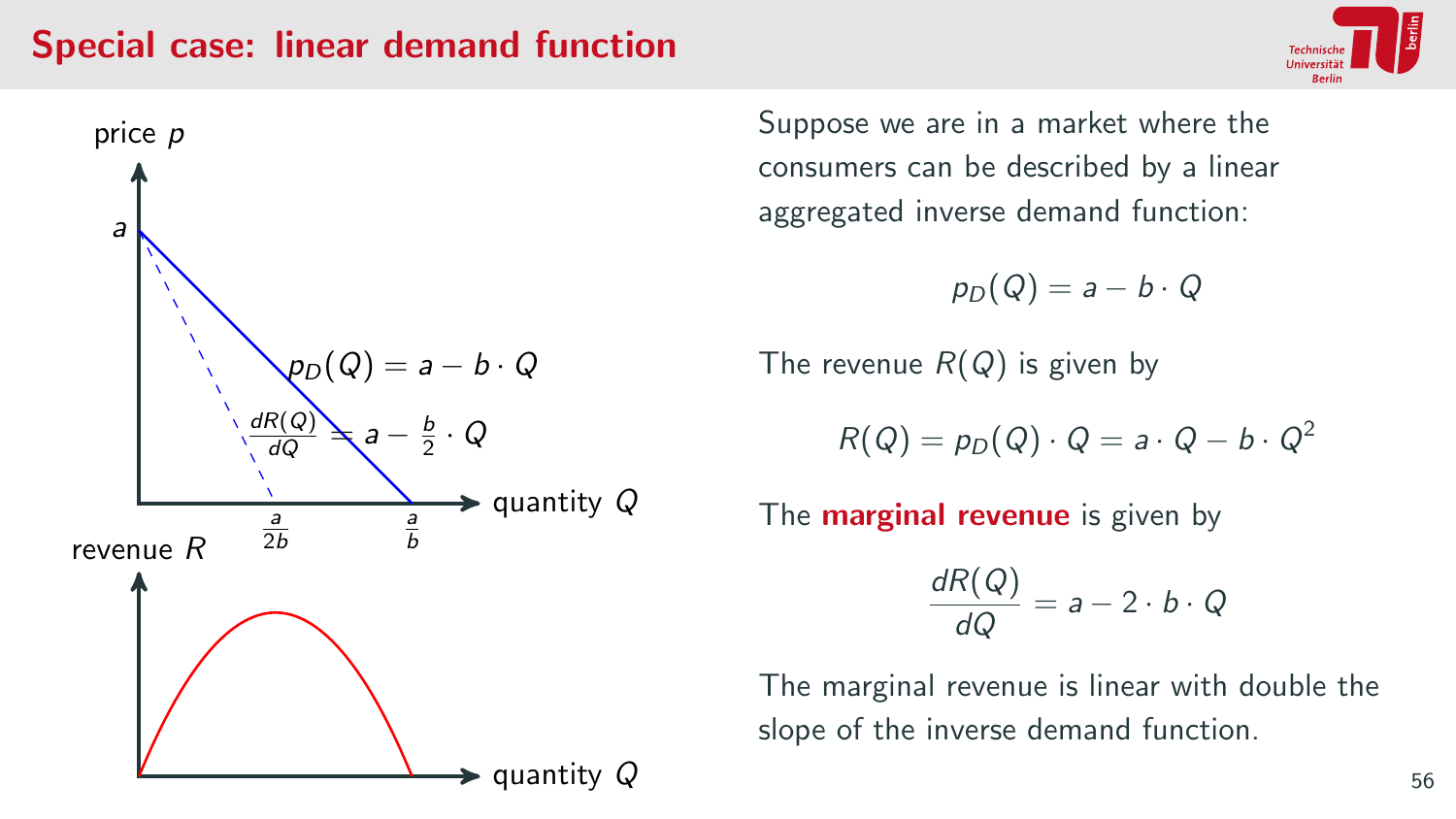#### Monopoly with linear demand function



Consider a monopoly producer with linear inverse demand function  $p(Q) = a - b \cdot Q$ .



For a monopoly, the optimal production level  $Q_M^*$  is set when the marginal revenue equals the marginal cost:

$$
\frac{dR(Q)}{dQ} = a - 2 \cdot b \cdot Q = \frac{dC(Q)}{dQ}
$$

Compare this production level and the resultign price  $p_M$  to the case of perfect production where the production level  $Q_C^*$  and price  $p_C$  are set where the inverse demand function equals the marginal cost:

$$
p_D(Q) = a - b \cdot Q = \frac{dC(Q)}{dQ}
$$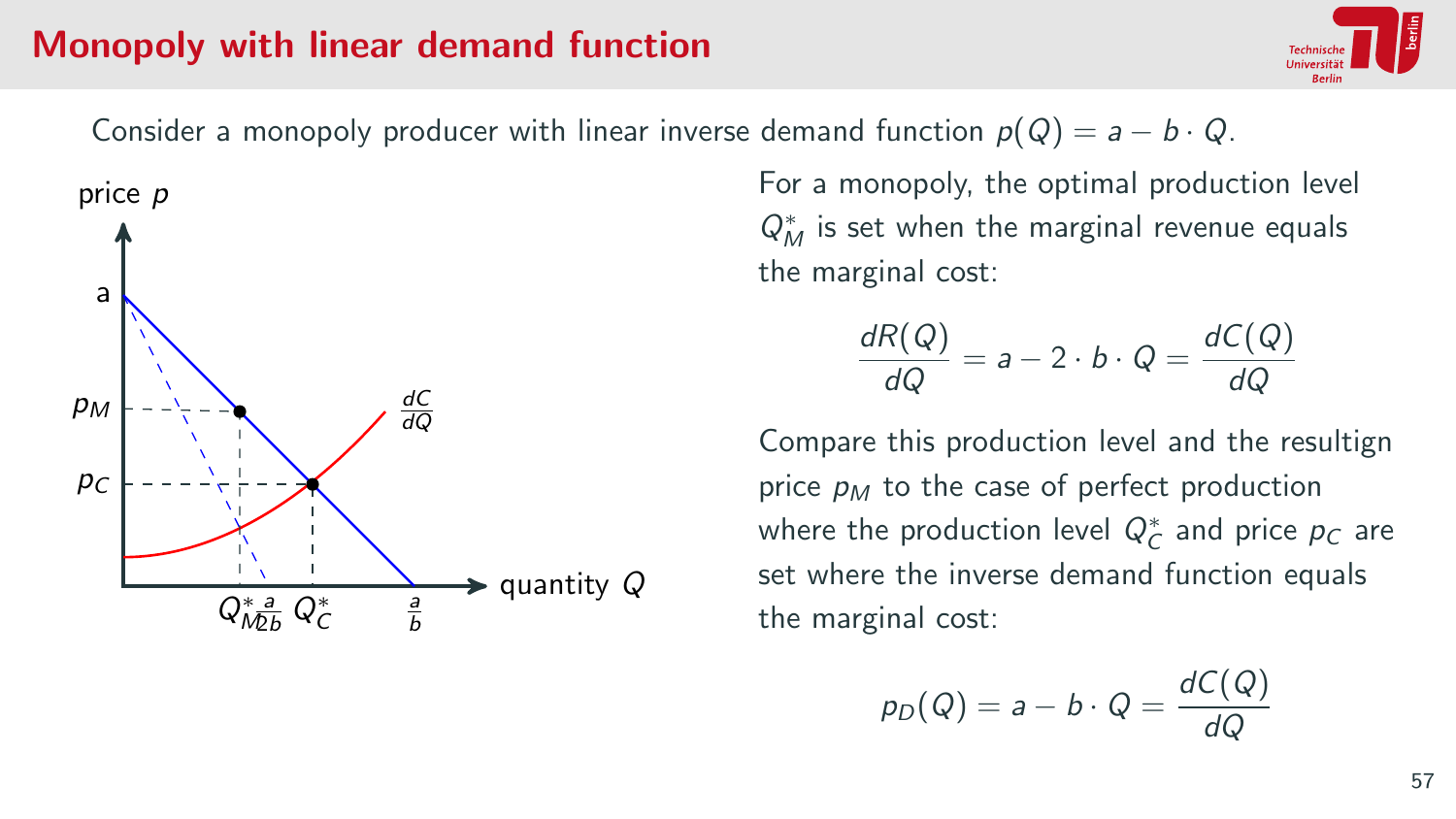## Welfare in monopoly with linear demand function

Now compare the producer and consumer surpluses in the two cases. In the monopoly situation the producer increases its surplus at the expense of the consumer and the overall total welfare.

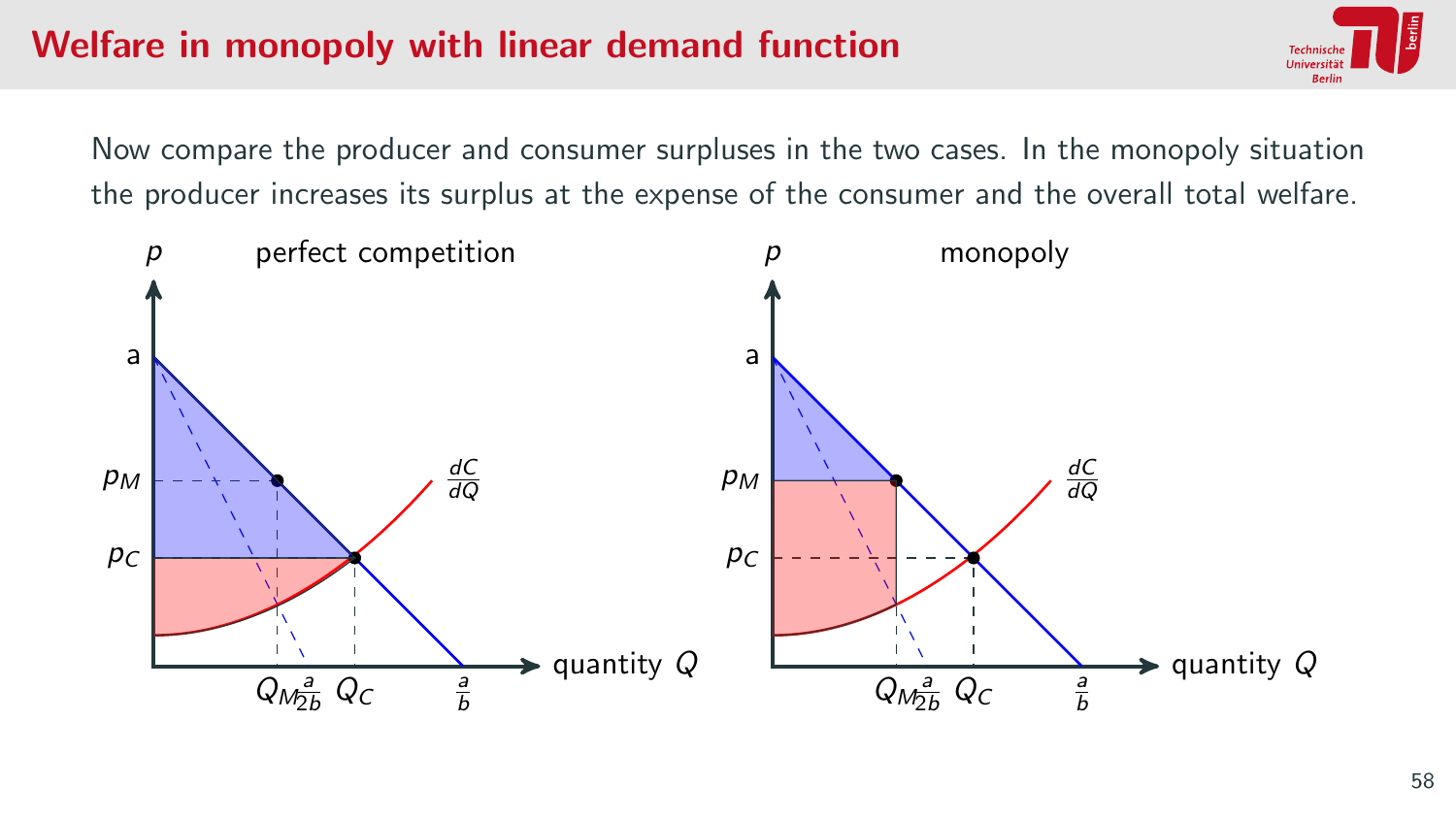#### Monopoly example: special case of linear supply costs



Now suppose that as well as a linear demand function  $p_D(Q) = a - b \cdot Q$  we also have linear supply costs  $C(Q) = c \cdot Q$  so that we have a constant supply function  $p_S(Q) = \frac{dC}{dQ} = c$ .

What are  $p_M$ ,  $p_C$ ,  $Q_M$ ,  $Q_C$ ? What about the producer and consumer surpluses?

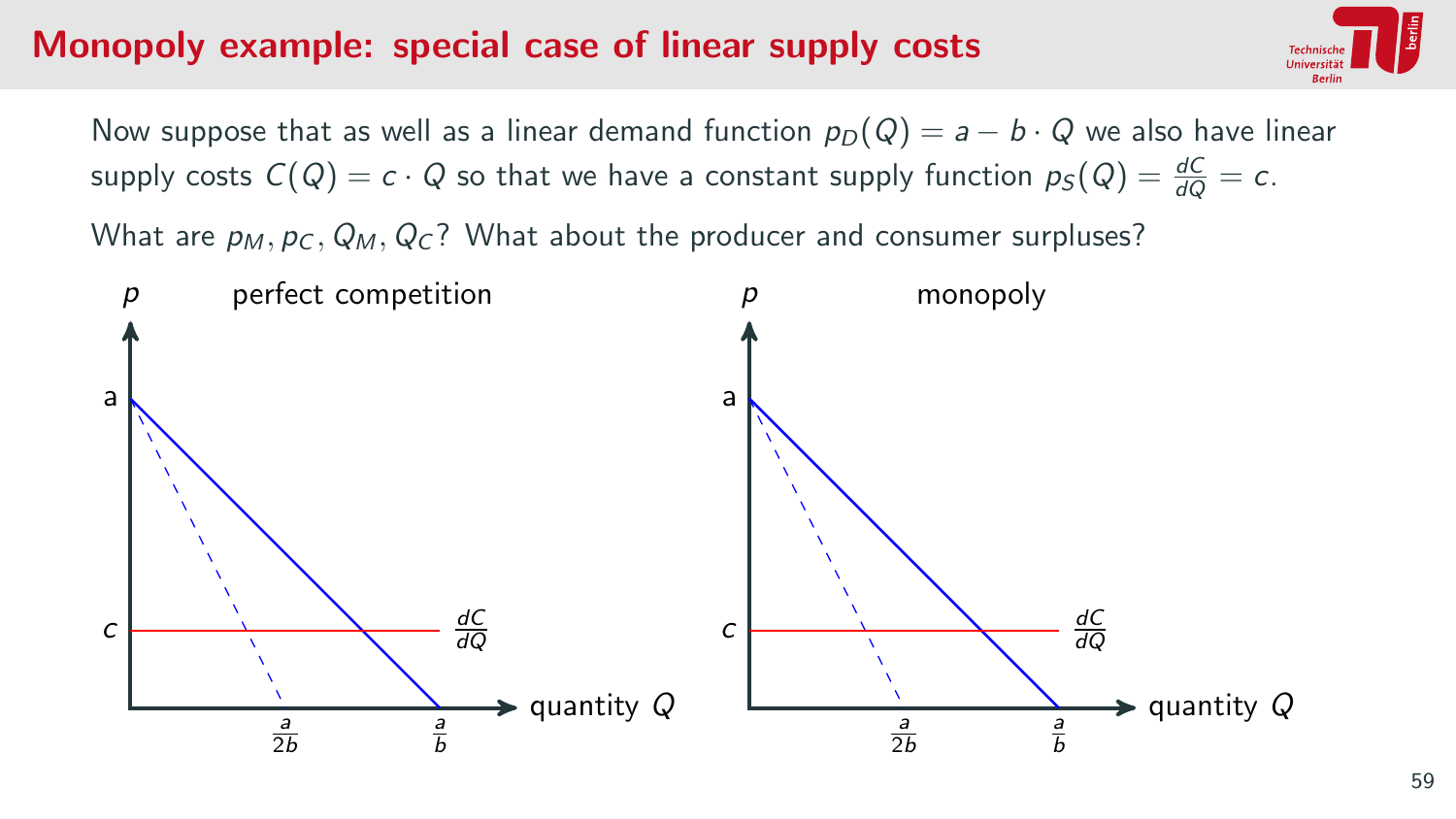#### Monopoly example: special case of linear supply costs



60

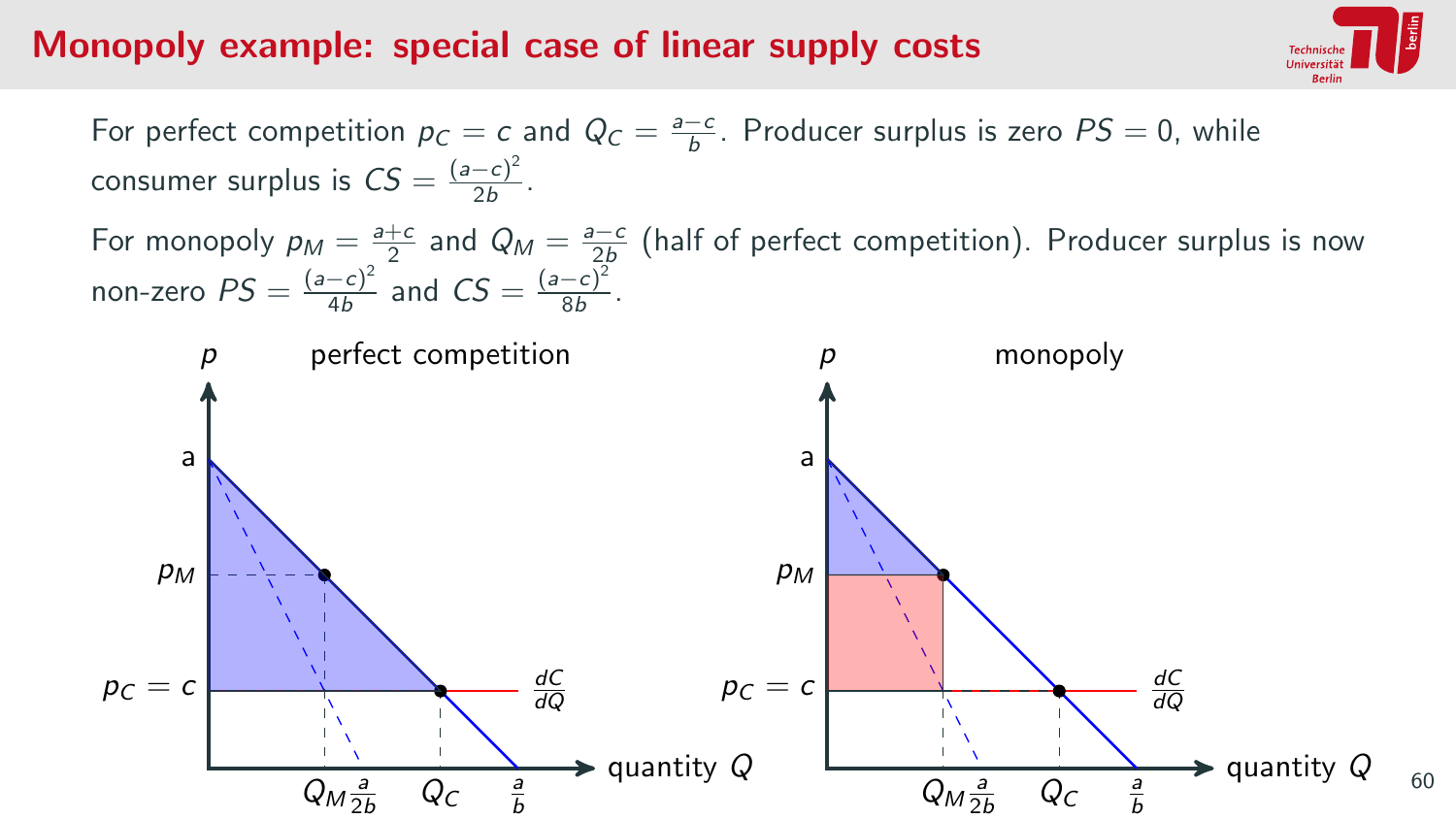# <span id="page-66-0"></span>[Cournot oligopoly](#page-66-0)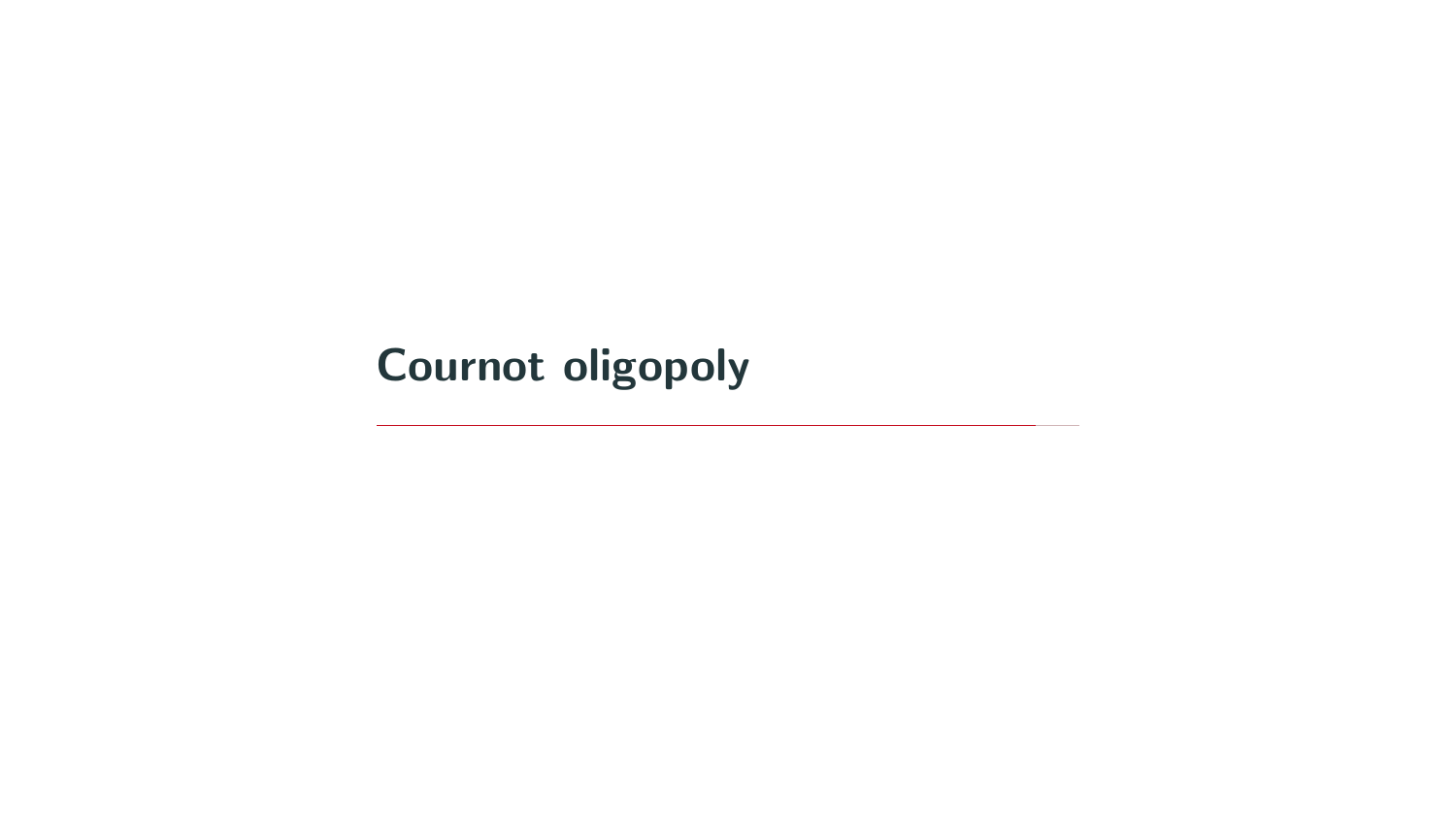# Cournot oligopoly



A **Cournot oligopoly** is a simplified model that interpolates between the cases of a monopoly (only one supplier) and perfect competition with many suppliers. It has the following properties:

- More than one producing firm
- All firms produce one homogeneous product (no product differentiation)
- No cooperation among firms (no collusion)
- Firms have **market power** each firm's output decision affects the good's price
- Fixed number of firms
- Firms compete in quantities, and choose them simultaneously
- Economically rational and strategically acting firms, seeking to maximize profit given their competitors' decisions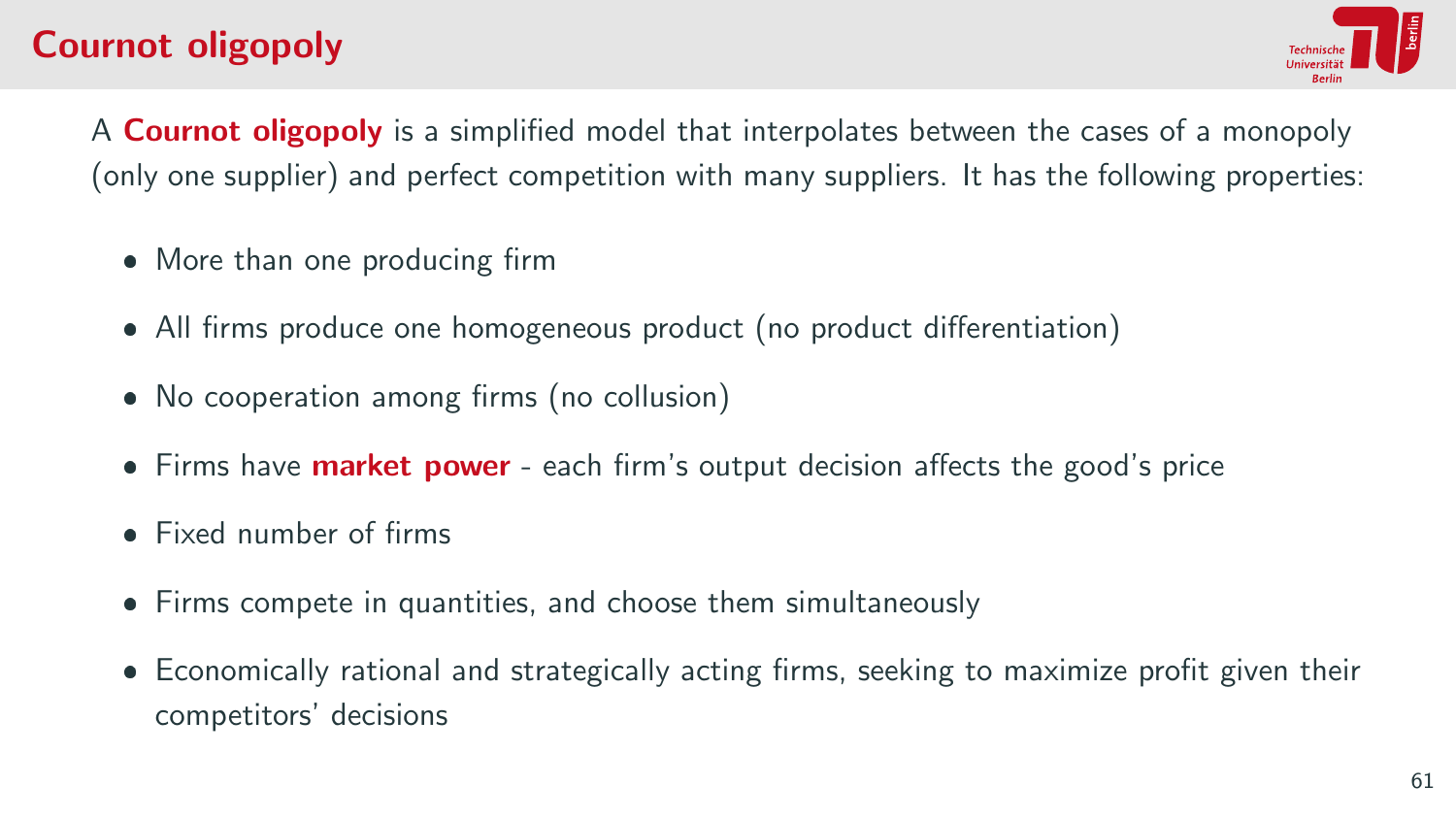### Cournot duopoly



Two identical firms produce the same good in quantities  $Q_1$ ,  $Q_2$  with linear supply functions and the same marginal cost:

$$
C_1(Q_1) = c \cdot Q_1
$$
  

$$
C_2(Q_2) = c \cdot Q_2
$$

The price is give through a linear demand function (with  $a > c$ ):

$$
p(Q_1, Q_2) = p(Q_1 + Q_2) = a - b \cdot (Q_1 + Q_2)
$$

The profit functions of the two firms are given by:

$$
\Pi_1(Q_1) = p(Q_1 + Q_2) \cdot Q_1 - C_1(Q_1)
$$
  
\n
$$
\Pi_2(Q_2) = p(Q_1 + Q_2) \cdot Q_2 - C_2(Q_2)
$$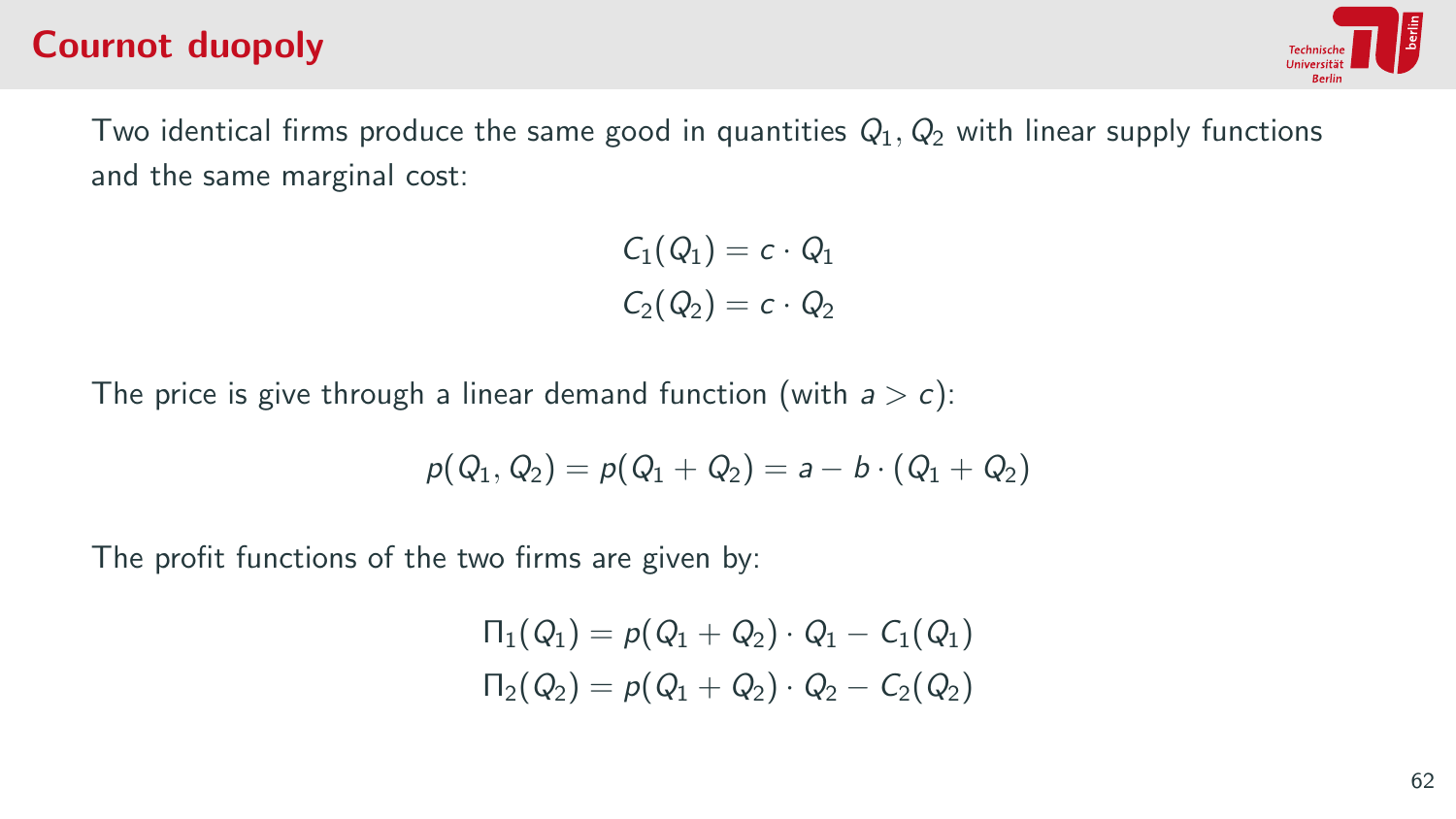## Cournot duopoly



Consider the maximisation of the profit  $\Pi_1$  of firm 1 assuming that the production  $Q_2$  of firm 2 is constant and not affected by  $Q_1$ :

$$
\frac{d\Pi_1}{dQ_1} = p(Q_1 + Q_2) + \frac{dp}{dQ_1} \cdot Q_1 - \frac{dC_1}{dQ_1} = a - b \cdot (Q_1 + Q_2) - bQ_1 - c
$$
  
=  $a - c - 2bQ_1 - bQ_2 = 0$ 

Similarly for the maximisation of the profit  $\Pi_2$  of firm 2:

$$
\frac{d\Pi_2}{dQ_2} = p(Q_1 + Q_2) + \frac{dp}{dQ_2} \cdot Q_2 - \frac{dC_2}{dQ_2} = a - b \cdot (Q_1 + Q_2) - bQ_2 - c
$$
  
=  $a - c - bQ_1 - 2bQ_2 = 0$ 

From the second equation we can substitute  $bQ_1 = a - c - 2bQ_2$  into the first to get:

$$
Q_2^*=\frac{a-c}{3b}=Q_1^*
$$

(note the symmetry between the identical firms) and as a result  $p^* = \frac{a+2c}{3}$ .